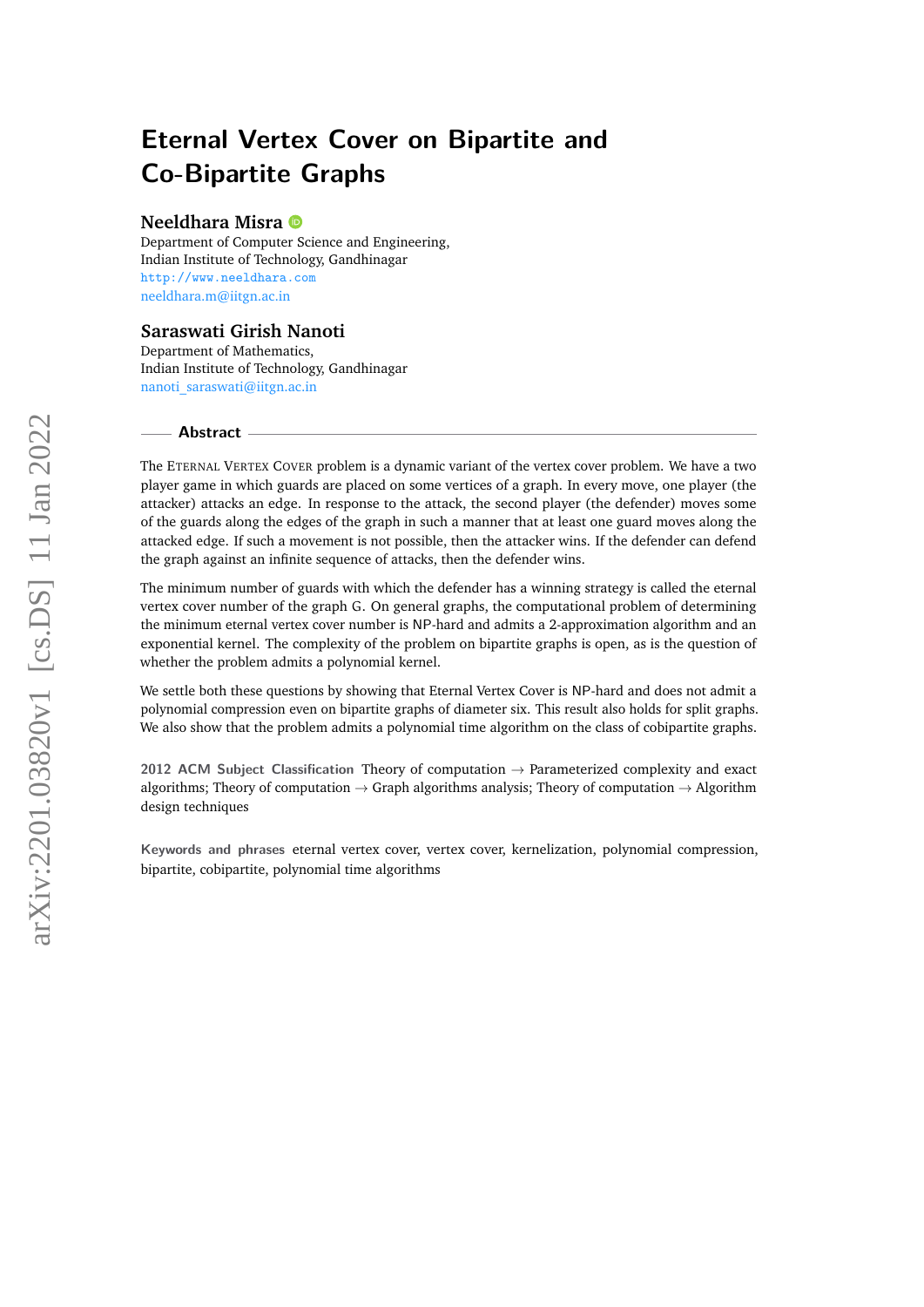## <span id="page-1-1"></span>**1 Introduction**

The ETERNAL VERTEX COVER problem is a dynamic variant of the vertex cover problem introduced by [Klostermeyer and Mynhardt](#page-37-0) [\(2009\)](#page-37-0). The setting is the following. We have a two player game — between players whom we will refer to as the *attacker* and *defender* on a simple, undirected graph G. In the beginning, the defender can choose to place guards on some of the vertices of G. The attacker's move involve choosing an edge to "attack". The defender is able to "defend" this attack if she can move the guards along the edges of the graph in such a way that at least one guard moves along the attacked edge. If such a movement is not possible, then the attacker wins. If the defender can defend the graph against an infinite sequence of attacks, then the defender wins (see [Figure 1\)](#page-1-0). The minimum number of guards with which the defender has a winning strategy is called the *eternal vertex cover number* of the graph G and is denoted by evc(G).

<span id="page-1-0"></span>

**(a)** The intial positions of the guards are **(b)** The attackers move targets the edge to denoted by the star-shaped vertices. the far-right, highighted by a wavy red line.



attack by moving a guard along the ensure that no edges are left vulnerable. attacked edge. This is the final position of the guards.

**Figure 1** An attack that is defended by moving two guards.

If  $S_\ell$  is the subset of vertices that have guards on them after the defender has played her  $\ell$ -th move, and  $S_\ell$  is not a vertex cover of G, then the attacker can target any of the uncovered edges to win the game. Therefore, when the defender has a winning strategy, it implies that she can always "reconfigure" one vertex cover into another in response to any attack, where the reconfiguration is constrained by the rules of how the guards can move and the requirement that at least one of these guards needs to move along the attacked edge. Therefore, it is clear that  $ev(G) \geq mvc(G)$ , where  $mv(G)$  denotes the minimum size of a vertex cover of G. It also turns out that twice as many vertices as the  $mvc(G)$  also suffice the defend against any sequence of attacks — this might be achieved, for example, by placing guards on both endpoints of any maximum matching. Therefore, we have that  $mvc(G) \leqslant evc(G) \leqslant 2mvc(G).$ 

[Klostermeyer and Mynhardt](#page-37-0) [\(2009\)](#page-37-0) gave a characterization of the graphs for which the upper bound is achieved. A characterization for graphs for which lower bound is achieved remains open, but several special cases have been addressed in the literature (see, for instance [Babu](#page-37-1) [et al.,](#page-37-1) [2021\)](#page-37-1). Also, [Klostermeyer and Mynhardt](#page-37-2) [\(2011\)](#page-37-2) study graphs with equal eternal vertex cover and eternal domination numbers, which is a closely related dynamic variant of the dominating set problem.

The natural computational question associated with this parameter is the following: given a graph G and a positive integer k, determine if  $evc(G) \le k$ . The problem is only known to be in PSPACE in general. [Fomin et al.](#page-37-3) [\(2010\)](#page-37-3) show that this problem is NP-hard by a reduction from vertex cover, and admits a 2-approximation algorithm based on both endpoints of a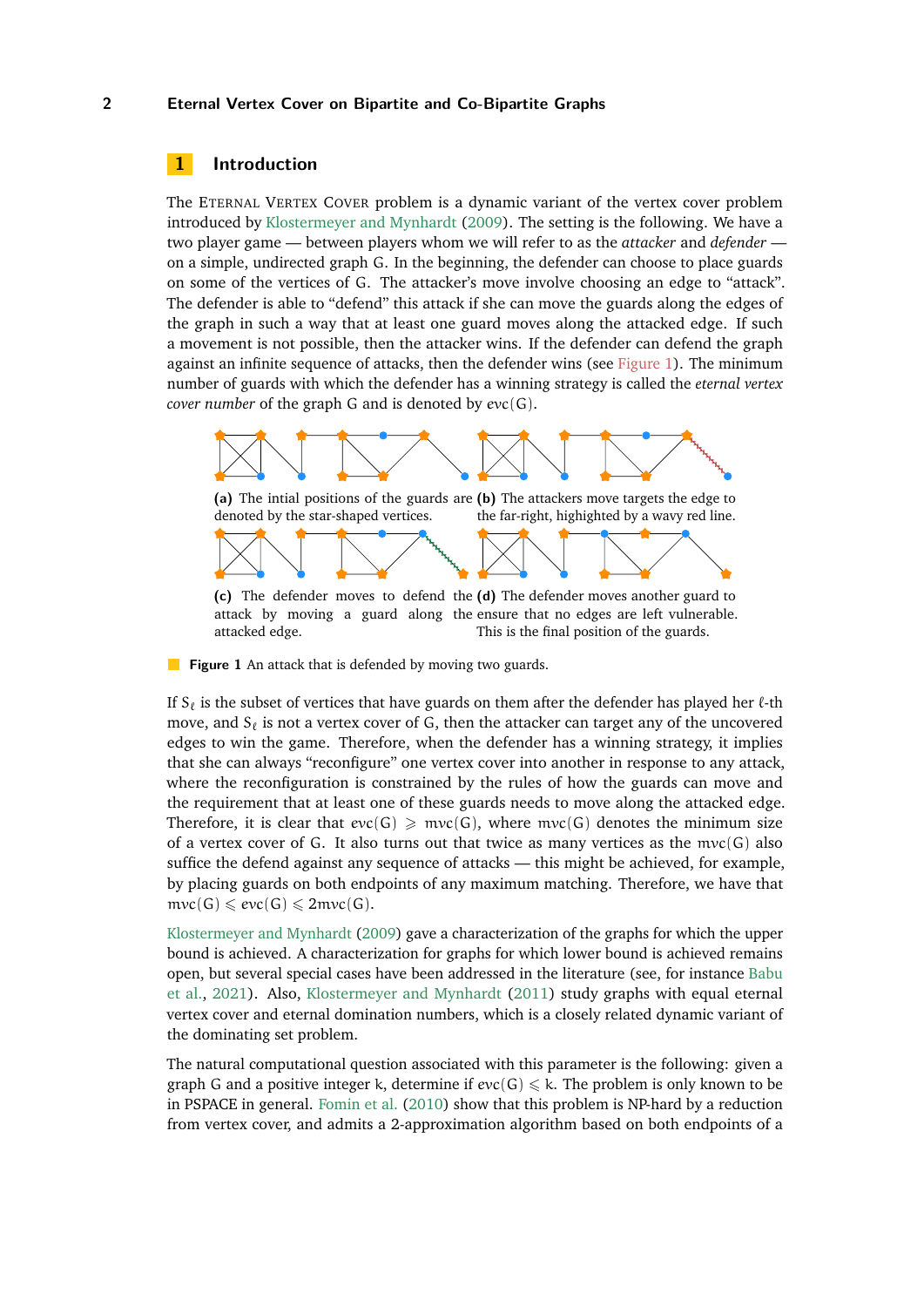<span id="page-2-1"></span>matching. They also study the problem from a parameterized perspective. In parameterized complexity, one asks if for an instance of size n and a parameter k, a problem can be solved in time  $f(k)n^{O(1)}$  where f is an arbitrary computable function independent of n. Problems that can be solved in that time are said to be fixed parameter tractable, and the corresponding complexity class is called FPT. They show that the problem is fixed parameter tractable when parameterized by the number of available guards k, by demonstrating an algorithm with running time  $\mathcal{O}\left(2^{O\left(k^2\right)} + \mathfrak{n}\mathfrak{m}\right)$  for ETERNAL VERTEX COVER, where  $\mathfrak n$  is the number of vertices and m the number of edges of the input graph. This work leaves open the question of whether ETERNAL VERTEX COVER admits a polynomial kernel<sup>[1](#page-2-0)</sup>.

The comptuational question of ETERNAL VERTEX COVER is also well studied on special classes of graphs. For instance, it is known to be NP-complete when restricted to locally connected graphs, a graph class which includes all biconnected internally triangulated planar graphs [\(Babu et al.,](#page-37-1) [2021\)](#page-37-1). It can also be solved in linear time on the class of cactus graphs [\(Babu et al.,](#page-37-4) [2020\)](#page-37-4), quadratic time on chordal graphs [\(Babu and Prabhakaran,](#page-37-5) [2020;](#page-37-5) [Babu et al.,](#page-37-4) [2020\)](#page-37-4) and in polynomial time on "generalized" trees [\(Araki et al.,](#page-37-6) [2015\)](#page-37-6). However, the complexity of the problem on biparitite graphs remains open, and is an intriguing question especially considering that the vertex cover problem is tractable on biparitite graphs.

## **1.1 Our Contributions**

We resolve the question of the complexity of ETERNAL VERTEX COVER on bipartite graphs by showing NP-hardness even on bipartite graphs of constant diameter. It turns out that the same result can also be used to argue the likely non-existence of a polynomial compression, which resolves the question of whether ETERNAL VERTEX COVER has a polynomial kernel in the negative, and further, a small modification to our construction also establishes the same hardness results on split graphs. Finally, we also observe that the hardness results carry over to the related problem of ETERNAL CONNECTED VERTEX COVER [\(Fujito and Nakamura,](#page-37-7) [2020\)](#page-37-7), where we would like the vertex covers at every step to induce connected subgraphs.

Summarizing, our main result is the following:

**Findster 1. Both the ETERNAL VERTEX COVER and ETERNAL CONNECTED VERTEX COVER** *problems are* NP*-hard and do not admit a polynomial compression parameterized by the number of guards (unless* NP ⊆ coNP /*poly), even on bipartite graphs of diameter six, or split graphs.*

We also show that ETERNAL VERTEX COVER is tractable on the class of cobipartite graphs, a result that is not implied by any of the polynomial time algorithms known so far.

▶ **Theorem 2.** *There is a polynomial-time algorithm for* ETERNAL VERTEX COVER *on the class of cobipartite graphs.*

## **Organization**

We establish notation and provide relevant definitions in [Section 2.](#page-3-0) The proof of Theorem 1 follows from the construction described in [Lemma 6,](#page-5-0) and is the main focus of [Section 3,](#page-5-1) while the proof of Theorem 2 can be found in [Section 4](#page-17-0) (with an overall schematic of the cases given in [Figures 7](#page-19-0) and [8a](#page-20-0) to [8c\)](#page-20-0). In [Section 5,](#page-36-0) we suggest some directions for further work.

<span id="page-2-0"></span><sup>&</sup>lt;sup>1</sup> We refer the reader to Section 2 for the definition of the notion of a polynomial kernel.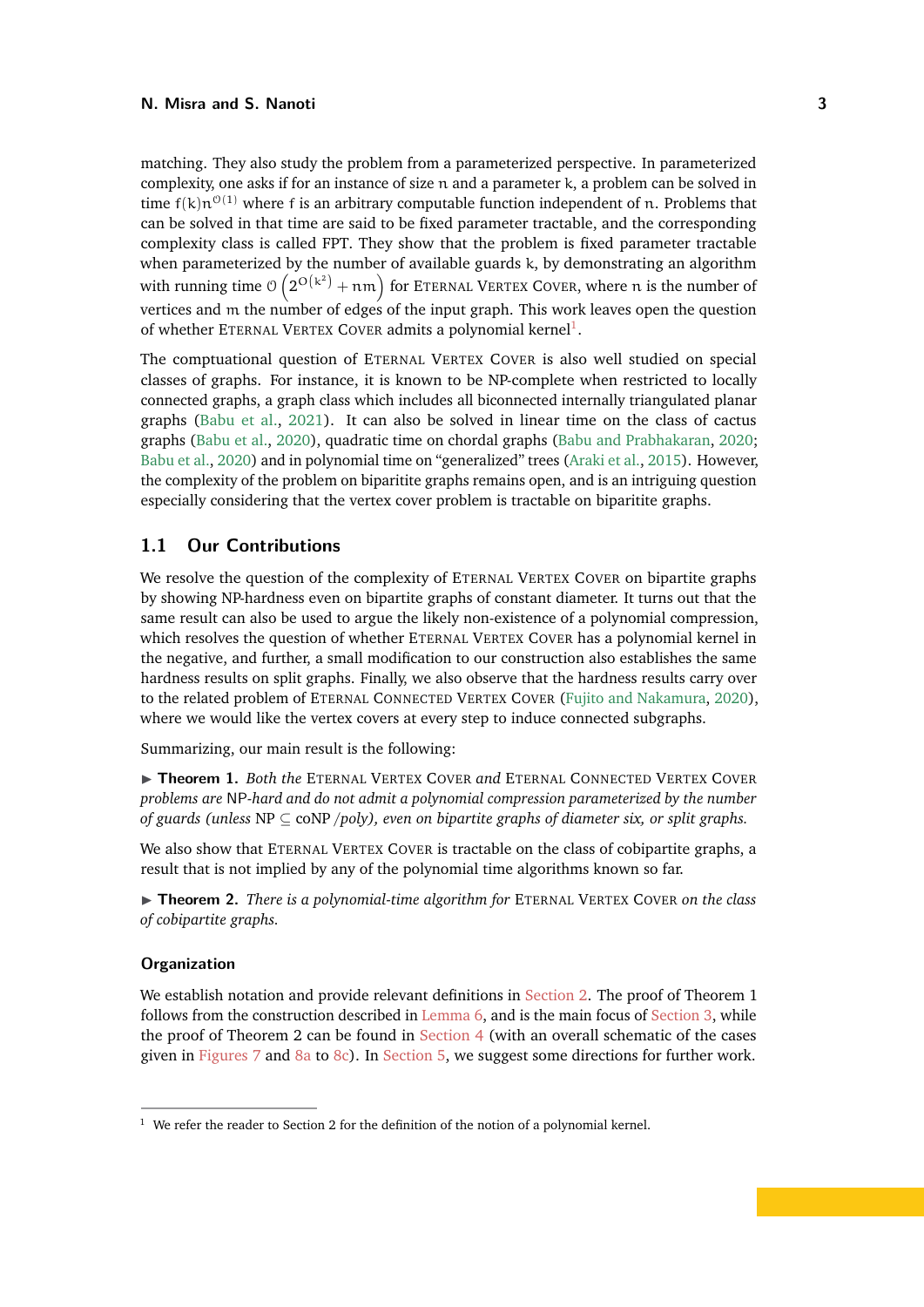# <span id="page-3-2"></span><span id="page-3-0"></span>**2 Preliminaries and Notations**

All graphs in this paper are finite, undirected and without multiple edges and loops. For notation and terminology not defined in this paper we refer to [Diestel](#page-37-8) [\(2017\)](#page-37-8).

Let  $G = (V, E)$  be a graph. The set of neighbours of a vertex v in G is denoted by N<sub>G</sub>(v), or briefly by  $N(v)^2$  $N(v)^2$ . More generally, for  $U \subseteq V$ , the neighbours in  $V \setminus U$  of vertices in U are called neighbours of U; their set is denoted by N(U). A subset  $S \subset V$  is said to be *independent* if for all  $u, v \in S$ ,  $(u, v) \notin E$ .

A path is a non-empty graph P =  $(V, E)$  of the form  $V = \{x_0, x_1, \ldots, x_k\}$  and E =  ${x_0x_1, x_1x_2, \ldots, x_{k-1}x_k}$ , where the  $x_i$ 's are all distinct. The number of edges of a path is its length, and the path of length k is denoted by  $P^k$ . The distance  $d_G(x, y)$  in G of two vertices  $x, y$  is the length of a shortest  $x - y$  path in G; if no such path exists, we set  $d(x, y) := \infty$ . The greatest distance between any two vertices in G is the diameter of G, denoted by diam $(G)$ .

A *vertex cover* of a graph  $G = (V, E)$  is a subset S of the vertex set such that every edge has at least one of its endpoints in S. Note that  $V \setminus S$  is an independent set. We use mvc(G) to denote the size of a minimum vertex cover of G. A *dominating set* of a graph G is a subset X of the vertex set such that every vertex of  $G$  either belongs to  $X$  or has a neighbor in  $X$ .

Consider a graph  $G = (V, E)$  on n vertices and m edges. Guards are placed on the vertices of the graph in order to protect it from an infinite sequence (which is not known to the guards in advance) of attacks on the edges of the graph. In each round, one edge  $uv \in E$  is attacked, and each guard either stays on the vertex it is occupying or moves to a neighboring vertex.

Moreover, the guards are bound to move in such a way that at least one guard moves from u to v or from v to u. The minimum number of guards which can protect all the edges of G is called the eternal vertex cover number of G and is denoted by  $evc(G)$ .

A *bipartite* graph is a graph whose vertex set can be partitioned into at most two independent sets. A *co-bipartite graph* is a graph which is the complement of a bipartite graph. In other words, a co-bipartite graph is a graph whose vertex set can be partitioned into at most two cliques.

## **Parameterized Complexity.**

A parameterized problem L is a subset of  $\Sigma^* \times \mathbb{N}$  for some finite alphabet  $\Sigma$ . An instance of a parameterized problem consists of  $(x, k)$ , where k is called the parameter. A central notion in parameterized complexity is fixed parameter tractability (FPT), which means for a given instance  $(x, k)$  solvability in time  $f(k) \cdot p(|x|)$ , where f is an arbitrary function of k and p is a polynomial in the input size. The notions of kernelization and compression are defined as follows.

▶ **Definition 1.** *A kernelization algorithm, or in short, a kernel for a parameterized problem*  $Q \subseteq \Sigma^* \times \mathbb{N}$  is an algorithm that, given  $(x, k) \in \Sigma^* \times \mathbb{N}$ , outputs in time polynomial in  $|x| + k$  a  $pair(x', k') \in \Sigma^* \times \mathbb{N}$  such that (a)  $(x, k) \in Q$  if and only if  $(x', k') \in Q$  and (b)  $|x'| + k' \leq g(k)$ *, where* g *is an arbitrary computable function. The function* g *is referred to as the size of the kernel. If* g *is a polynomial function then we say that* Q *admits a polynomial kernel.*

<span id="page-3-1"></span> $2$  Here, as elsewhere, we drop the index referring to the underlying graph if the reference is clear.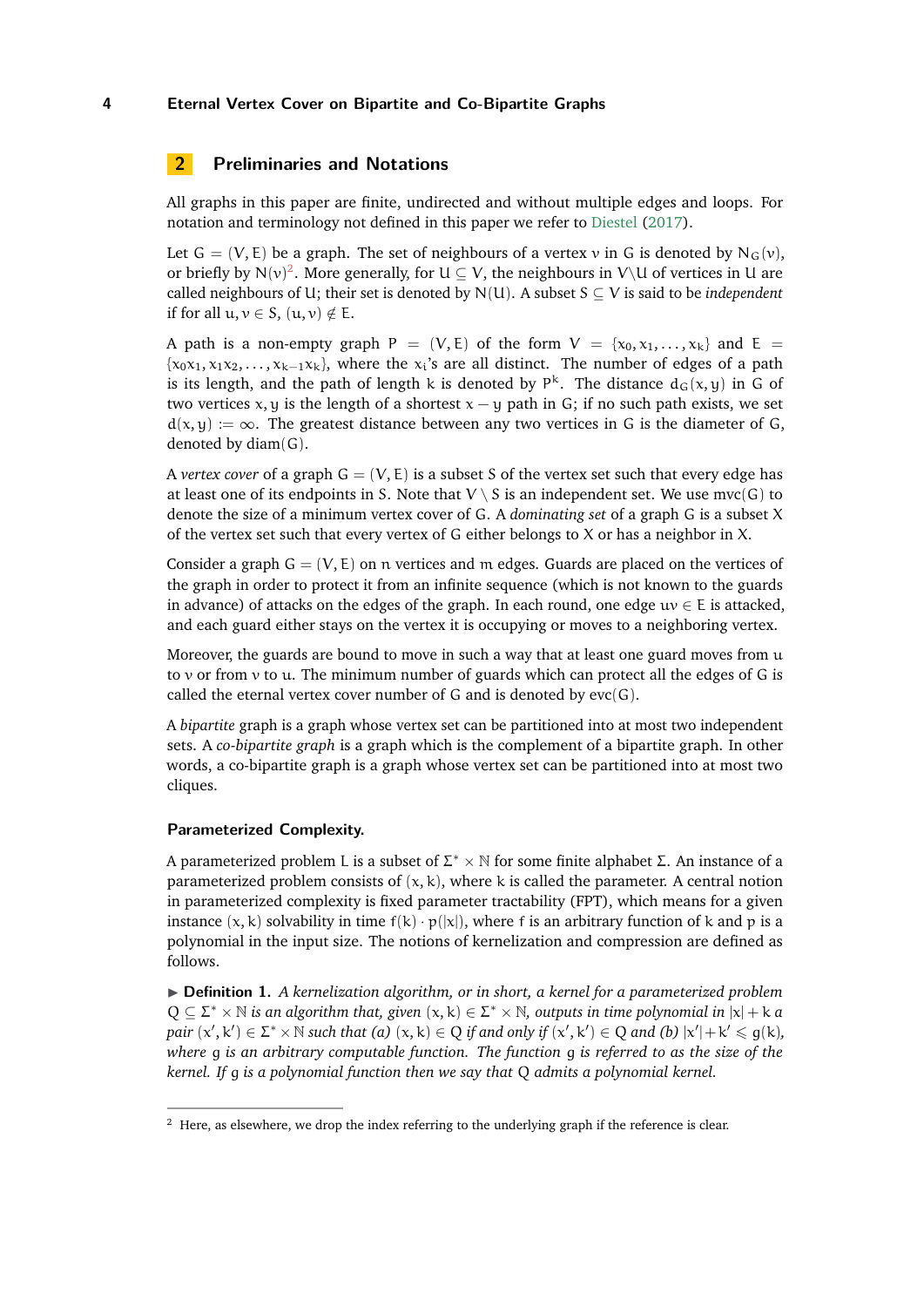<span id="page-4-2"></span>**► Definition 2.** A polynomial compression of a parameterized language  $Q ⊆ Σ<sup>*</sup> × N$  into a *language* R ⊆ Σ ∗ *is an algorithm that takes as input an instance* (x, k) ∈ Σ <sup>∗</sup> × N*, works in time polynomial in*  $|x| + k$ *, and returns a string y such that:* 

**1.**  $|y| \leq p(k)$  *for some polynomial*  $p(\cdot)$ *, and* 

2.  $y \in R$  *if and only if*  $(x, k) \in Q$ .

Our focus in this paper is the ETERNAL VERTEX COVER problem, in which we are interested in computing  $\text{evc}(G)$  for a graph G, and its parameterized complexity with respect to the number of guards:

ETERNAL VERTEX COVER **Input:** A graph  $G = (V, E)$  and a positive integer  $k \in \mathbb{Z}^+$ . **Parameter:** k **Question:** Does G have an eternal vertex cover of size at most k?

ETERNAL VERTEX COVER is known to admit an exponential kernel of size  $4^k(k+1)+2k$  [\(Fomin](#page-37-3) [et al.,](#page-37-3) [2010\)](#page-37-3). We use the following standard framework to show that it is unlikely to admit a polynomial compression.

I **Definition 3.** *Let* P *and* Q *be parameterized problems. We say that* P *is polynomial parameter reducible to* Q, written  $P \leq_{\text{ppt}} Q$ , if there exists a polynomial time computable function  $f: \Sigma^* \times \mathbb{N} \to \Sigma^* \times \mathbb{N}$  and a polynomial p, such that for all  $(x, k) \in \Sigma^* \times \mathbb{N}$  (a)  $(x, k) \in P$  if and only  $(x', k') = f(x, k) \in Q$  and (b)  $k' \leq p(k)$ . The function f is called polynomial parameter *transformation.*

<span id="page-4-0"></span>▶ **Proposition 4.** Let P and Q be parameterized problems such that there is a polynomial *parameter transformation from* P *to* Q*. If* Q *has a polynomial compression, then* P *also has a polynomial compression.*

In the RED BLUE DOMINATING SET problem, we are given a bipartite graph  $G = (B \cup R, E)$ and an integer k and asked whether there exists a vertex set  $S \subset R$  of size at most k such that every vertex in B has at least one neighbor in S. In the literature, the sets B and R are called "blue vertices" and "red vertices", respectively. It is known (see [Dom et al.,](#page-37-9) [2014,](#page-37-9) Theorem 4.1) that RBDS parameterized by (|B|, k) does not have a polynomial kernel, and more generally, a polynomial compression (see [Fomin et al.,](#page-37-10) [2019,](#page-37-10) Corollary 19.6):

<span id="page-4-1"></span>▶ **Proposition 5** (Corollary 19.6 [Fomin et al.](#page-37-10) [\(2019\)](#page-37-10)). *The* RED BLUE DOMINATING SET *problem*, *parameterized by* |B| + k*, does not admit a polynomial compression unless* coNP ⊆ NP/*poly.*

Note that based on [Propositions 4](#page-4-0) and [5,](#page-4-1) to show that a polynomial compression for ETERNAL VERTEX COVER parameterized by the number of guards implies coNP  $\subseteq$  NP/poly, it suffices to show a polynomial parameter transformation from RED BLUE DOMINATING SET to ETERNAL VERTEX COVER.

For more background on parameterized complexity and algorithms, the reader is referred to the books [Cygan et al.](#page-37-11) [\(2015\)](#page-37-11); [Fomin et al.](#page-37-10) [\(2019\)](#page-37-10); [Niedermeier](#page-37-12) [\(2006\)](#page-37-12); [Flum and Grohe](#page-37-13) [\(2006\)](#page-37-13); [Downey and Fellows](#page-37-14) [\(2013\)](#page-37-14).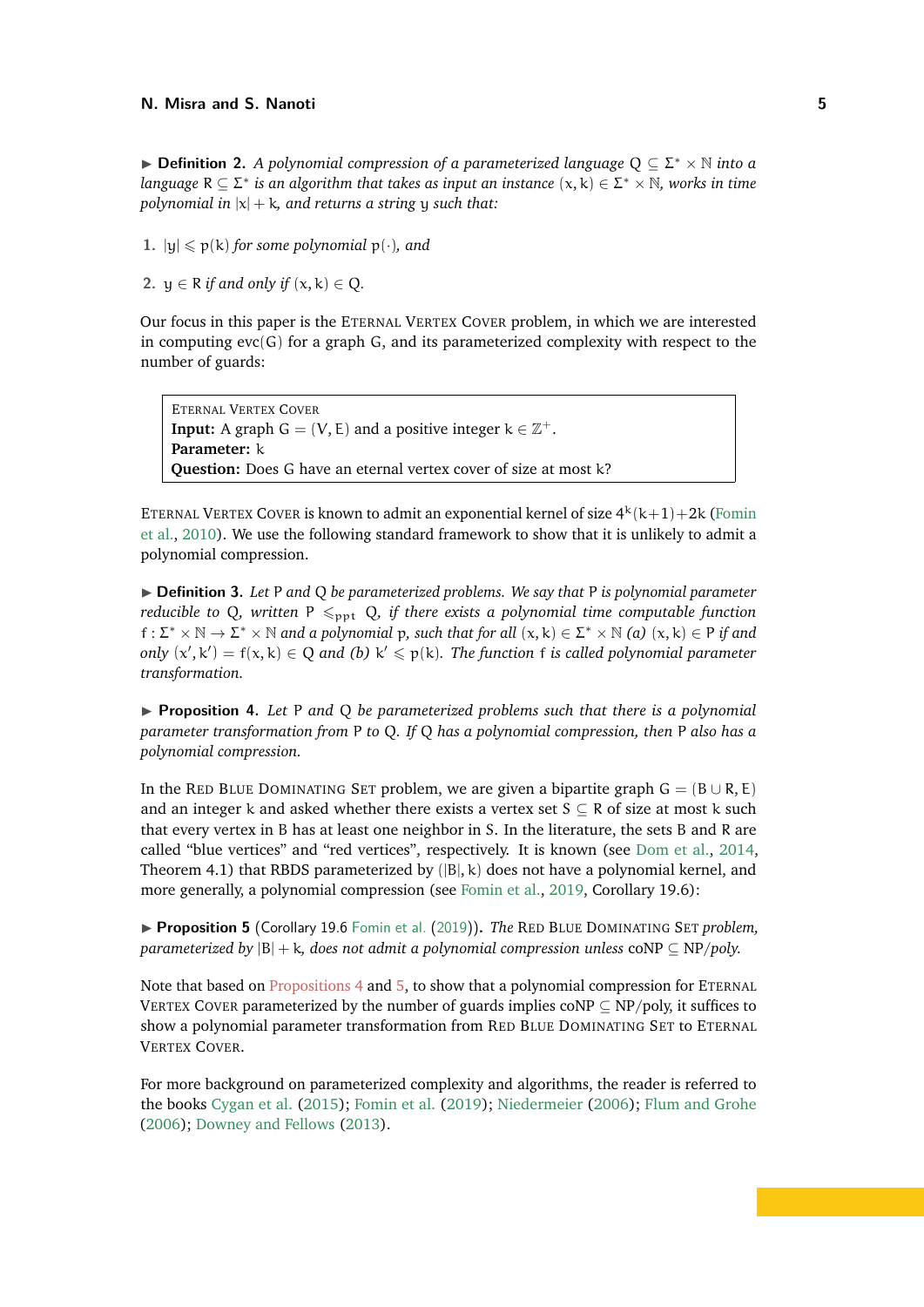# <span id="page-5-1"></span>**3 Hardness on Bipartite Graphs**

In this section we demonstrate the intractability of ETERNAL VERTEX COVER on the class of bipartite graphs of diameter six and split graphs. Our key tool is a reduction from RED BLUE DOMINATING SET which also happens to be a polynomial parameter transformation.

<span id="page-5-0"></span>**Lemma 6.** *There is a polynomial parameter transformation from RED BLUE DOMINATING* SET *parameterized by* |B| + k *to* ETERNAL VERTEX COVER *parameterized by solution size.*

**Proof.** Let  $\langle G = (V, E), b + k \rangle$  be an instance of RED BLUE DOMINATING SET. We have  $V = R \cup B$ . We denote the vertices in R by { $v_1, \ldots, v_r$ }, the vertices in B by { $u_1, \ldots, u_b$ } and use m to denote |E|. We assume that G is connected, since RED BLUE DOMINATING SET does not have a polynomial sized kernel even for connected graphs. We assume that every blue vertex has at least one red neighbour and by returning a trivial NO-instance of ETERNAL VERTEX COVER if some blue vertex has no red neighbour. The correctness of this follows from the fact that if some blue vertex does not have a red neighbour then it cannot be dominated by any subset of R. Further, we assume that  $k < b$  by returning a trivial YES-instance of ETERNAL VERTEX COVER if  $k \geqslant b$ . Also we assume  $b > 1$ , since when  $b = 1$ , the instance is easily resolved and we may return an appropriate instance of ETERNAL VERTEX COVER (a trivial YES instance if  $k \geq 1$  and a trivial NO instance otherwise).

#### **The Construction.**

We will develop an instance of ETERNAL VERTEX COVER which we denote by  $\langle H, \ell \rangle$  based on  $\langle G, k \rangle$  as follows. First, we introduce r *red* vertices, denoted by  $A := \{v_i | 1 \leq i \leq r\}$  and n *blue* vertices, denoted by  $B := \{u_i \mid 1 \leq i \leq b\}$ . Next, for all  $i \in [b]$ , we add  $b^2 + 3$  *dependent* vertices of type i, denoted by  $C_i := \{w^i_j \mid 1 \leqslant j \leqslant b^2 + 3\}$ . Now, we add  $b^2 + 3$  *dependent* vertices of type  $\star$ , denoted by D := { $w_j^i$  | 1  $\leqslant$  j  $\leqslant$  b<sup>2</sup> + 3}. Finally, we add two special vertices denoted by  $\star$  and  $\dagger$ , which we will refer to as the *universal* and *backup* vertices respectively. To summarize, the vertex set consists of the following  $r + (b^3 + b^2 + 4b + 5)$  vertices:

$$
V(H) := A \cup B \cup C_1 \cup \cdots \cup C_n \cup D \cup \{\star, \dagger\}.
$$

We now describe the edges in H:

- There are m *structural* edges given by  $(v_p, u_q)$  for every pair  $(p, q)$  such that  $(v_p, u_q) \in$ E(G). In other words, for every edge  $(v_p, u_q)$  in the graph G, the original vertex  $v_p$  is adjacent to the partner vertex  $u_a$ .
- The dependent vertices of type i are adjacent to the i<sup>th</sup> blue vertex, i.e, for every i  $\in$  [b], we have a *sliding* edge  $(u_i, w)$  for each  $w \in C_i$ .
- $\blacksquare$  The dependent vertices of type  $\star$  are adjacent to the universal vertex, i.e., we have a *sliding* edge  $(*, w)$  for each  $w \in D$ .
- $\blacksquare$  The universal vertex  $\star$  is adjacent to every red vertex via a *supplier* edge. In particular, for every  $i \in [r]$ , we have the edge  $(v_i, \star)$ .
- Finally, we have the edge  $(x, \dagger)$ , indicating that the backup vertex  $\dagger$  is adjacent to the universal vertex. We call this edge a *bridge*.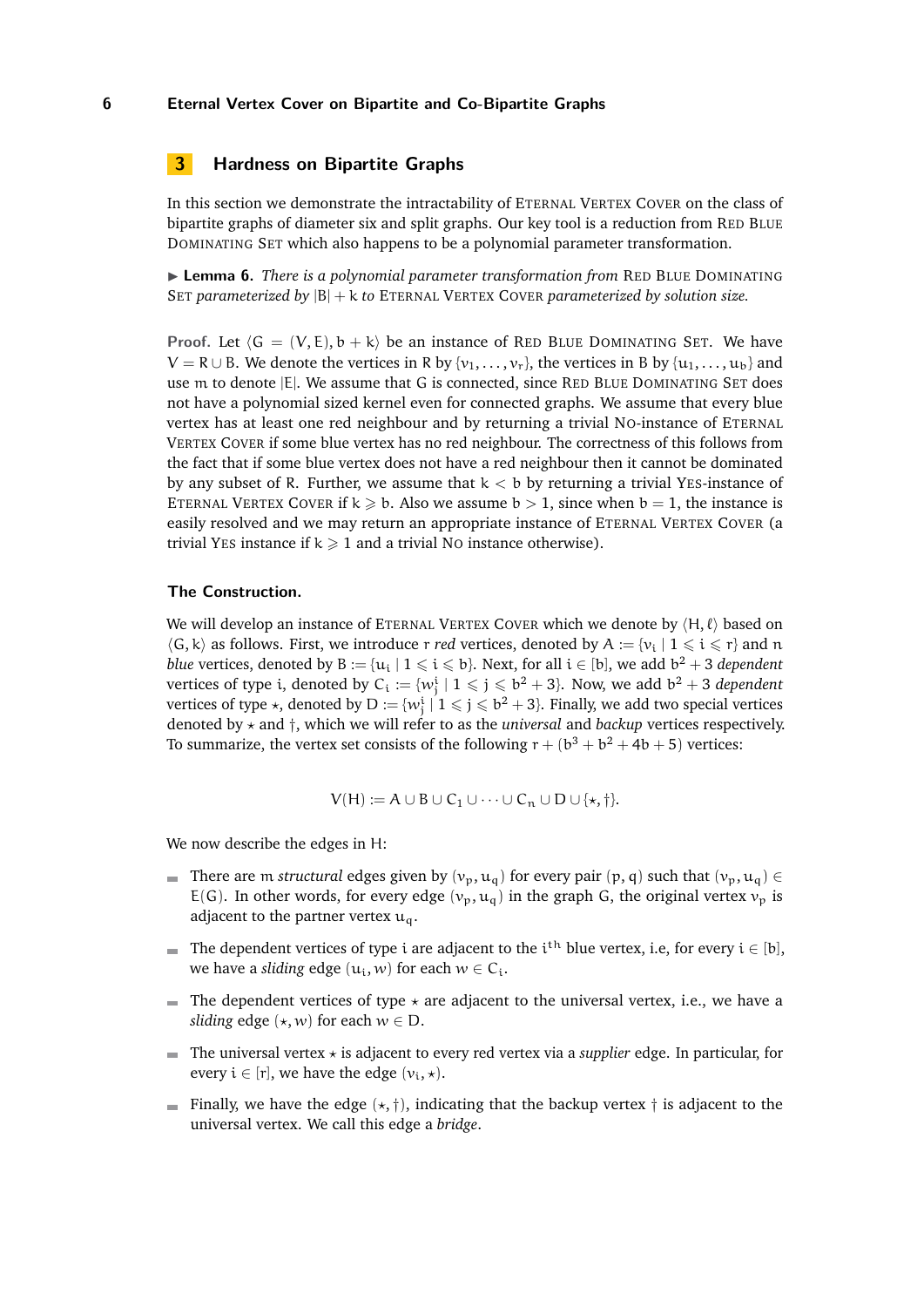To summarize, we have the following edges in H:

$$
E(H) = \{(v_p, u_q) | 1 \leq p \leq r; 1 \leq q \leq b; and (v_p, u_q) \in E(H)\} \leftarrow \text{ the structural edges}
$$
  
\n
$$
\cup \{(u_1, w) | w \in C_i\} \leftarrow \text{ the type 1 sliding edges}
$$
  
\n
$$
\cup \{ (u_i, w) | w \in C_i \} \leftarrow \text{ the type i sliding edges}
$$
  
\n
$$
\cup \{ (u_n, w) | w \in C_i \} \leftarrow \text{ the type n sliding edges}
$$
  
\n
$$
\cup \{(u_n, w) | w \in D\} \leftarrow \text{ the type } \star \text{ sliding edges}
$$
  
\n
$$
\cup \{(v_i, \star) | 1 \leq i \leq n\} \leftarrow \text{ the supplier edges}
$$
  
\n
$$
\cup \{(x, \uparrow)\} \leftarrow \text{ the bridge edge.}
$$
  
\n(1)

We now let  $\ell := b + k + 2$ , and this completes the description of the reduced instance  $\langle H, \ell \rangle$ .

 $\triangleright$  Claim 7. The vertex cover number of H is  $b + 1$ .

**Proof.** This follows from the fact that there is a matching of size  $b + 1$  in H, consisting of edges joing each blue vertex and  $\star$  to one of their adjacent dependent vertices. (showing the lower bound), and that B ∪ { $\star$ } is a vertex cover in H (which implies the upper bound).  $\blacktriangleleft$ 

<span id="page-6-0"></span> $\triangleright$  Claim 8. Any vertex cover of H that has at most  $\ell$  vertices must contain B ∪ { $\star$ }.

**Proof.** Consider a vertex cover  $S \subseteq V(H)$  that does not contain some blue vertex  $u_i \in B$ . Then S must contain all the dependent vertices in  $C_i$ , but since  $|C_i| = b^2 + 3$ , this contradicts our assumption that  $|S| \le \ell$ . Consider a vertex cover  $S \subseteq V(H)$  that does not contain the universal vertex  $\star$ . Then S must contain all the dependent vertices in  $C_i$ , but since  $|C_i| = b^2 + 3$ , this contradicts our assumption that  $|S| \le \ell$ .

### **The Backward Direction.**

Suppose  $\langle H, \ell \rangle$  is a YES-instance of ETERNAL VERTEX COVER. We argue that  $\langle G = (V, E), k \rangle$  is a YES-instance of RED BLUE DOMINATING SET.

We know that any sequence of edge attacks in H can be defended by deploying at most  $\ell = n + k + 2$  guards. Let S denote the initial placement of guards.

We now consider two cases:

## **Case 1.** S **contains the backup vertex.**

We already know that *S* contains all the blue vertices and the universal vertex by [Claim 8.](#page-6-0) This accounts for the positions of  $(n + 1)$  guards. Additionally, because of the case we are in, we have one guard on the backup vertex. So the remaining k guards occupy either red or dependent vertices. We propose that the corresponding vertices in G form a dominating set. Specifically, let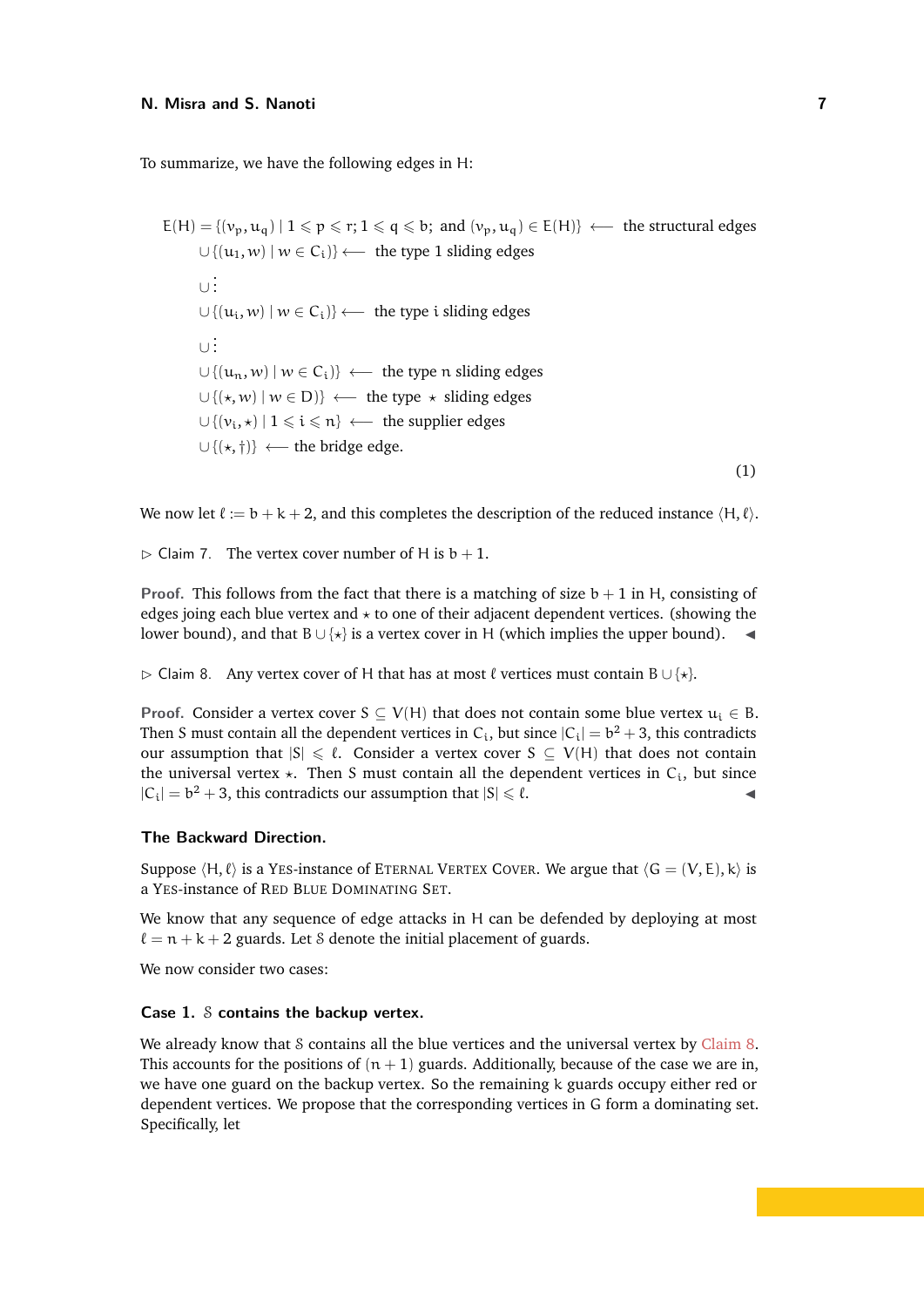$$
A':=\{j\mid 1\leqslant j\leqslant r\text{ and } \nu_i\in\mathcal{S}\}\text{ and }B':=\{j\mid 1\leqslant j\leqslant b\text{ and }C_j\cap\mathcal{S}\neq\emptyset\}.
$$

For each  $j \in B'$ , let  $\ell_j$  be such that  $v_{\ell_j}$  is an arbitrarily chosen neighbor of  $u_j$  in G. Note that it is possible that  $j_1 \neq j_2$  in B' but  $\ell_{j_1} = \ell_{j_2}$ . We now define  $C' := \{ \ell_j \mid j \in B' \}$ .

Intuitively speaking, our choice of dominating set is made by choosing all red vertices in G for whom the corresponding vertices in H have a guard on them, and additionally, for all blue vertices who have a guard on a dependent neighbor vertex in H, we choose an arbitrary red neighbor in G — while this choice may coincide for some blue vertices, we note that the total number of chosen vertices is no more than the number of guards who are positioned on dependent and red vertices, i.e, k. In other words, we have that  $|A' \cup C'| \leq k$ .

We now claim that  $S := \{v_i \mid i \in A' \cup C'\}$  is a dominating set for the blue vertices in G. Suppose not. Then, let  $u_t \in B$  be a vertex that is not dominated by S. Let us attack a structural edge  $(u_t, v_q)$ . Note that  $v_q$  is not occupied by a guard, and the guard on  $u_t$  is forced to move to  $v_q$  to defend this attack. However, observe that our assumption that  $u_t$  is not dominated in G implies that no neighbor of  $u_t$  has a guard in S. Therefore, this configuration now cannot be extended to a vertex cover, contradicting our assumption that every attack can be defended. Therefore, S is indeed a dominating set in G of size at most k.

## **Case 2.** S **does not contain the backup vertex.**

In this case, we attack the bridge. Let  $S'$  denote the placement of the guards obtained by defending this attack. Note that  $S'$  must contain the backup vertex. Now we argue as we did in the previous case. This concludes the proof in the reverse direction.

## **The Forward Direction.**

Suppose  $\langle G = (V, E), k \rangle$  is a YES-instance of RED BLUE DOMINATING SET. We argue that  $\langle H, \ell \rangle$  is a YES-instance of ETERNAL VERTEX COVER.

Let  $S \subseteq V(G)$  be a dominating set of G. Without loss of generality (by renaming), we assume that  $S = \{v_1, \ldots, v_k\}$ . Let  $S^* := \{v_1, \ldots, v_k\} \subseteq A$ , i.e, the red vertices of H corresponding to the solution in G.

Note that all the following are vertex covers of size  $b + k + 2$  for H:

- A backup vertex cover is given by  $X := B \cup \{*\} \cup S^* \cup \{*\}.$
- A dependent vertex cover of type i (or type  $\star$ ) is given by  $Y_i := B \cup {\star} \cup S^* \cup \{w\}$ , where w is a dependent vertex from  $C_i$  (or D).
- A red vertex cover is given by  $Z_j := B \cup \{ \star \} \cup S^* \cup \{ v_j \}$ , for some  $j > k$ .

We remark that there may other vertex covers of size  $n + k + 2$  that don't "fit" into any of the categories listed above. A vertex cover that is either a backup, dependent, or red vertex cover is called a *nice* vertex cover.

We argue that if guards are occupying a nice vertex cover, then any attack can be defended by moving guards along edges in such a way that the new configuration also corresponds to a nice vertex cover. This implies that any sequence of attacks can be defended, by starting with an arbitrary nice vertex cover.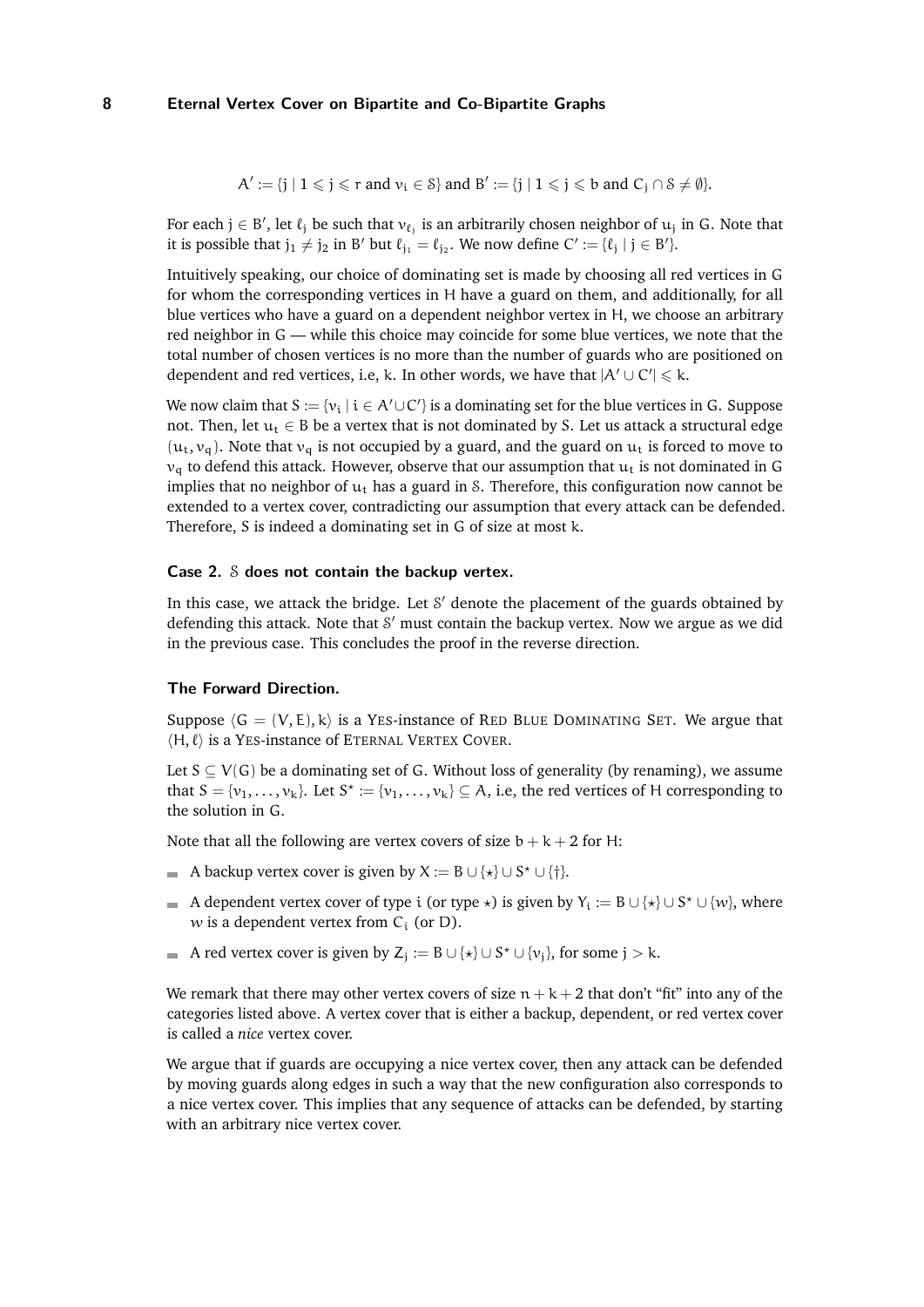

**Figure 2** A schematic depicting the construction of  $(H, \ell)$  starting with an instance  $(G, k)$  of RED BLUE DOMINATING SET. The red vertices from G instance are shown in the red rectangle on the top while the blue vertices are in the blue rectangle positioned at the bottom. The solid green lines correspond to edges in E(G). The small orange vertices are the dependent vertices (some of them are omitted for clarity), while the global and backup vertices are shown by nodes labeled  $\star$  and  $\dagger$  respectively. The wavy line shows the bridge, the dotted lines shows the supplier edges while the dashed lines show the sliding edges.

 $\triangleright$  Claim 9. Let  $S \subset V(H)$  be a nice vertex cover, and let  $e \in E(H)$ . If the guards are currently occupying S, there is a legal move that defends e such that the new position of the guards also corresponds to a nice vertex cover.

**Proof.** We argue this by an exhaustive case analysis on (S, e).

#### **Case 1.** S **is a backup vertex cover and** e **is a structural edge.**

Let  $e = (v_q, u_p)$ . If  $q \le k$ , then the guards on  $v_q$  and  $u_p$  exchange positions. Otherwise, if q > k, there exists  $r \le k$  such that  $(u_p, v_r) \in E(G)$  because S dominates B. We perform the following sequence of moves:

- The guard on  $u_p$  moves to  $v_q$  along the structural edge that was attacked;
- the guard on  $v_r$  moves to  $u_p$  along a structural edge;  $\rightarrow$
- the guard on the universal vertex moves to  $v_r$  along a supplier edge; and ÷.
- the guard on  $\dagger$  moves to  $\star$  along the bridge.

The new configuration corresponds to a red vertex cover.

### **Case 2.** S **is a backup vertex cover and** e **is a sliding edge.**

Let  $i \in [b]$  and suppose  $e = (u_i, w)$  for some  $w \in C_i$ . Let  $q \in [k]$  be such that  $(v_q, u_i) \in E(G)$ . We now perform the following sequence of moves:

 $\blacksquare$  the guard on  $u_i$  moves to w along the sliding edge that was attacked;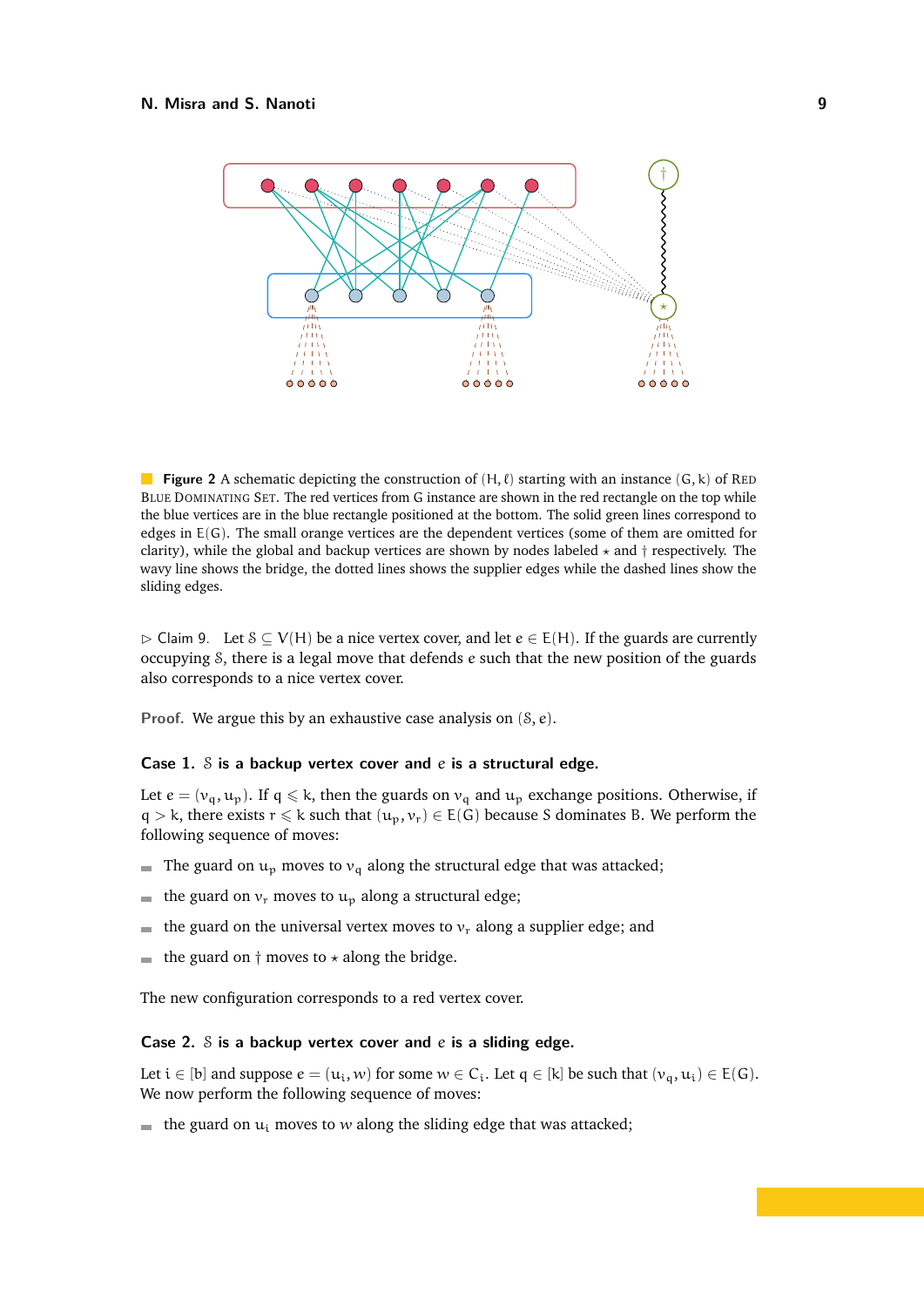

**Figure 3** This figure depicts a possible initial position of  $n + k + 1$  guards in a reduced instance of ETERNAL VERTEX COVER that is based on a YES-instance of RED BLUE DOMINATING SET. Note that in the reduced instance we may deploy up to  $\ell = n + k + 2$  guards, and the position of the last guard (not shown) determines the type of the vertex cover that we are working with.

- $\blacksquare$  the guard on  $v_q$  moves to  $u_i$  along a structural edge;
- $\blacksquare$  the guard on the universal vertex moves to  $v_q$  along a supplier edge; and
- the guard on  $\dagger$  moves to  $\star$  along the bridge.

Suppose  $e = (*, w)$  is the sliding edge which is attacked, then the guard on  $\star$  moves to w and the guard on  $\dagger$  moves to  $\star$ .

The new configuration corresponds to a dependent vertex cover (c.f. [Figure 4\)](#page-10-0).

## **Case 3.** S **is a backup vertex cover and** e **is a supplier edge.**

Let  $e = (v_i, \star)$ . If  $i \le k$ , the guards on  $v_i$  and  $\star$  exchange positions. If  $i > k$ , we have the guard on the universal vertex move to  $v_i$  via the supplier edge that was attacked. The guard on the backup vertex then moves to  $\star$  along the bridge, leading to a red vertex cover.

### **Case 4.** S **is a backup vertex cover and** e **is a bridge edge.**

The guards on  $\dagger$  and  $\star$  exchange places and the resulting configuration is again a backup vertex cover.

## **Case 5.** S **is a red vertex cover and** e **is a structural edge.**

Let  $e = (v_q, u_p)$ . If  $q \le k$ , then the guards on  $v_q$  and  $u_p$  exchange positions. If  $q > k$ , and if  $v_q$  has a guard, then the guards on  $u_p$  and  $v_q$  exchange positions. Otherwise let  $j \neq q$  be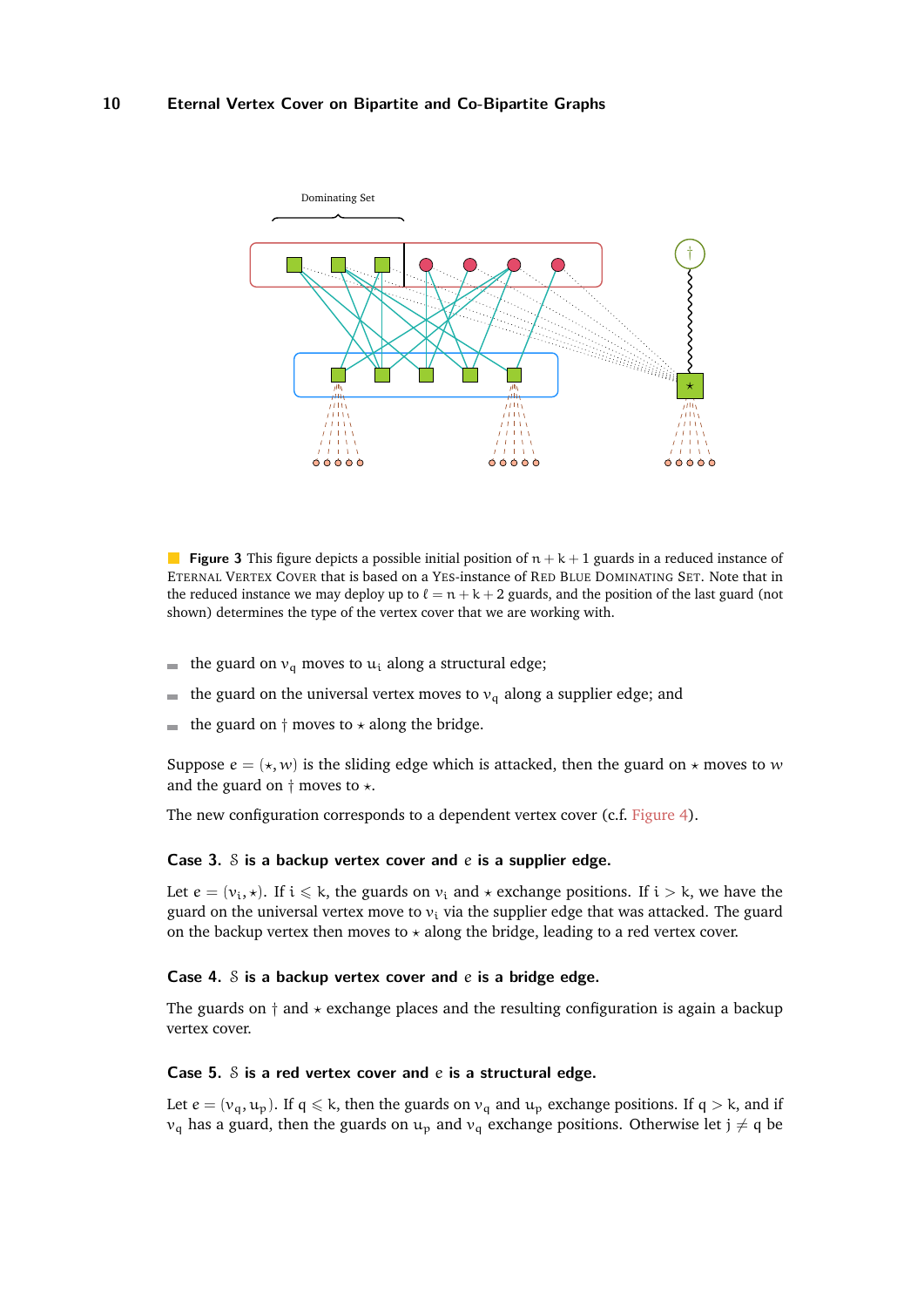<span id="page-10-0"></span>

**(a)** This figure demonstrates a defense for when S is a backup vertex cover and a sliding edge is attacked.



**(b)** This figure demonstrates a the positions of the guards after the defence in [Figure 4a](#page-10-0) is executed.

**Figure 4** This figure demonstrates the case when *S* is a backup vertex cover and a sliding edge is attacked.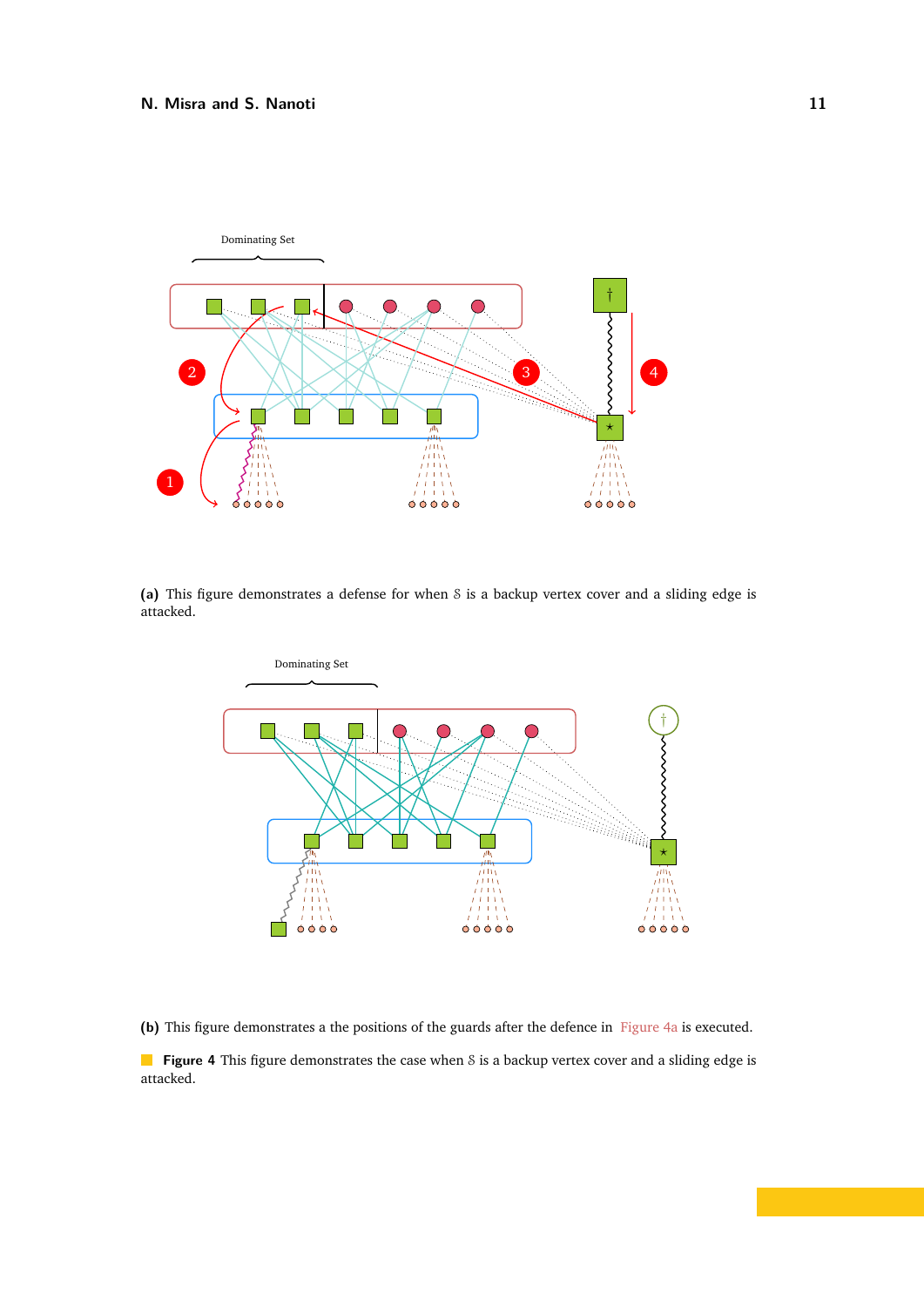such that  $v_i$  has a guard. Note that  $j > k$ . Let  $r \in [k]$  be such that  $(v_r, u_p) \in E(G)$ .

- The guard on  $u_p$  moves to  $v_q$  along the structural edge that was attacked;
- $\blacksquare$  the guard on  $v_r$  moves to  $u_p$  along a structural edge;
- $\blacksquare$  the guard on the universal vertex moves to  $v_r$  along a supplier edge; and
- the guard on  $v_i$  moves to  $\star$  along a supplier edge.

Note that this new configuration of guards corresponds to a red vertex cover (c.f. [Figure 5\)](#page-12-0).

#### **Case 6.** S **is a red vertex cover and** e **is a sliding edge.**

Let  $i \in [b]$  and suppose  $e = (u_i, w)$  for some  $w \in C_i$ . Let  $r \in [k]$  be such that  $(v_r, u_i) \in E(G)$ . Let  $j > k$  such that  $v_j$  has a guard. Then we have the following sequence of moves.

- $\blacksquare$  the guard on  $u_i$  moves to w along the sliding edge that was attacked;
- the guard on  $v_r$  moves to  $u_i$  along a structural edge;
- $\blacksquare$  the guard on the universal vertex moves to  $v_r$  along a supplier edge; and
- the guard on  $v_i$  moves to  $\star$  along a supplier edge.

Now suppose  $e = (*, w)$  for some  $w \in D$ . Let  $j > k$  such that  $v_j$  has a guard.

- $\equiv$  the guard on  $\star$  moves to w along the sliding edge that was attacked and
- $\blacksquare$  the guard on  $v_i$  moves to  $\star$  along a supplier edge.

In both cases, the new configuration of the guards corresponds to a dependent vertex cover.

## **Case 7.** S **is a red vertex cover and** e **is a supplier edge.**

Let  $e = (v_i, \star)$ . If  $i \le k$ , the guards on  $v_i$  and  $\star$  exchange positions. If  $i > k$  and  $v_i$  has a guard, the guard on  $v_i$  and  $\star$  exchange positions. If  $i > k$  and  $v_i$  does not have a guard, let  $j > k$  and  $j \neq i$  be such that  $v_j$  has a guard. We have the guard on the universal vertex move to  $v_i$  via the supplier edge that was attacked. The guard on  $v_i$  then moves to  $\star$  along a supplier edge, leading to another red vertex cover.

#### **Case 8.** S **is a red vertex cover and** e **is a bridge edge.**

Let j > k be such that  $v_i$  has a guard. The guard on  $\star$  moves to  $\dagger$  along the attacked bridge edge. The guard on  $v_i$  moves to  $\star$  along a supplier edge and the resulting configuration is a backup vertex cover.

## **Case 9.** S **is a dependent vertex cover and** e **is a structural edge.**

Suppose  $w \in C_i$  is such that w has a guard. Suppose  $e = (v_a, u_i)$ . If  $q < k$ , guards on  $v_q$ and  $u_i$  exchange and we have the same dependent vertex cover. If  $q > k$ , guard on  $u_i$  moves to  $v_q$  along the attacked structural edge and guard on w moves to  $u_i$  along a sliding edge. Thus we have a red vertex cover.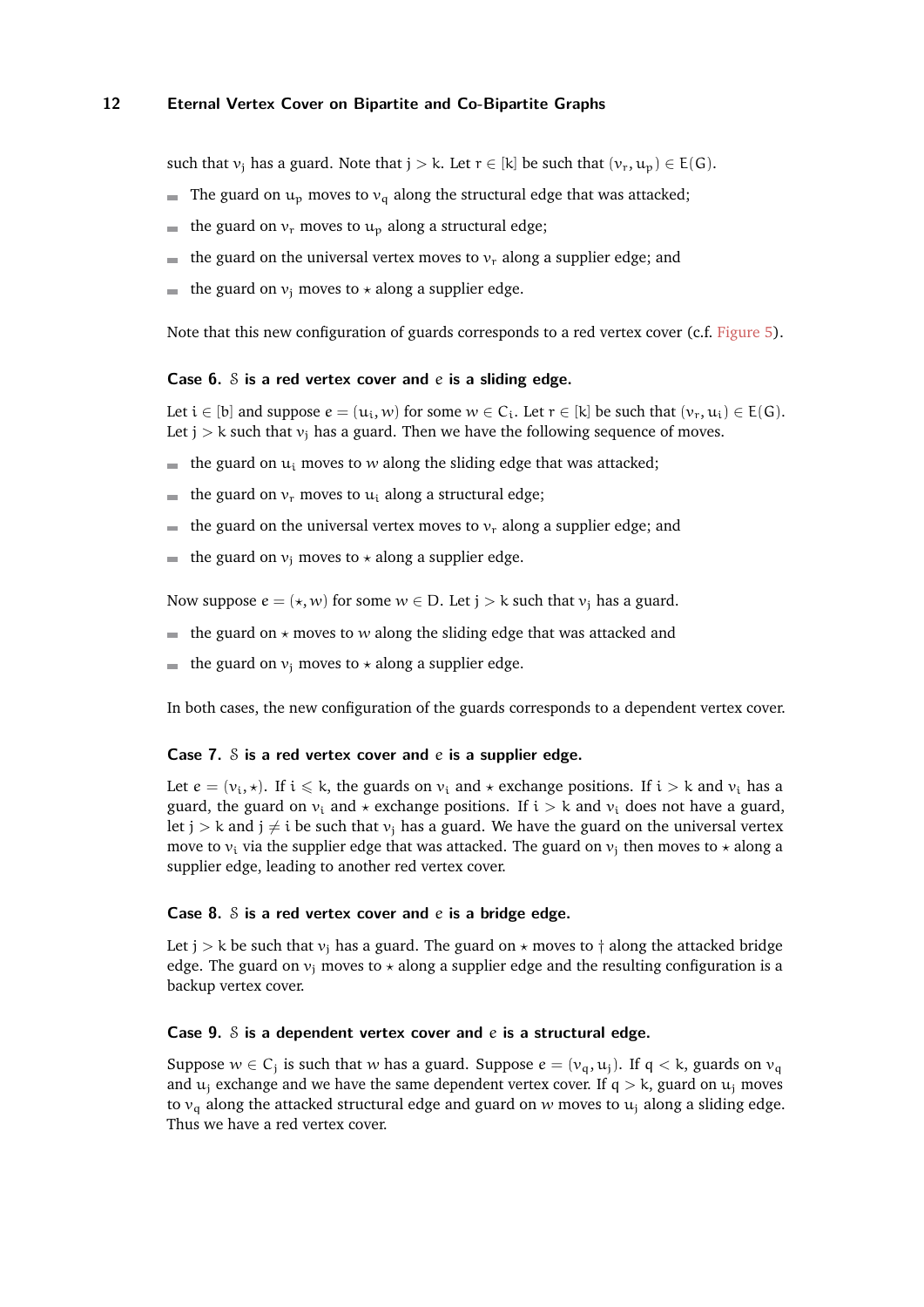<span id="page-12-0"></span>

**(a)** This figure demonstrates a defense for when S is a red vertex cover and a structural edge is attacked.



**(b)** This figure demonstrates the positions of the guards after the defence in [Figure 5a](#page-12-0) is executed.

**Figure 5** This figure demonstrates the case when *S* is a red vertex cover and a structural edge is attacked.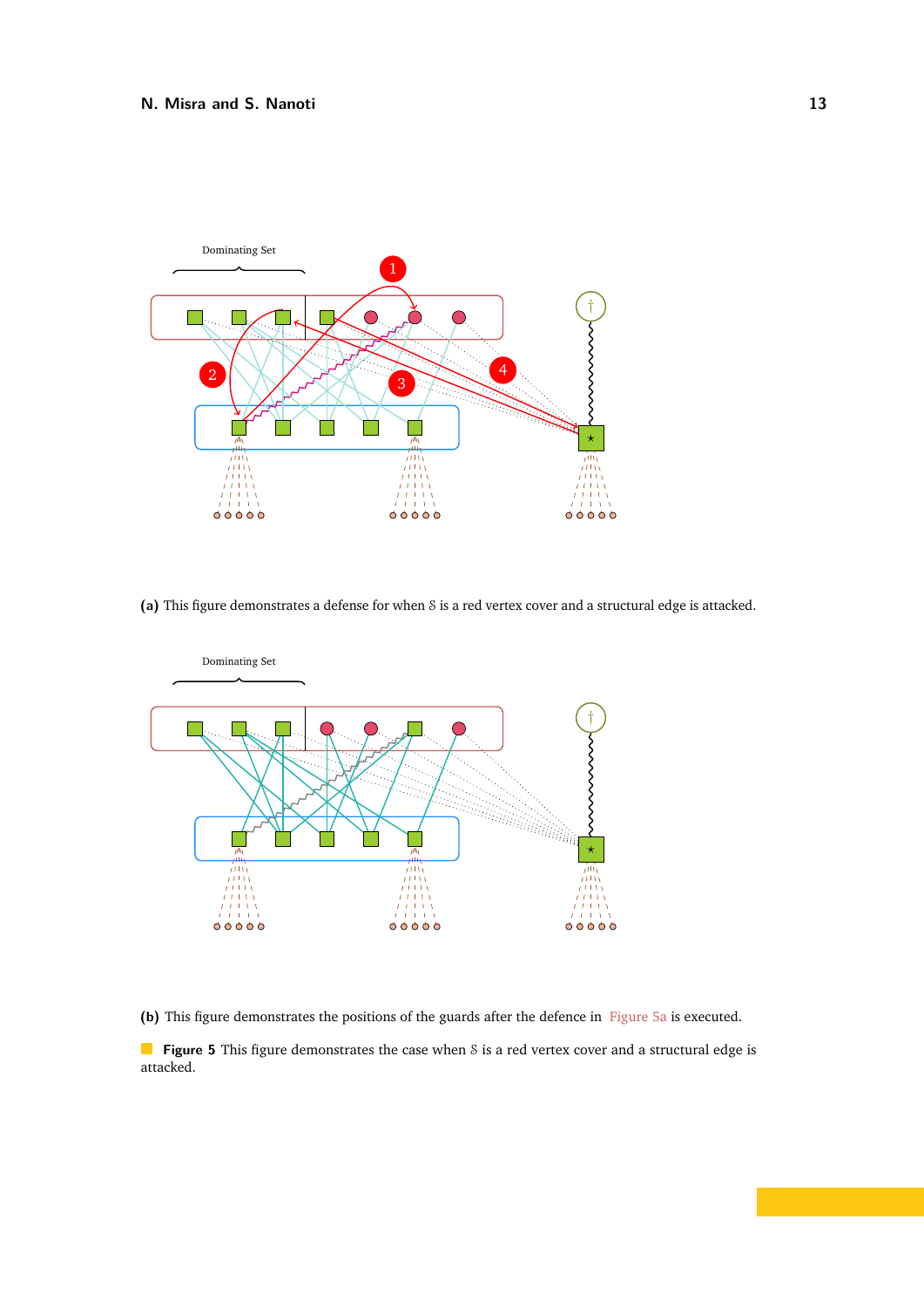Let  $e = (v_q, u_p)$  for some  $p \neq j$ . If  $q \leq k$ , then the guards on  $v_q$  and  $u_p$  exchange positions and we have the same dependent vertex cover. If  $q > k$ , let  $r \in [k]$  be such that  $(v_r, u_p) \in E(G)$ . If  $(v_r, u_i) \in E(G)$ , we perform the following sequence of moves:

- The guard on  $u_p$  moves to  $v_q$  along the structural edge that was attacked;
- $\blacksquare$  the guard on  $v_r$  moves to  $u_p$  along a structural edge;
- $\blacksquare$  the guard on  $u_i$  moves to  $v_r$  along a structural edge; and
- $\blacksquare$  the guard on w moves to  $u_i$  along a sliding edge.

Note that this new configuration of guards corresponds to a red vertex cover.

If  $(v_r, u_j) \notin E(G)$ , there exists  $s \in [k]$  such that  $(v_r, u_s) \in E(G)$ . We perform the following sequence of moves:

- The guard on  $u_p$  moves to  $v_q$  along the structural edge that was attacked;
- $\blacksquare$  the guard on  $v_r$  moves to  $u_p$  along a structural edge;
- $\blacksquare$  the guard on  $\star$  moves to  $v_r$  along a supplier edge;
- the guard on  $v_s$  moves to  $\star$  along a supplier edge;
- $\blacksquare$  the guard on  $u_i$  moves to  $v_s$  along a structural edge; and
- the guard on w moves to  $u_i$  along a sliding edge.

Note that this new configuration of guards corresponds to a red vertex cover.

Suppose  $w \in D$  is such that w has a guard. Let  $e = (v_q, u_p)$ . If  $q \le k$ , then the guards on  $v_q$  and  $u_p$  exchange positions and we have the same dependent vertex cover. If  $q > k$ , let  $r \in [k]$  be such that  $(v_r, u_p) \in E(G)$ . We perform the following sequence of moves:

- The guard on  $u_p$  moves to  $v_q$  along the structural edge that was attacked;
- $\blacksquare$  the guard on  $v_r$  moves to  $u_p$  along a structural edge;
- $\blacksquare$  the guard on  $\star$  moves to  $v_r$  along a supplier edge; and
- $\blacksquare$  the guard on w moves to  $\star$  along a sliding edge.

Note that this new configuration of guards corresponds to a red vertex cover.

#### **Case 10.** S **is a dependent vertex cover and** e **is a sliding edge.**

Let  $w \in C_i$  be such that w has a guard. Suppose  $e = (u_i, w)$  is the sliding edge which was attacked, then the guards exchange their positions and we have the same dependent vertex cover. Suppose  $e = (u_i, z)$  for some  $z \neq w$  is the sliding edge which was attacked, then the guard on  $u_i$  moves to z to defend the attack and the guard from w moves to  $u_i$ , leading to a different dependent vertex cover. Let  $i \in [b]$  and suppose  $e = (u_i, z)$  for some  $z \in C_i$ . Let  $q \in [k]$  be such that  $(v_q, u_i) \in E(G)$  and  $r \in [k]$  such that  $(v_r, u_j) \in E(G)$ . If  $r \neq q$ , we perform the following sequence of moves:

- $\blacksquare$  the guard on  $u_i$  moves to z along the sliding edge that was attacked;
- $\blacksquare$  the guard on  $v_q$  moves to  $u_i$  along a structural edge;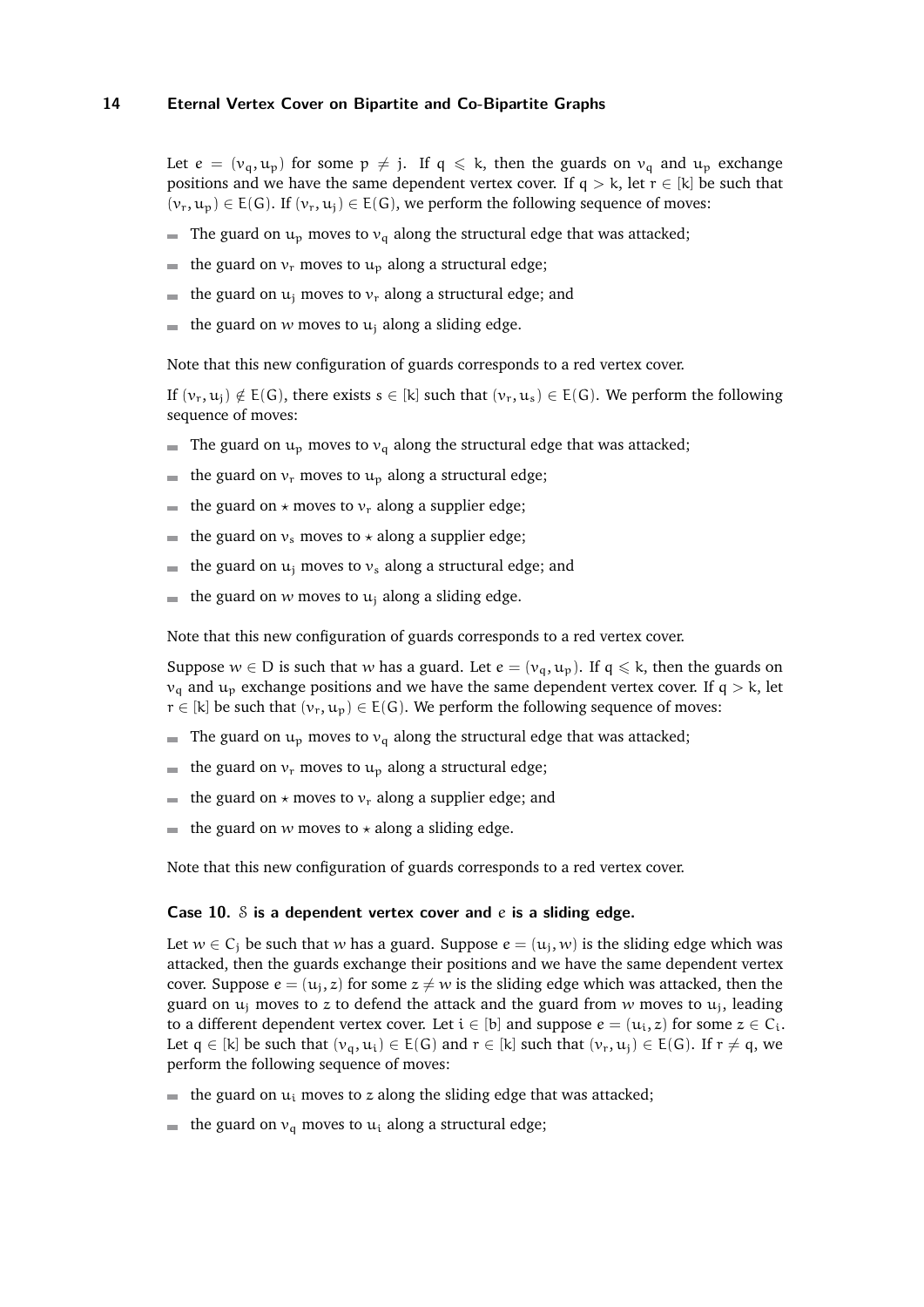- the guard on the universal vertex moves to  $v_q$  along a supplier edge;
- the guard on  $v_r$  moves to  $\star$  along a supplier edge; ÷
- the guard on  $u_i$  moves to  $v_r$  along a structural edge; and
- $\blacksquare$  the guard on w moves to  $u_i$  along a sliding edge.

Note that the new configuration corresponds to a dependent vertex cover (c.f. [Figure 6\)](#page-15-0).

If  $u_i$  and  $u_j$  are dominated by a common vertex in G, that is, there exists  $q \in [k]$  be such that  $(v_q, u_i) \in E(G)$  and  $(v_q, u_i) \in E(G)$ , then we perform the following sequence of moves:

- $\blacksquare$  the guard on  $u_i$  moves to z along the sliding edge that was attacked;
- the guard on  $v_q$  moves to  $u_i$  along a structural edge;
- the guard on  $u_i$  moves to  $v_q$  along another structural edge;
- $\blacksquare$  the guard on w moves to  $u_i$ .

The new configuration corresponds to a dependent vertex cover.

Let  $w \in D$  be such that w has a guard. Suppose  $e = (\star, w)$  is the sliding edge which was attacked, then the guards exchange their positions and we have the same dependent vertex cover. Suppose  $e = (\star, z)$  for some  $z \neq w$  is the sliding edge which was attacked, then the guard on  $\star$  moves to z to defend the attack and the guard from w moves to  $\star$ , leading to a different dependent vertex cover. Let  $i \in [b]$  and suppose  $e = (u_i, z)$  for some  $z \in C_i$ . Let  $q \in [k]$  be such that  $(v_q, u_i) \in E(G)$ . We perform the following sequence of moves:

- $\blacksquare$  the guard on  $u_i$  moves to z along the sliding edge that was attacked;
- the guard on  $v_q$  moves to  $u_i$  along a structural edge;
- the guard on the universal vertex moves to  $v_q$  along a supplier edge; and
- $\blacksquare$  the guard on w moves to  $\star$  along a sliding edge.

Note that the new configuration corresponds to a dependent vertex cover.

#### **Case 11.** S **is a dependent vertex cover and** e **is a supplier edge.**

Let  $w \in C_i$  be such that w has a guard. Let  $e = (v_i, \star)$ . If  $i \le k$ , the guards on  $v_i$  and  $\star$ exchange positions. Suppose  $i > k$ , there exists  $q \in [k]$  such that  $(v_q, u_i) \in E(G)$ . We have the following sequence of moves:

- The guard on the universal vertex moves to  $v_i$  via the supplier edge that was attacked.
- The guard on  $v_q$  moves to  $\star$  along a supplier edge;
- The guard on  $u_j$  moves to  $v_q$  along a structural edge; and
- $\blacksquare$  The guard on w moves to  $u_i$  along a sliding edge.

Note that the resulting configuration is a red vertex cover.

Let  $w \in D$  be such that w has a guard. Let  $e = (v_i, \star)$ . If  $i \le k$ , the guards on  $v_i$  and  $\star$ exchange positions. Let  $i > k$ . We now perform the following sequence of moves:

The guard on  $\star$  moves to  $v_i$  along the attacked supplier edge; and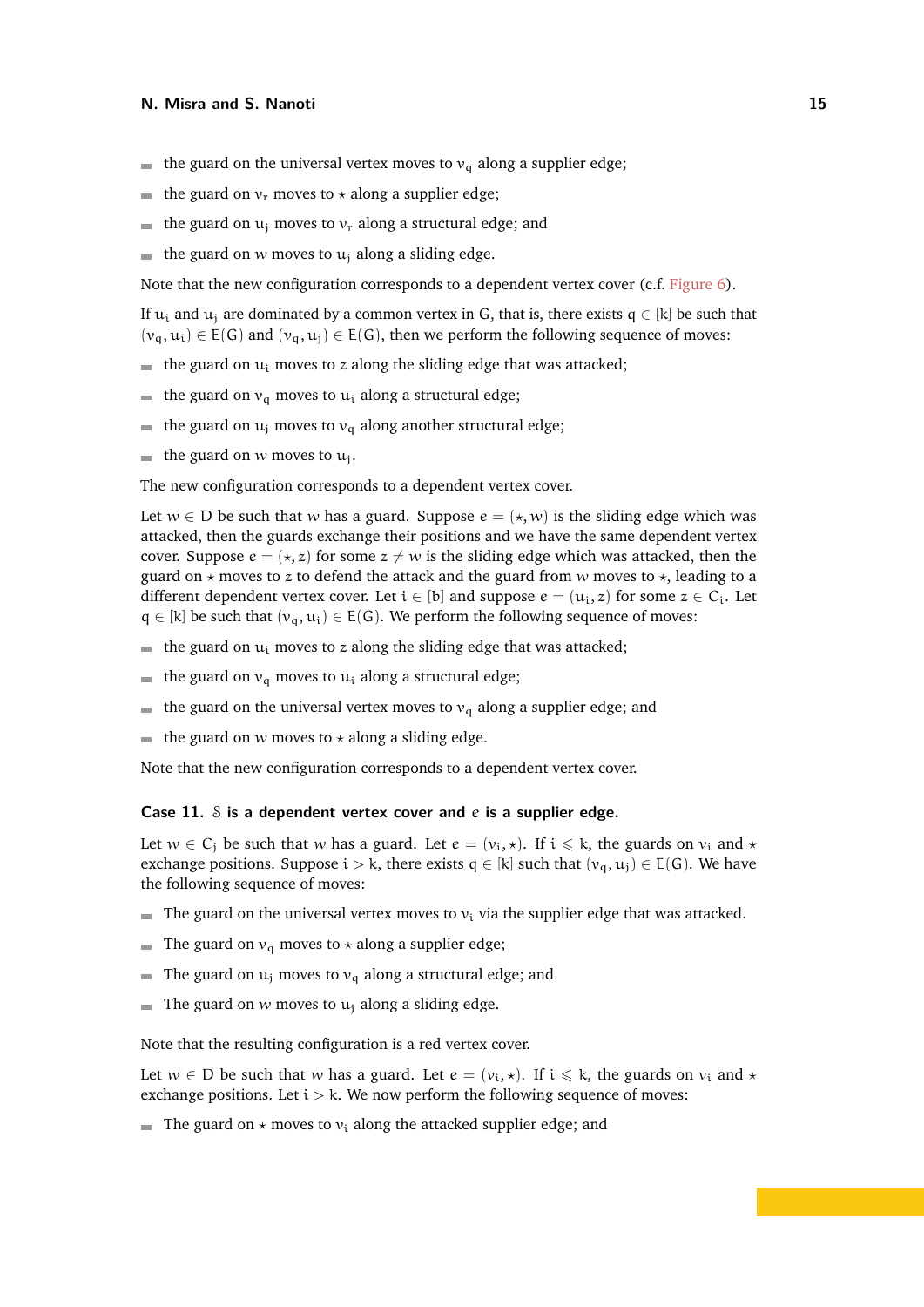<span id="page-15-0"></span>

**(a)** This figure demonstrates a defense for when S is a dependent vertex cover and a sliding edge is attacked.



**(b)** This figure demonstrates a the positions of the guards after the defence in [Figure 6a](#page-15-0) is executed.

**Figure 6** This figure demonstrates the case when S is a dependent vertex cover and a sliding edge is attacked.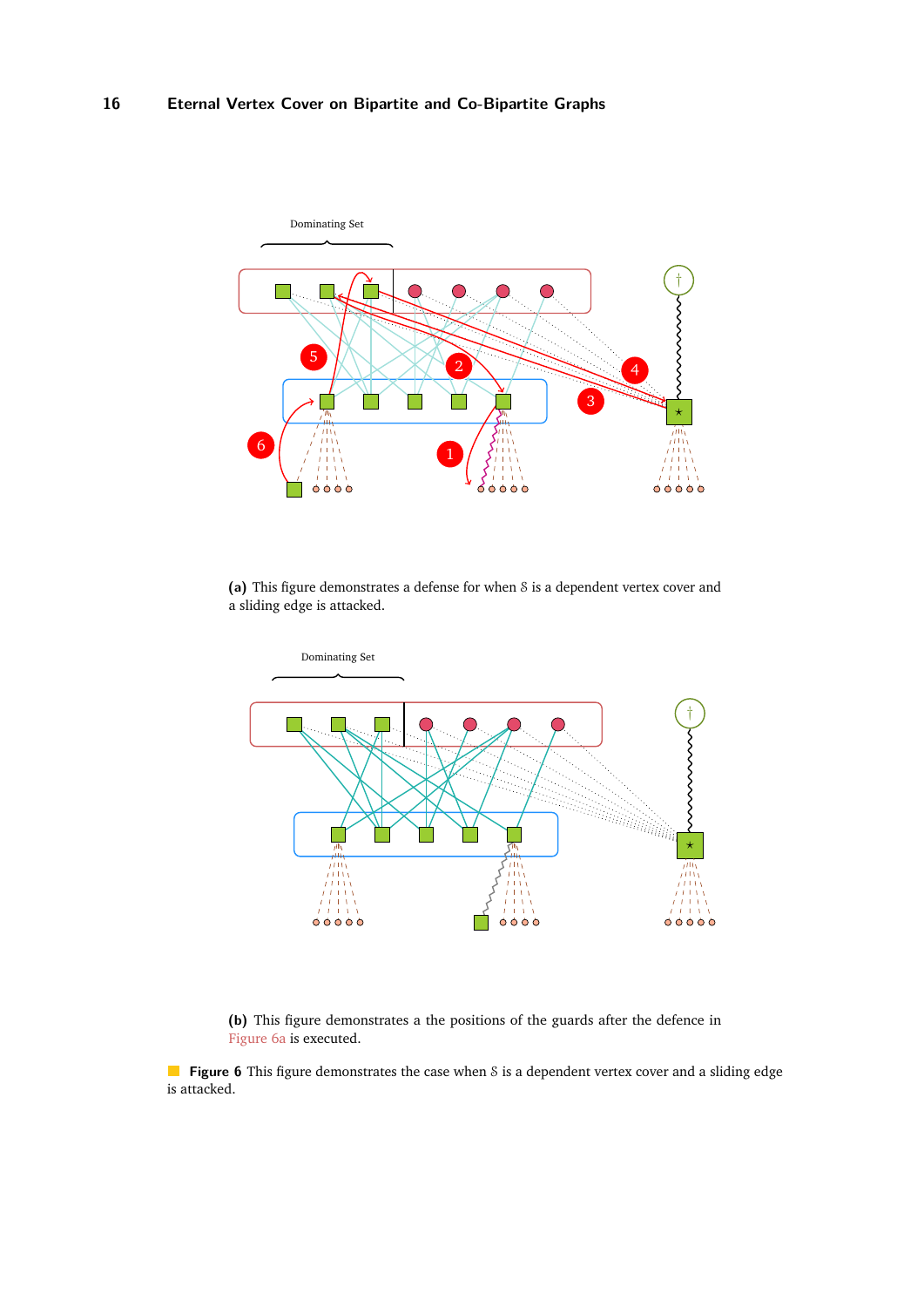$\blacksquare$  The guard on w moves to  $\star$  along a sliding edge.

Note that the resulting configuration is a red vertex cover.

#### **Case 12.** S **is a dependent vertex cover and** e **is a bridge edge.**

Let  $w \in C_i$  be such that w has a guard. There exists  $q \in [k]$  such that  $(v_q, u_i) \in E(G)$ . We now perform the following sequence of moves:

- $\blacksquare$  The guard on  $\star$  moves to  $\dagger$  along the attacked bridge edge;
- The guard on  $v_q$  moves to  $\star$  along a supplier edge;
- The guard on  $u_j$  moves to  $v_q$  along a structural edge; and  $\blacksquare$
- $\blacksquare$  The guard on w moves to  $u_i$  along a sliding edge.

Note that the resulting configuration is a backup vertex cover.

Let  $w \in D$  be such that w has a guard. The guard on  $\star$  moves to  $\dagger$  along an attacked bridge edge and the guard on w moves to  $\star$  along a sliding edge. The resulting configuration is a backup vertex cover.

Having argued that any attack on a nice vertex cover can be defended in such a way that the resulting configuration is also a nice vertex cover, we have completed the argument in the forward direction as well.

Observe that the instance that we construct in the proof of [Lemma 6](#page-5-0) is both bipartite and has diameter at most six.

It is also easily checked that all the vertex covers used by the defense in the forward direction induced connected subgraphs, since every vertex cover contains all the blue vertices, a dominating set for the blue vertices, and a universal vertex that is adjacent to all the vertices in the dominating set; and any other vertex is adjacent to one of the blue vertices (or the universal vertex). Therefore, the reduction above also serves to demonstrate the hardness of ETERNAL CONNECTED VERTEX COVER on bipartite graphs — note that the argument for the reverse direction is exactly the same since every connected vertex cover is also a vertex cover.

Finally, we note that a minor modification in the construction of [Lemma 6](#page-5-0) leads to a reduced instance that is a split graph. The modification is the following: we add edges between every pair of vertices in B ∪ { $\star$ }. It turns out that the equivalence of the instances after this modification can be shown using the same argument as before, with the additional observation that — in the forward direction — attacks on any of these newly introduced edges can be defended easily by exchanging guards, since we are always working with nice vertex covers that place guards on all vertices of B ∪  $\{ \star \}$ .

Overall, [Lemma 6](#page-5-0) along with [Proposition 5](#page-4-1) and the remarks above lead to our main result.

**FINDUCER 1. Both the ETERNAL VERTEX COVER and ETERNAL CONNECTED VERTEX COVER** *problems are* NP*-hard and do not admit a polynomial compression parameterized by the number of guards (unless* NP ⊆ coNP /*poly), even on bipartite graphs of diameter six, or split graphs.*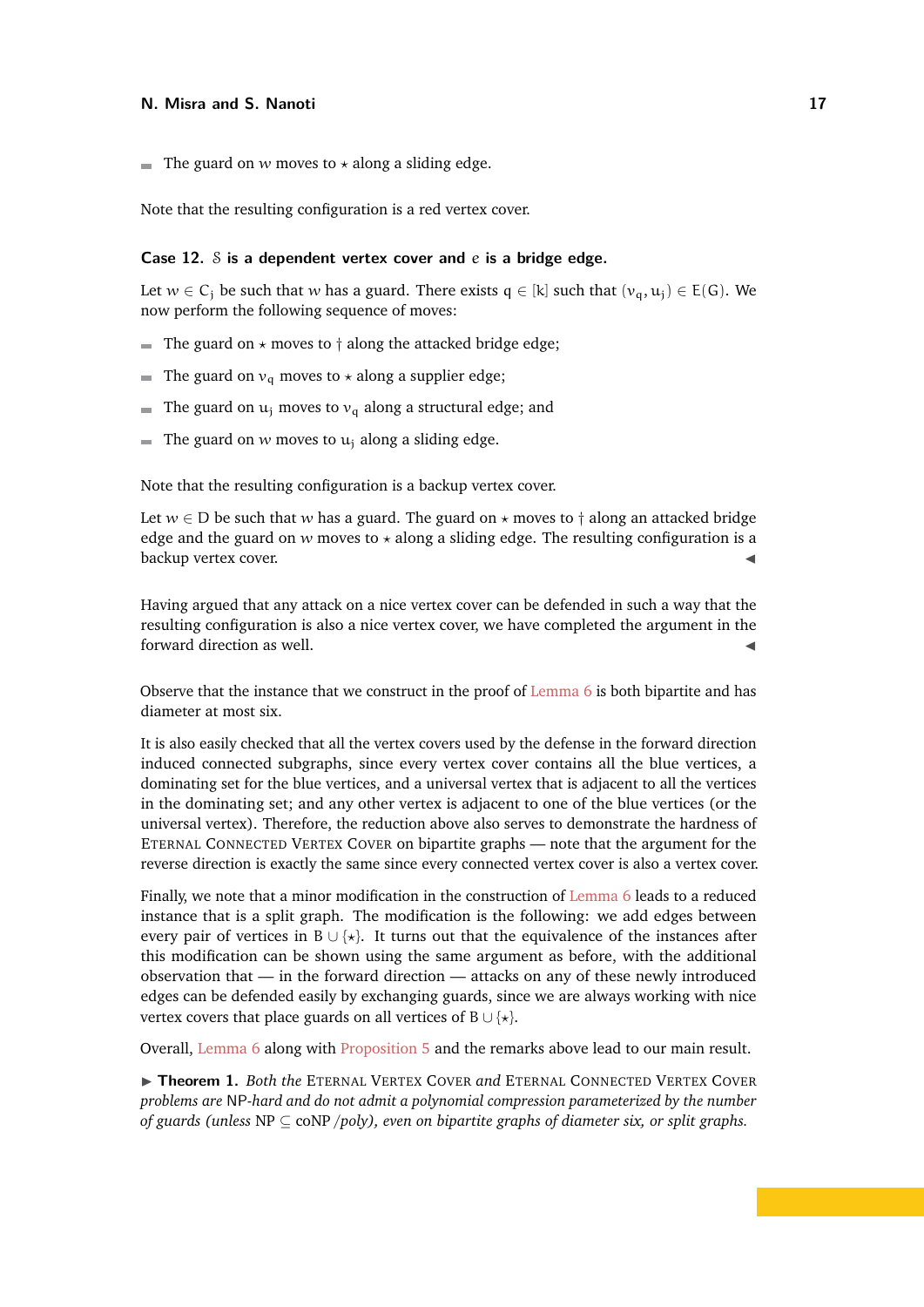# <span id="page-17-3"></span><span id="page-17-0"></span>**4 A Polynomial-time Algorithm for Co-bipartite Graphs**

In this section, we focus on a proof of Theorem 2.

▶ **Theorem 2.** *There is a polynomial-time algorithm for ETERNAL VERTEX COVER on the class of cobipartite graphs.*

To the best of our knowledge, this result is not subsumed by any of the known polynomialtime algorithms for special classes of graphs. In particular, it is easily checked that the class of cobipartite graphs is not contained in any of the following classes: chordal graphs, cactus graphs, and generalized trees<sup>[3](#page-17-1)</sup>.

Let  $G = (V = A \oplus B, E)$  be a cobipartite graph with bipartition A, B. Recall that  $G[A]$ and G[B] are cliques. Consider that A has p vertices  $\{a_1, a_2, \ldots, a_p\}$  and B has q vertices  ${b_1, b_2, \ldots, b_q}$ . Without loss of generality we assume that  $p \leq q$ . Without loss of generality, we assume that there are no global vertices in A. (If there is some global vertex in  $\overline{A}$ , simply shift that vertex to B). We also assume throughout that  $p \ge 1$  — if  $p = 0$  then G is a clique and  $\text{evc}(G) = \text{mvc}(G) = |V(G)| - 1.$ 

Since the cliques require  $p - 1$  and  $q - 1$  vertices respectively for a vertex cover, we have  $mvc(G) \geqslant p + q - 2$ . Since  $p = |A| \geqslant 1$ , there exists a (non-global) vertex  $a_i$  on the A side and therefore it has at least one non-neighbor (say  $b_i$ ) and thus we have a vertex cover of size  $p + q - 2$  given by  $V(G) \setminus \{a_i, b_i\}$ . Therefore,  $mvc(G) = p + q - 2$ . We make a note of this fact in the following claim.

<span id="page-17-2"></span> $\triangleright$  Claim 10. For any co-bipartite graph G with bipartitions A and B with all the notations as described above, if there are no global vertices in A and  $|A| \ge 1$ ,  $mvc(G) = p + q - 2$ .

Consider a configuration where all the vertices have a guard except one. This will always be a vertex cover because only one vertex is uncovered, no two endpoints of any edge can be uncovered. Now if any edge not adjacent to this particular vertex is attacked, the guards can exchange places. If any edge adjacent to this vertex is attacked, the guard on the other endpoint of the edge will cross the edge and come to this vertex. So, we are again left with a situation where all the vertices have a guard except one. Therefore, if the number of guards is one less than the number of vertices i.e.  $p + q - 1$ , the defender always has a winning strategy. Therefore,  $evc(G) \leq p + q - 1$ .

Thus, for all co-bipartite graphs we have:

$$
mvc(G) = p + q - 2
$$
 and 
$$
p + q - 2 \leqslant evc(G) \leqslant p + q - 1.
$$

We will now derive the characterization of co-bipartite graphs which have  $evc(G)$  =  $mvc(G) = p + q - 2.$ 

Consider any non-global vertex on the A side (or B side), then its non-neighbour must exist on the B side (respectively A side) because  $G[A]$  (respectively  $G[B]$ ) is a clique. For any

<span id="page-17-1"></span><sup>3</sup> The notion of generalized trees in the context of eternal vertex cover was considered by [Araki et al.](#page-37-6) [\(2015\)](#page-37-6). Such graphs are characterized by the following property: every block is an elementary bipartite graph or a clique having at most two cut-vertices in it. Note that a cobipartite graph with four vertices in both parts with two disjoint edges across the parts is not a generalized tree.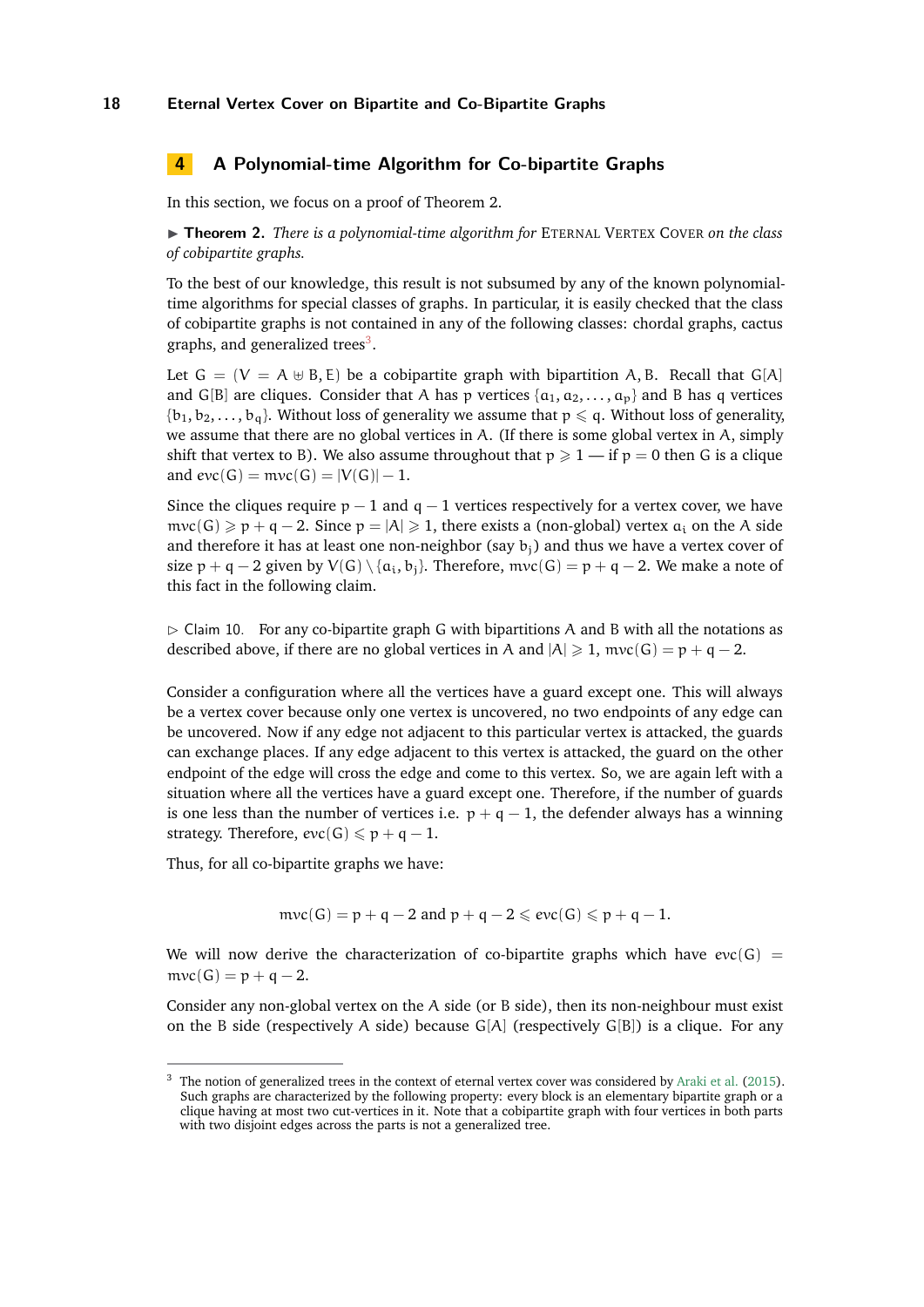vertex  $a_i$ , if  $a_i b_i \notin E(G)$ , then  $b_i$  is said to be a *friend* of  $a_i$ . We will also use the phrases: "a<sub>i</sub> is a friend of b<sub>i</sub>", or "a<sub>i</sub> and b<sub>i</sub> are friends" to mean that  $a_i$  and b<sub>i</sub> are non-neighbours (and thus belong to different sides of the bipartition). Note that a vertex is non-global if and only if it has at least one friend.

Denote A $\{a_i\}$  ∪ B $\{b_j\}$  by  $S_{ij}$ . Note that  $S_{ij}$  will be a vertex cover if and only if  $a_i$  and  $b_j$  are friends. We now argue a series of claims that account for all possible scenarios for co-bipartite graphs. A summary of the cases can be found in [Figures 7](#page-19-0) and [8.](#page-20-0)

<span id="page-18-0"></span>▶ Lemma 11. *For any co-bipartite graph* G with all the notations as described above (with no *global vertices on the* A *side*) and  $|A| \ge 3$ *, we have*  $evc(G) \neq mvc(G)$  *if and only if there is exactly one non-global vertex on the* B *side.*

**Proof.** Using [Claim 10,](#page-17-2) we have  $mvc(G) = p + q - 2$ . We will show that except when B side has exactly one non-global vertex,  $p + q - 2$  guards are sufficient to defend any sequence of attacks and when B side has exactly one non-global vertex, we show that the attacker has a winning strategy no matter where we place the  $p + q - 2$  guards.

Note that since G[A] and G[B] are cliques, any vertex cover of size  $p + q - 2$  will have  $p - 1$ vertices from A and  $q - 1$  vertices from B. In each of the following cases, we start with an arbitrary vertex cover  $S_{ij}$  where  $a_i$  and  $b_j$  are friends. For each type of attack, we show that it is possible to reconfigure the guards in such a way that at least one guard moves along the attacked edge and the resulting configuration is again a vertex cover.

## **Case** 1**: There is no edge between** A **and** B**.**

Let  $S_{i,j}$  be the initial vertex cover. If any edge which is not incident to either  $a_i$  or  $b_j$  is attacked, the guards on its endpoints exchange positions along the attacked edge to take care of the attack and we again have the same vertex cover.

The following types of edges can be attacked which are incident to  $a_i$  or  $b_i$ .

#### **1. Some edge**  $a_i a_r$  **on the** A **side is attacked:**

The guard on  $a_r$  moves to  $a_i$  along the attacked edge. The resulting vertex cover is  $S_{ri}$ . We know that  $a_r$  is a friend of  $b_i$  because there is no edge between A and B.

## 2. Some edge  $b_s b_i$  on the B side is attacked:

The guard on  $b_s$  moves to  $b_i$  along the attacked edge. The resulting vertex cover is  $S_{is}$ . We know that  $a_i$  is a friend of  $b_s$  because there is no edge between A and B.

Thus  $p + q - 2$  guards are sufficient to defend any attack.

#### **Case** 2**: There is just one edge between** A **and** B**.**

Let the edge between A and B be  $a_1b_1$ . We ensure that there will always be a guard on both  $a_1$  and  $b_1$ . Let  $S_{ij}$  be the initial vertex cover where i,  $j \neq 1$ . If any edge which is not incident to either  $a_i$  or  $b_j$  is attacked, the guards on its endpoints exchange positions along the attacked edge to take care of the attack and we again have the same vertex cover.

The following types of edges can be attacked which are incident to  $a_i$  or  $b_j$ .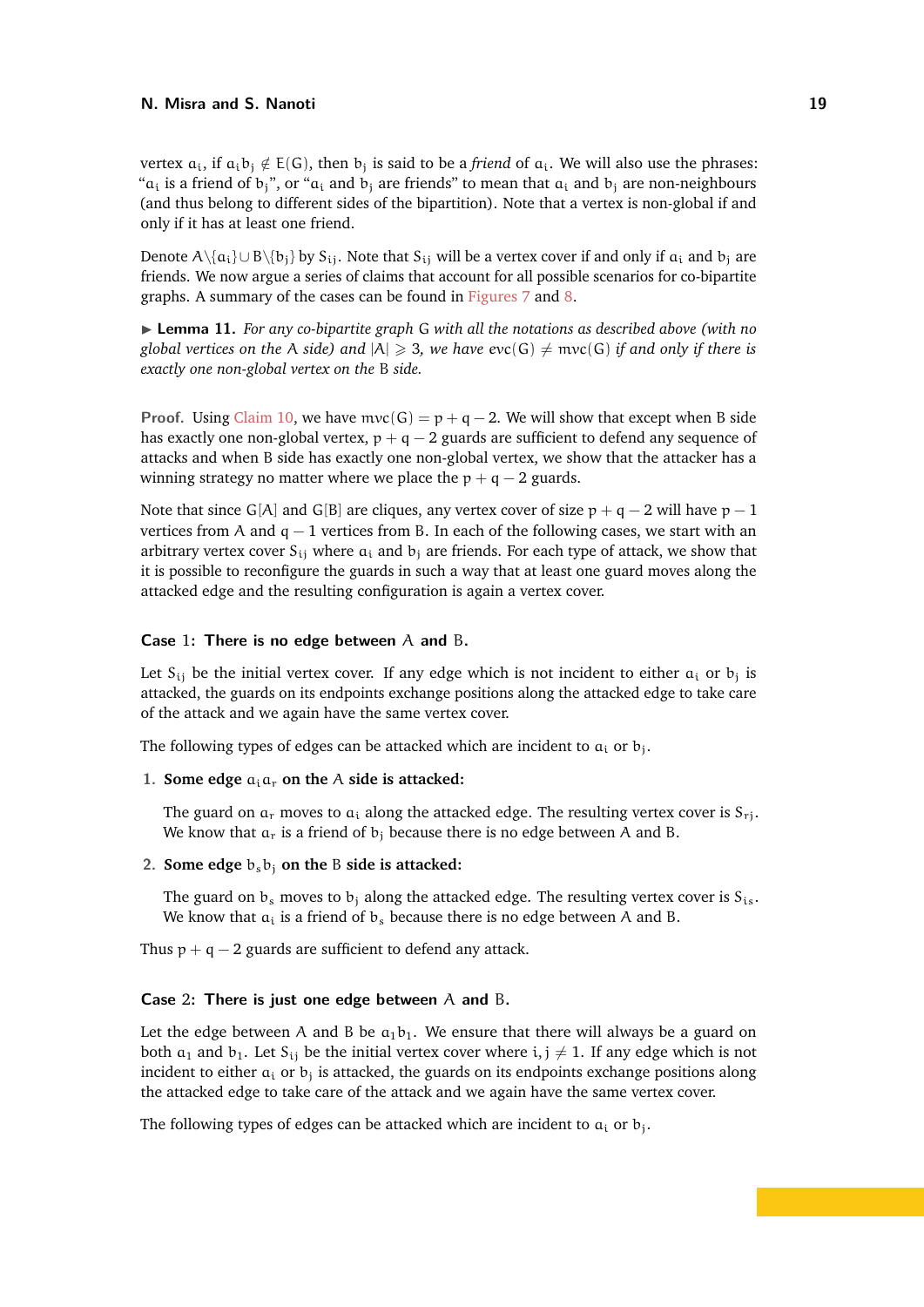<span id="page-19-0"></span>

**Figure 7** An overview of the proof of Theorem 2.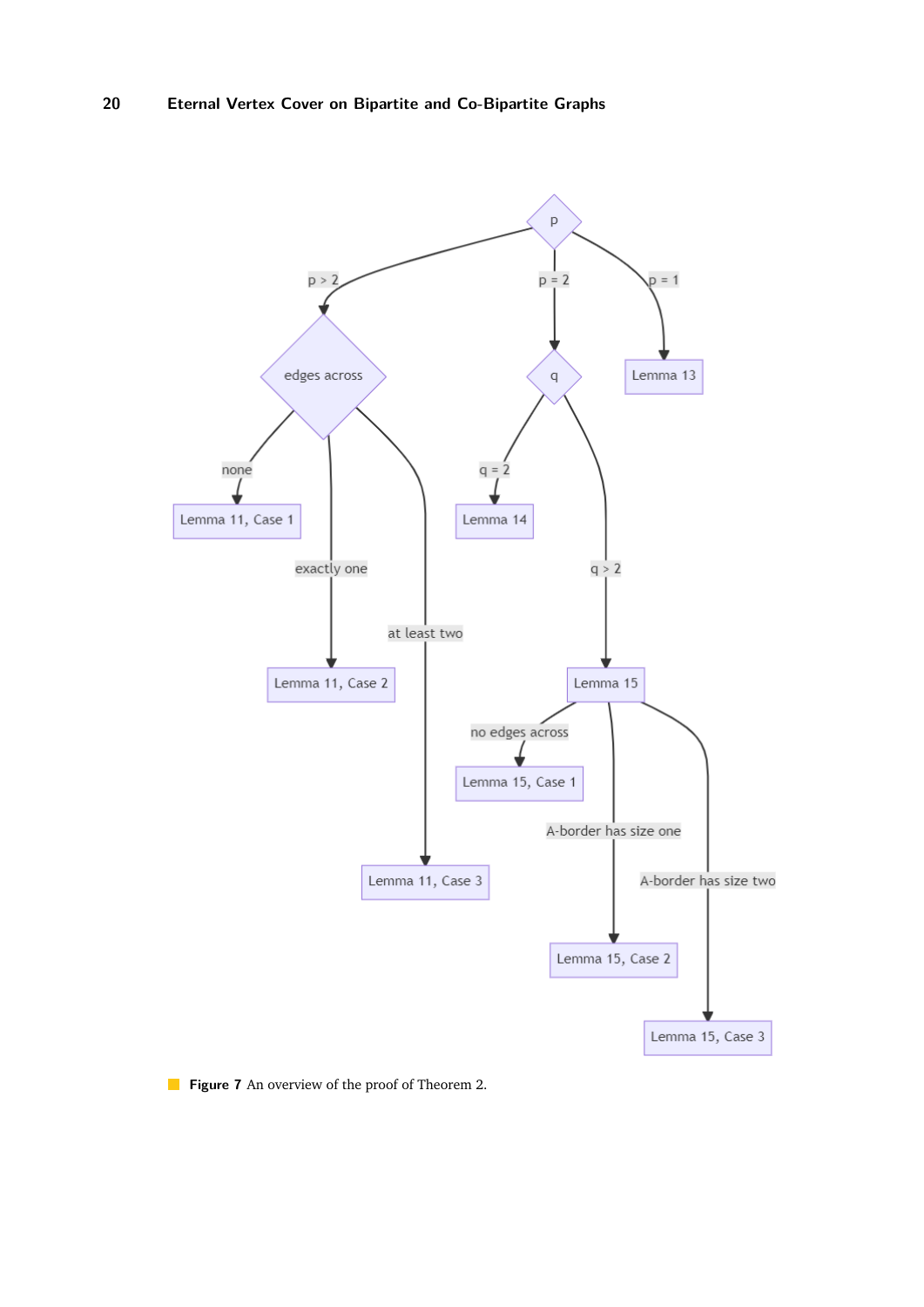<span id="page-20-0"></span>

**Figure 8** An overview of the cases in the proof of Theorem 2 (continued from [Figure 7\)](#page-19-0).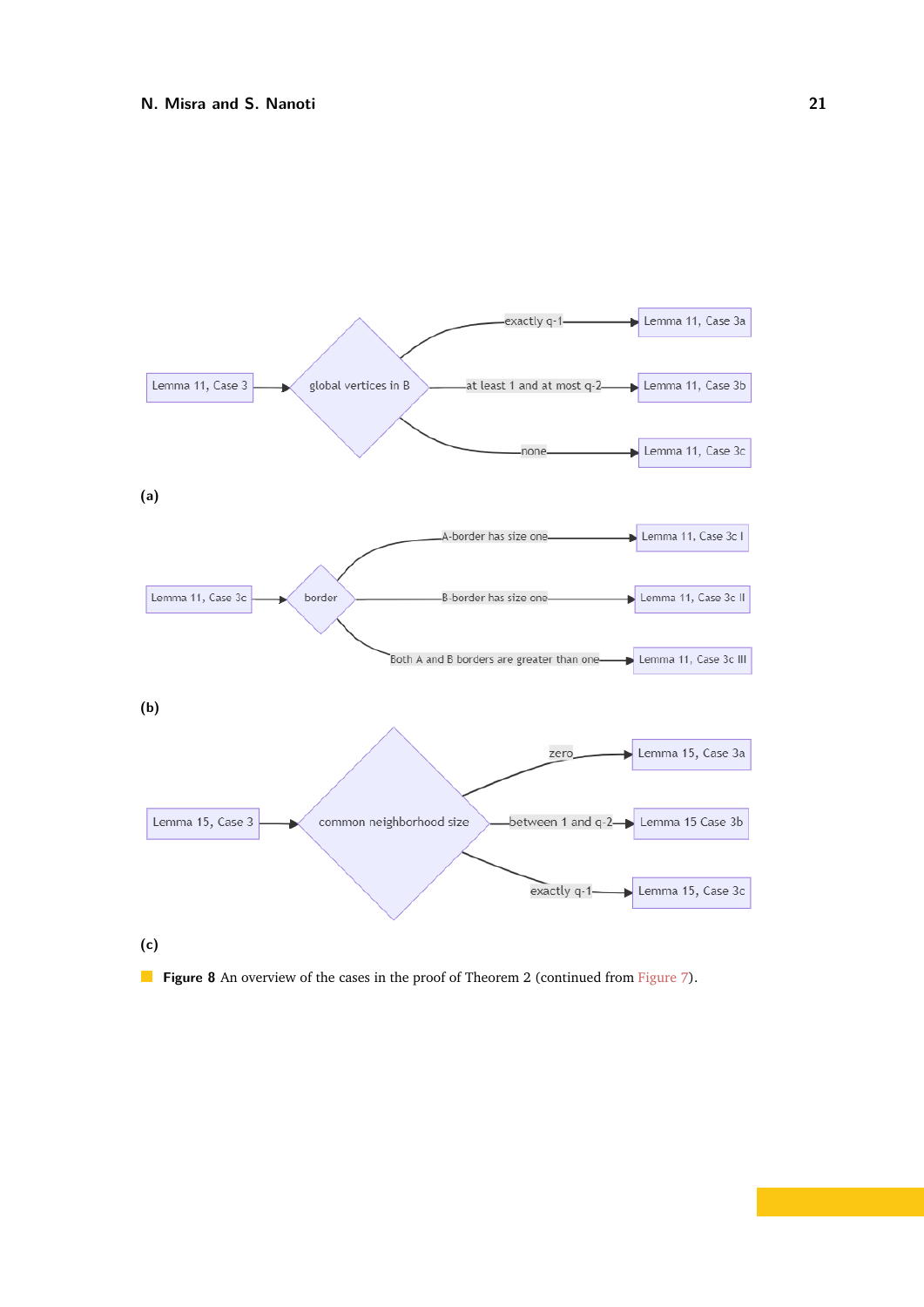#### **1. Some edge**  $a_i a_r$  **with**  $r \neq 1$  **on the** A **side is attacked:**

The guard on  $a_r$  moves to  $a_i$  along the attacked edge. The resulting vertex cover is  $S_{rj}$ . We know that  $a_r$  is a friend of  $b_i$  because  $r, j \neq 1$ .

#### 2. **Some edge**  $a_1a_i$  is attacked:

The guard on  $a_1$  moves to  $a_i$  and a guard on  $a_r$  moves to  $a_1$  for some  $r \neq 1$ , i. The resulting vertex cover is  $S_{ri}$  where  $a_r$  is a friend of  $b_i$  because r,  $j \neq 1$  (c.f. [Figure 9\)](#page-22-0).

#### **3. Some edge**  $b_s b_i$  **on the** B **side** is attacked:

The guard on  $b_s$  moves to  $b_i$  along the attacked edge. The resulting vertex cover is  $S_{is}$ . We know that  $a_i$  is a friend of  $b_s$  because  $s, i \neq 1$ .

#### **4. Some edge**  $b_1b_1$  **is attacked:**

The guard on  $b_1$  moves to  $b_j$  along the attacked edge and a guard on  $b_s$  moves to  $b_1$  for some  $s \neq 1$ , j. The resulting vertex cover is  $S_{is}$  where  $a_i$  is a friend of  $b_s$  because i,  $s \neq 1$ .

Thus  $p + q - 2$  guards are sufficient to defend any attack.

#### **Case** 3**: There are at least two edges between** A **and** B**.**

## **Case** a**: There is exactly one vertex on the** B **side which is not global.**

Let  $b_1$  be the vertex on the B side which is not global. All the other vertices on the B side are global. Since by assumption there is no global vertex on A side,  $b_1$  is a friend of all the vertices on A side and any vertex on A side does not have any other friend. That is why, any arbitrary vertex cover of size  $p + q - 2$  is of the form  $S_{i1}$  for some  $i \in [1, p]$ . Let all the vertices of  $S_{i1}$  be occupied by guards. We show that the attacker has a winning strategy.

Attack  $b_2b_1$ . The guard on  $b_2$  is forced to move to  $b_1$  along the attacked edge and cannot move any further. So there must be a guard on  $b_1$ . If some guard from the A side moves to the B side, there will be  $p - 2$  guards on the A side and thus some edge on the A side will be vulnerable. If some guard on the B side moves to the A side, there will be  $q - 2$  guards on the B side and thus some edge on the B side will be vulnerable. If there are  $p - 1$  guards on the A side and  $q - 1$  guards on the B side after the attack, then some vertex  $a_r$  (r may be equal to i) must be empty and some vertex  $b_s$  where  $s \neq 1$  must be empty. So now the edge  $a<sub>r</sub>b<sub>s</sub>$  is vulnerable. (This edge exists because  $b<sub>s</sub>$  is a global vertex). Thus the defender is not able to defend this attack. Thus  $p + q - 2$  guards are not sufficient and  $evc(G) \neq mvc(G)$ (c.f. [Figure 10\)](#page-23-0).

## **Case** b**: There is at least one and at most** q − 2 **global vertices on the** B **side.**

Let B =  $B_1 \cup B_2$  where  $B_1 = \{b_1, b_2, \ldots, b_k\}$  is the set of non-global vertices and  $B_2$  =  ${b_{k+1}, b_{k+2}, \ldots, b_q}$  is the set of global vertices. Note that  $k \geq 2$  and  $q \geq k+1$ . Thus each vertex in A has at least one friend in  $B_1$  and each vertex in  $B_1$  has at least one friend in A. Hence, any arbitrary vertex cover of size  $p + q - 2$  will be of the form  $S_{i,j}$  where  $i \in [1, p]$ and  $j \in [1, k]$ . We show how to defend any attack when guards are occupying a vertex cover of this type.

Suppose some edge whose both endpoints have guards on them is attacked, then the guards exchange positions and we again have the same vertex cover.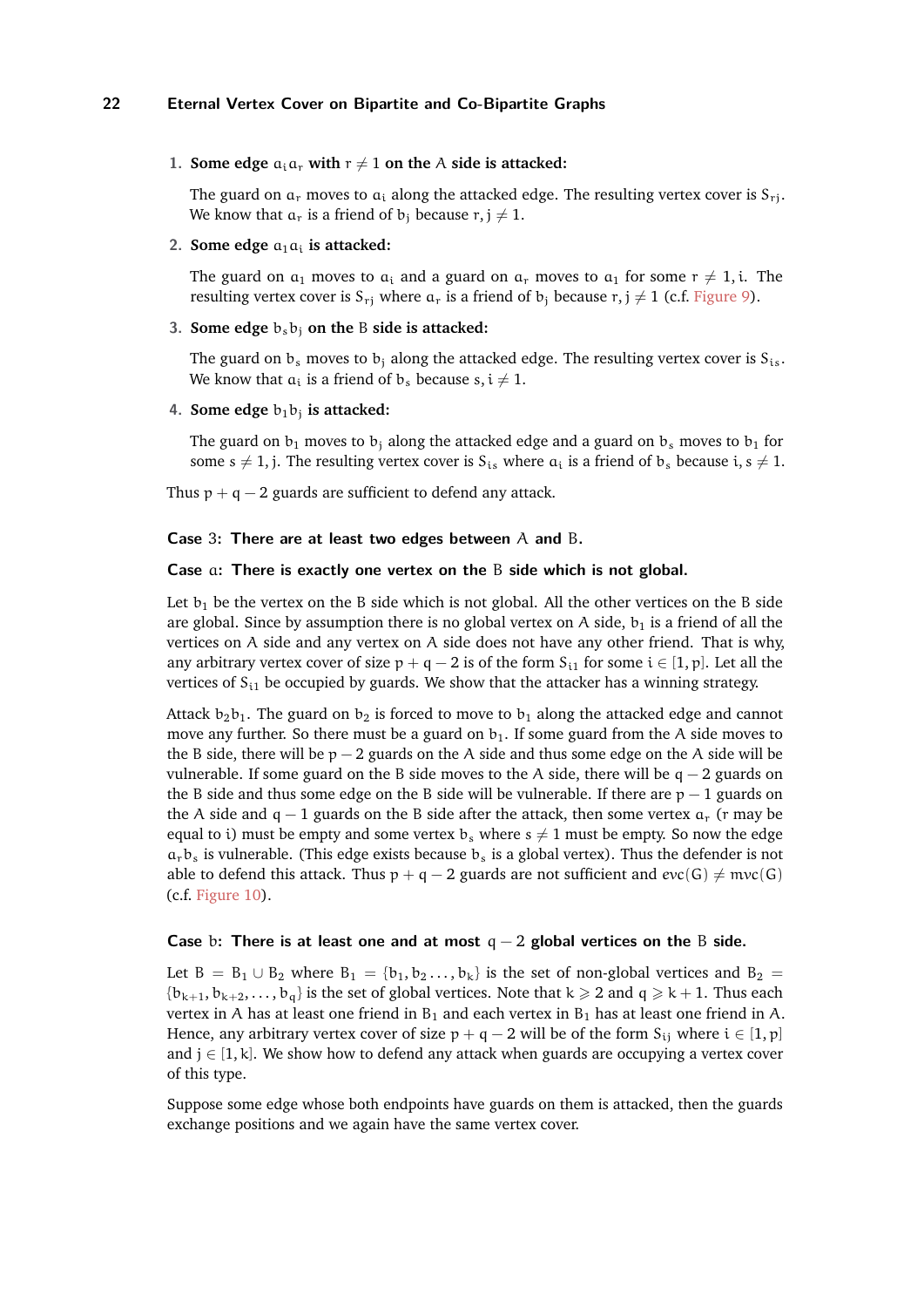<span id="page-22-0"></span>

**(a)** This figure demonstrates the case when there is only one edge between A and B and an edge on the A side (say  $a_1a_2$ ) is attacked.



(b) This figure demonstrates the defense for the attack in [Figure 9a.](#page-22-0) The guard on  $a_3$  moves to  $a_1$  and the guard on  $a_1$  moves to  $a_2$ .



**(c)** This figure demonstrates the position of guards after executing the defense in [Figure 9b.](#page-22-0)

**Figure 9** This figure demonstrates Case 2 from [Lemma 11.](#page-18-0)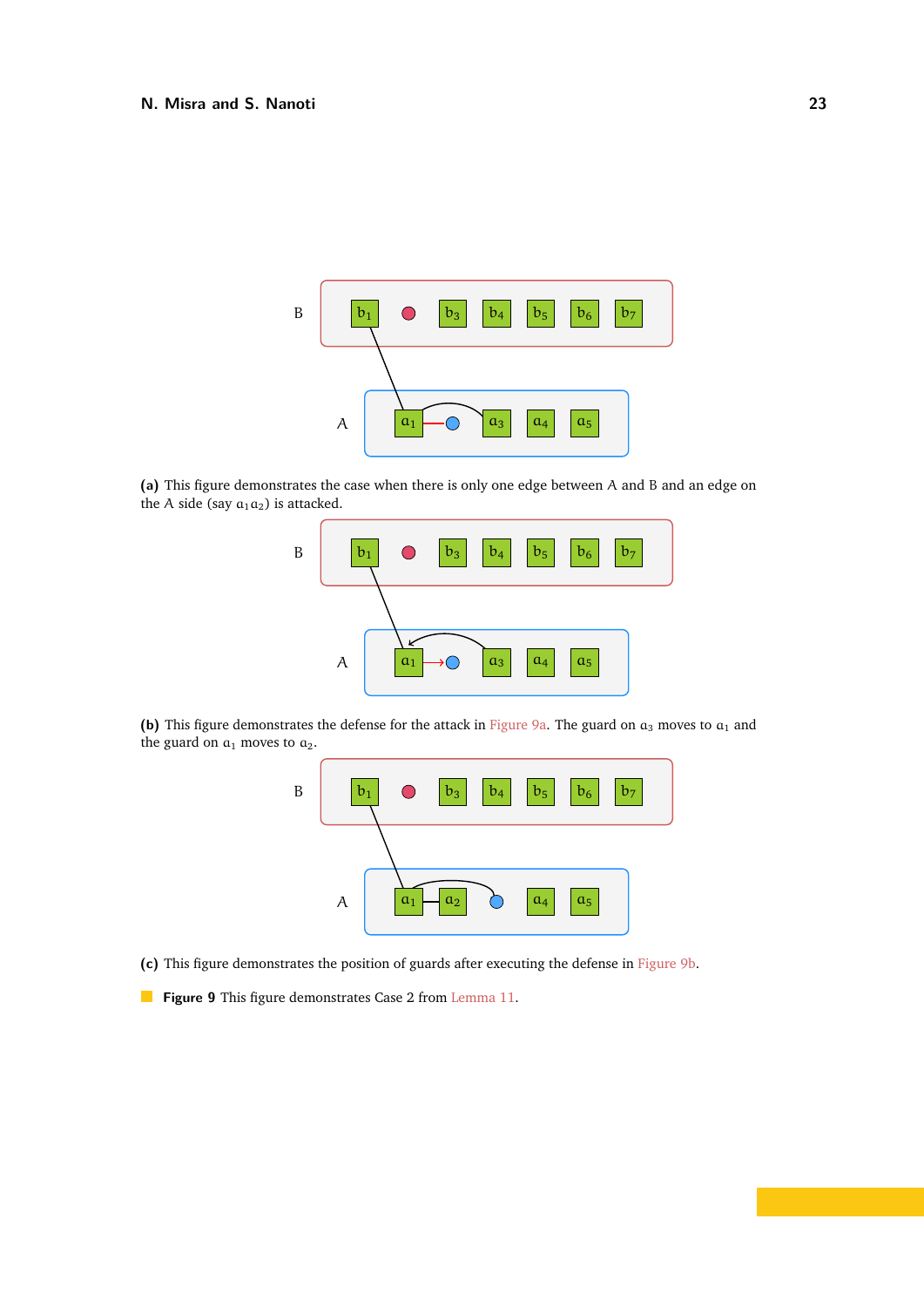<span id="page-23-0"></span>

**(a)** This figure demonstrates the case when there are at least two edges between A and B, exactly 1 non-global vertex and an edge on the B side (say  $b_1b_2$ ) is attacked.



(b) This figure demonstrates the defense for the attack in [Figure 10a.](#page-23-0) The guard on  $b_2$  moves to  $b_1$ , and the guard on  $a_1$  moves to  $b_2$ .



**(c)** This figure demonstrates the position of guards after executing the defense in [Figure 10b.](#page-23-0) The edge  $a_1a_4$  is now vulnerable.

**Figure 10** This figure demonstrates Case 3a from [Lemma 11.](#page-18-0)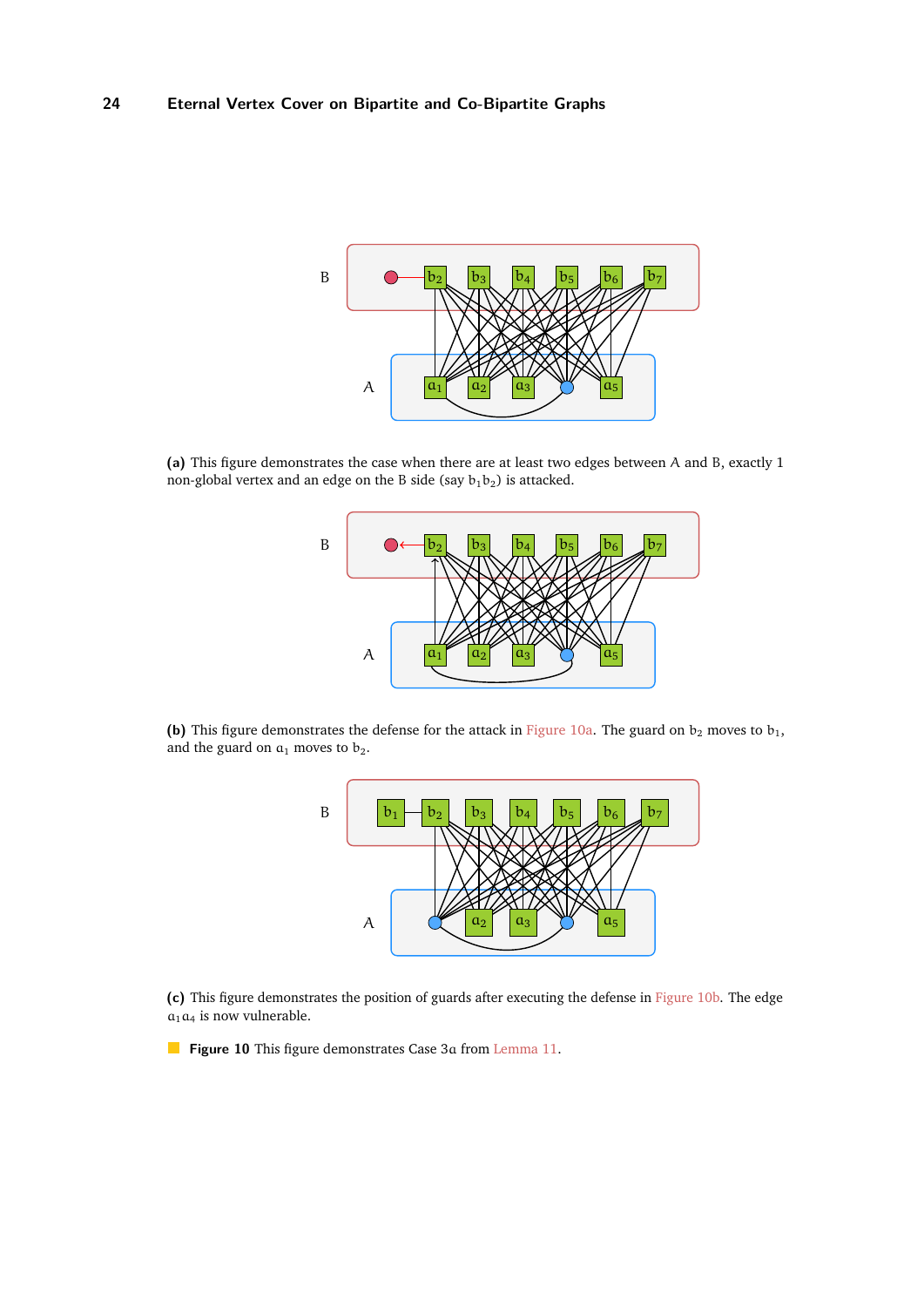The following types of edges can be attacked which are incident to  $a_i$  or  $b_i$ .

**1. Some edge**  $a_{r}a_{i}$  **is attacked:** 

The guard on  $a_r$  moves to  $a_i$  along the attacked edge. If  $b_i$  is a friend of  $a_r$ , we are done and we have a new vertex cover  $S_{ri}$ . If not, then there exists  $s \in [1, k]$  such that  $s \neq j$  and  $b_s$  is a friend of  $a_r$ . In this case, the guard on  $b_s$  moves to  $b_i$ . The resulting vertex cover will be  $S_{rs}$ .

**2. Some edge**  $b_s b_i$  **is attacked where**  $s \le k$ **:** 

The guard on  $b_s$  moves to  $b_i$  along the attacked edge. If  $a_i$  is a friend of  $b_s$ , we are done and we have a new vertex cover  $S_{is}$ . If not, then there exists  $r \in [1, p]$  such that  $r \neq i$  and  $a_r$  is a friend of  $b_s$ . In this case, the guard on  $a_r$  moves to  $a_i$ . The resulting vertex cover will be  $S_{rs}$ .

**3. Some edge**  $b_s b_i$  **is attacked where**  $s > k$ **:** 

The guard on  $b_s$  moves to  $b_i$  along the attacked edge. If there exists  $t \in [1, k]$  and  $t \neq j$ such that  $a_i$  is a friend of  $b_t$ , the guard on  $b_t$  moves to  $b_s$ . The resulting vertex cover will be  $S_{it}$ . If not, then consider any  $t \in [1, k]$  and  $t \neq j$ . There exists  $r \in [1, p]$  and  $r \neq i$ such that  $a_r$  is a friend of  $b_t$ . The guard on  $b_t$  moves to  $b_s$  and the guard on  $a_r$  moves to  $a_i$ . The resulting vertex cover will be  $S_{rt}$ .

**4. Some edge**  $a_i b_s$  **is attacked where**  $s \le k$ :

The guard on b<sub>s</sub> moves to  $a_i$  along the attacked edge. There exists  $r \in [1, p]$  such that  $a_r$ is a friend of  $b_s$  and  $r \neq i$  (because  $a_i$  is a neighbour of  $b_s$  and  $b_s$  is non-global). Now, the guard on  $b_{k+1}$  moves to  $b_s$  and the guard on  $a_r$  moves to  $b_{k+1}$ . The resulting vertex cover will be  $S_{rs}$ .

**5. Some edge**  $a_i b_s$  **is attacked where**  $s > k$ **:** 

The guard on  $b_s$  moves to  $a_i$  along the attacked edge. If there exists  $r \in [1, p]$  and  $r \neq i$ such that  $a_r$  is a friend of  $b_i$ , the guard on  $a_r$  moves to  $b_s$ . The resulting vertex cover will be  $S_{ri}$ . If not, consider any  $r \neq i$  and  $r \in [1, p]$ . There exists  $t \in [1, k]$  and  $t \neq j$  such that  $b_t$  is a friend of  $a_r$ . The guard on  $b_t$  moves to  $b_i$  and the guard on  $a_r$  moves to  $b_s$ . The resulting vertex cover will be  $S_{rt}$ .

**6. Some edge**  $a_r b_i$  **is attacked:** 

The guard on  $a_r$  moves to  $b_i$  along the attacked edge. Since  $k \ge 2$ , there exists  $t \ne j$ such that  $b_t$  is also non-global. If  $b_t$  is a friend of  $a_r$ , the guard on  $b_{k+1}$  moves to  $a_i$ , the guard on  $b_t$  moves to  $b_{k+1}$ . The resulting vertex cover is  $S_{rt}$ . If not, and if  $b_t$  is a friend of  $a_i$ , the guard on  $b_t$  moves to  $a_r$ . The resulting vertex cover is  $S_{rt}$ . Otherwise  $\exists s \in [1, p]$  such that  $s \neq i$ , r and  $a_s$  is a friend of  $b_t$ . In this case, the guard on  $b_t$  moves to  $a_r$  and the guard on  $a_s$  moves to  $a_i$ . The resulting vertex cover is  $S_{st}$ .

Therefore, in each case we can defend any attack using  $p + q - 2$  guards and thus  $evc(G) =$  $mvc(G) = p + q - 2$  (c.f. [Figure 11\)](#page-25-0).

#### **Case** c**: There are no global vertices on the** B **side.**

**Case I: Only one vertex on the** A **side has neighbours on the** B **side.**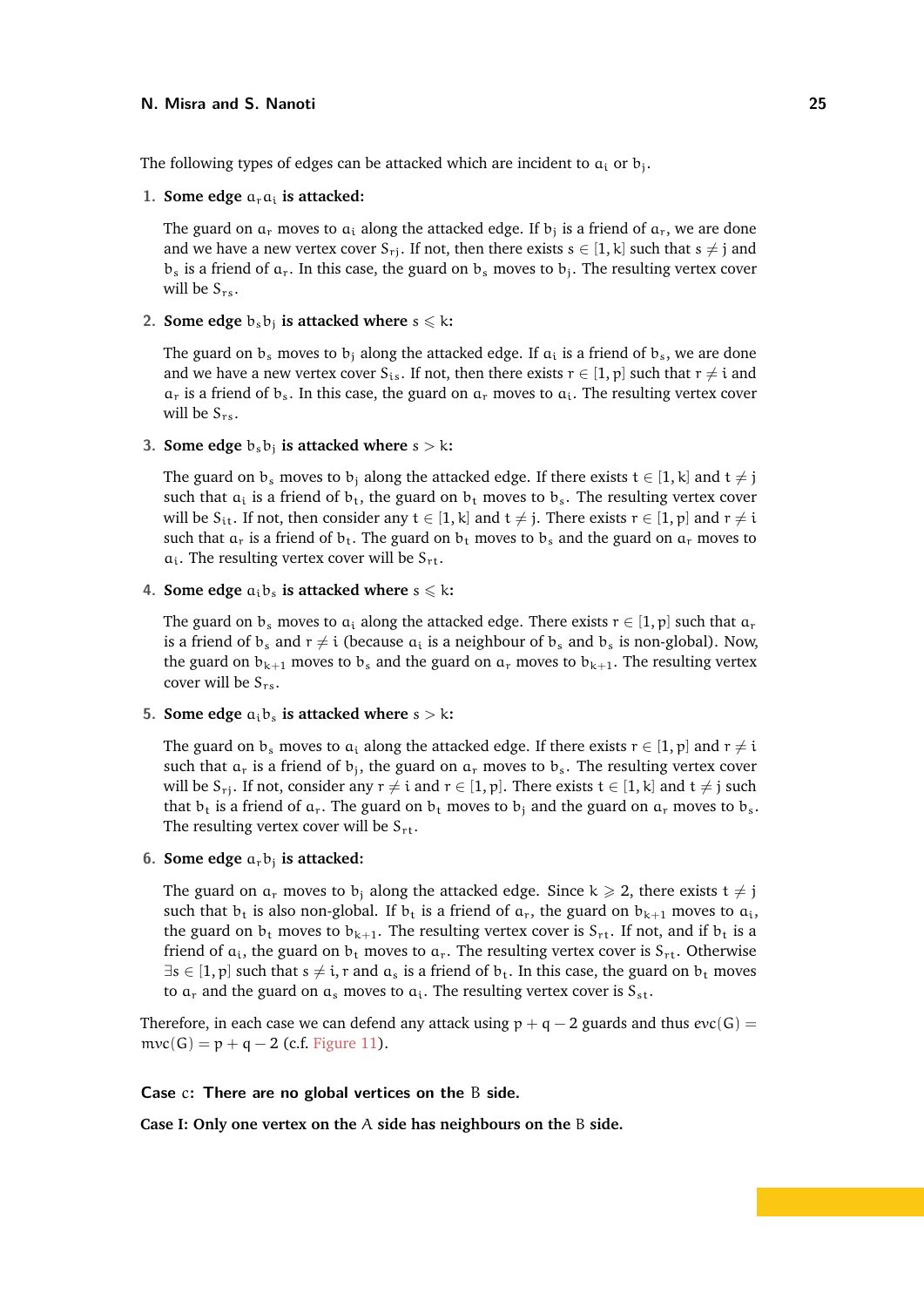<span id="page-25-0"></span>

**(a)** This figure demonstrates the case when there are at least two edges between A and B, between 2 and 6 non-global vertices on the B side and an edge between the A side and the B side (say  $a_1b_1$ ) is attacked.



(b) This figure demonstrates the defense for the attack in [Figure 11a.](#page-25-0) The guard on  $a_1$  moves to  $b_1$ , the guard on  $b_7$  moves to  $a_4$  and the guard on  $b_5$  moves to  $b_7$ .



**(c)** This figure demonstrates the position of guards after executing the defense in [Figure 11b.](#page-25-0)

**Figure 11** This figure demonstrates Case 3b from [Lemma 11.](#page-18-0)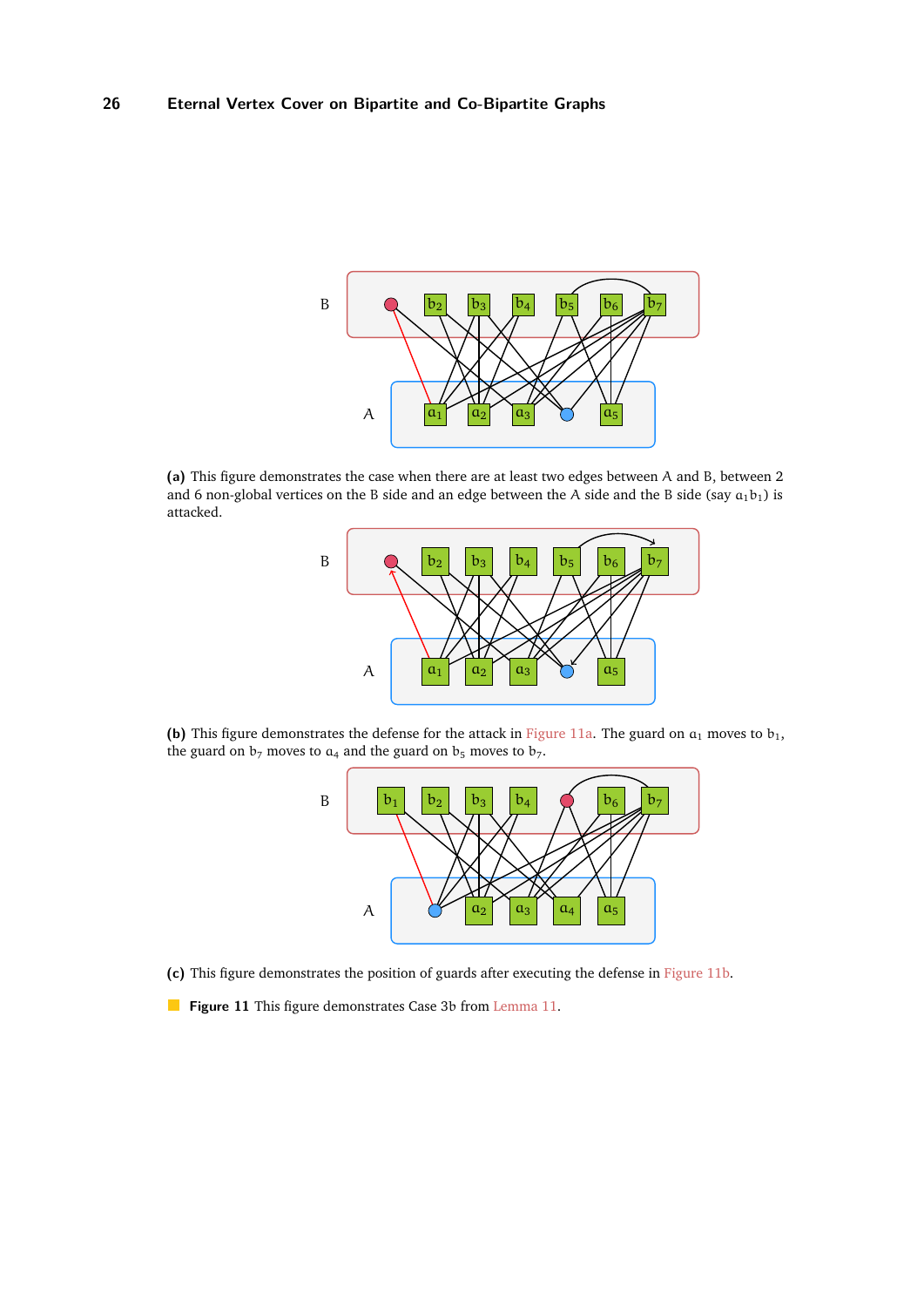Let  $a_1$  be the vertex on the A side which has neighbours on the B side. Since there are at least two edges between A and B,  $a_1$  has at least two neighbours on the B side, let  $\{b_1, b_2, \ldots, b_k\}$ be the neighbours of  $a_1$  on the B side. Note that  $k \ge 2$  and  $k < q$  (which is because  $a_1$  is not global). Consider a vertex cover of size  $p + q - 2$  given by  $S_{i,j}$  where  $i \neq 1$ . We show that every attack can be defended and we can again get a vertex cover of the same type, i.e., we ensure that  $a_1$  will always have a guard. Suppose some edge whose both endpoints have guards on them is attacked, then the guards exchange positions and we again have the same vertex cover. The following types of edges can be attacked which are incident to  $a_i$  or  $b_i$ .

**1. Some edge**  $a_i a_r$  **is attacked where**  $r \neq 1$ **:** 

The guard on  $a_r$  moves to  $a_i$  along the attacked edge. The new vertex cover will be  $S_{ri}$ .

2. **Some edge**  $a_1a_i$  **is attacked:** 

The guard on  $a_1$  moves to  $a_i$  along the attacked edge and the guard on some  $a_r$  (where  $r \neq 1$ , i) moves to  $a_1$ . The new vertex cover will be  $S_{rj}$ .

**3. Some edge** bjb<sup>s</sup> **is attacked:**

The guard on  $b_s$  moves to  $b_i$  along the attacked edge. The new vertex cover will be  $S_{is}$ .

**4. Some edge**  $a_1b_1$  **is attacked (for**  $j \le k$ ):

The guard on  $a_1$  moves to  $b_i$  along the attacked edge. The guard on some  $b_s$  for  $s < k$ ,  $s \neq j$  moves to  $a_1$ . The new vertex cover will be  $S_{is}$ .

Thus  $p+q-2$  guards are sufficient to defend any attack on G and  $evc(G) = mvc(G) = p+q-2$ (c.f. [Figure 12\)](#page-27-0).

## **Case II: Only one vertex on the** B **side has neighbours on the** A **side.**

Let  $b_1$  be the vertex on the B side which has neighbours on the A side. Since there are at least two edges between A and B,  $b_1$  has at least two neighbours on the B side, let { $a_1, a_2, \ldots, a_k$ } be the neighbours of  $b_1$  on the A side. Note that  $k \ge 2$  and  $k < p$  (which is because  $b_1$ is not global). Consider a vertex cover of size  $p + q - 2$  given by S<sub>ij</sub> where  $j \neq 1$ . It can be shown every attack on G can be defended and we can again get a vertex cover of the same type, i.e., we can always ensure that  $b_1$  will always have a guard and maintain a vertex cover of size  $p + q - 2$  by using a strategy symmetric to the **Case I** above. Here,  $evc(G) = mvc(G) = p + q - 2.$ 

#### **Case III: Both sides have at least two vertices which have neighbours on the other side.**

Since there are no global vertices, every vertex has at least one friend. Consider an arbitrary vertex cover S<sub>ij</sub> of size p + q - 2 where  $a_i$  is a friend of  $b_i$ . We show that any attack can be defended and we again get a vertex cover.

Suppose some edge whose both endpoints have guards on them is attacked, then the guards exchange positions and we again have the same vertex cover. The following types of edges can be attacked which are incident to  $a_i$  or  $b_i$ .

**1. Some edge**  $a<sub>r</sub>a<sub>i</sub>$  **is attacked:** 

The guard on  $a_i$  moves to  $a_r$  along the attacked edge. If  $a_r$  is a friend of  $b_i$ , we are done and we have a vertex cover  $S_{ri}$ . If not, then there exists some  $s \in [1, q]$  such that  $b_s$  is a friend of  $a_r$ . The guard on  $b_s$  moves to  $b_i$  and we have the vertex cover  $S_{rs}$ .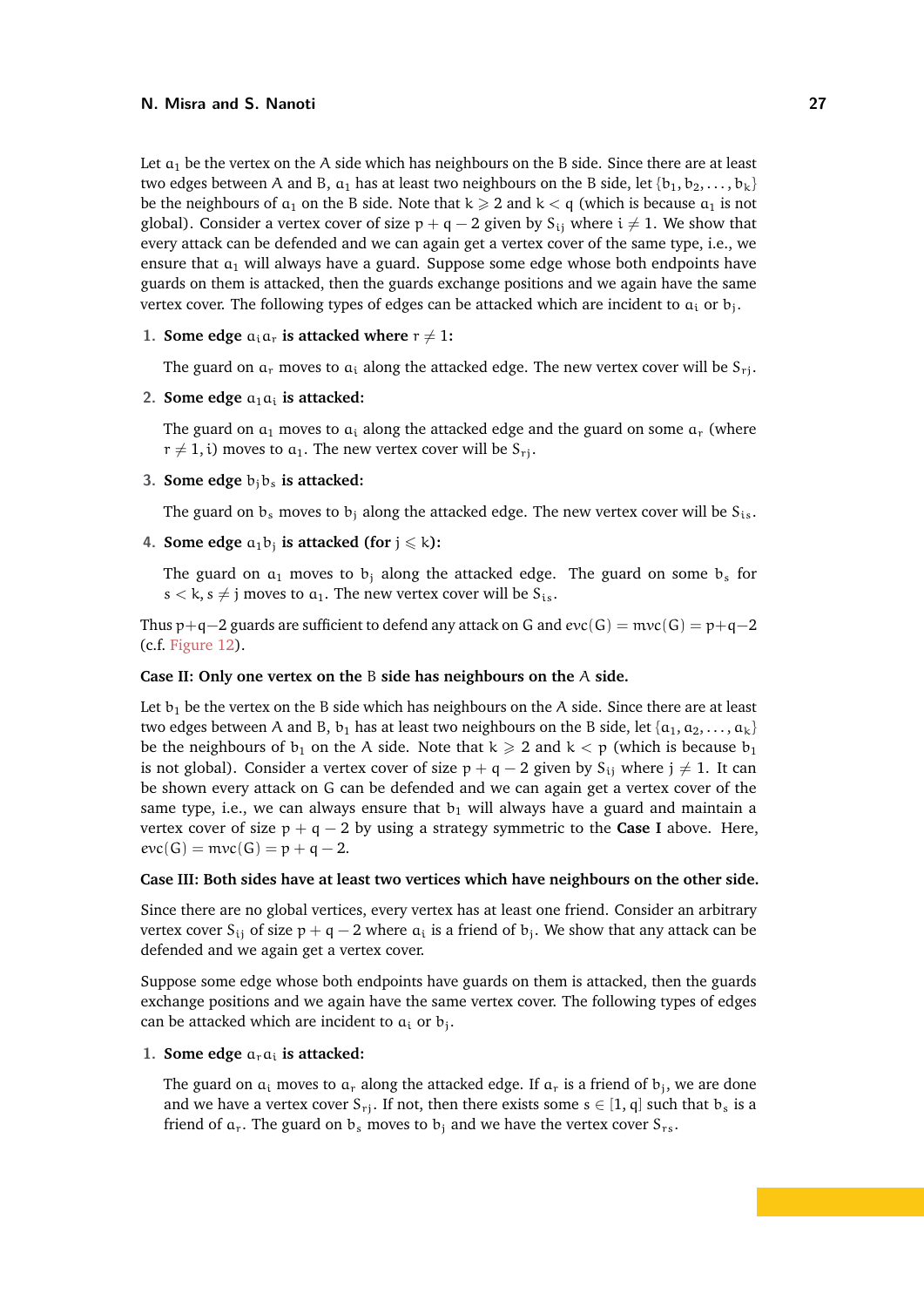<span id="page-27-0"></span>

**(a)** This figure demonstrates the case when there are at least two edges between A and B, no global vertices on the B side and an edge between the A side and the B side (say  $a_1b_1$ ) is attacked.



(b) This figure demonstrates the defense for the attack in [Figure 12a.](#page-27-0) The guard on  $a_1$  moves to  $b_1$  and the guard on  $b_4$  moves to  $a_1$ .



**(c)** This figure demonstrates the position of guards after executing the defense in [Figure 12b.](#page-27-0)

**Figure 12** This figure demonstrates Case 3cI from [Lemma 11.](#page-18-0)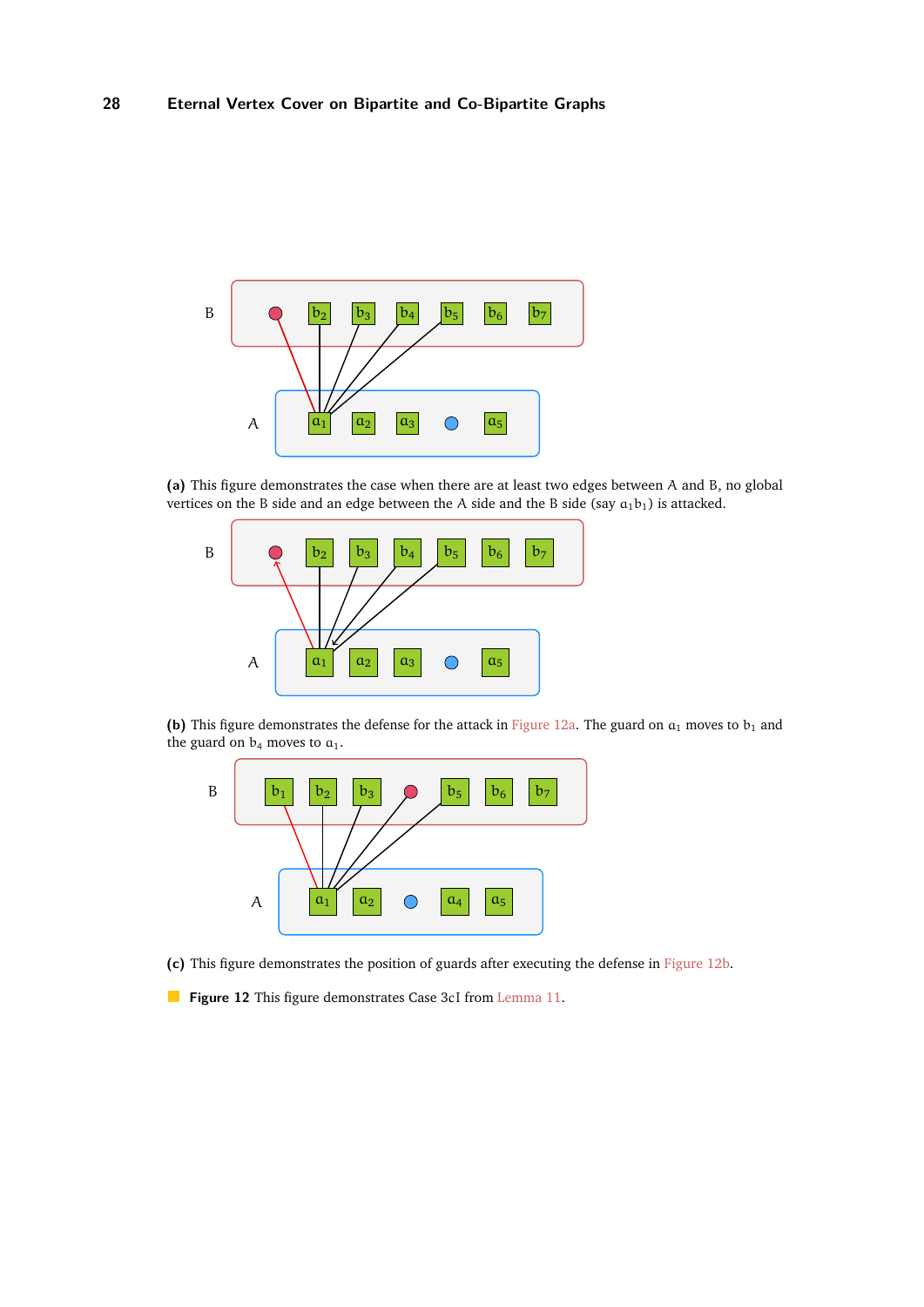#### **2. Some edge**  $b_i b_s$  **is attacked:**

The guard on  $b_s$  moves to  $b_j$ . If  $a_i$  is a friend of  $b_s$ , we are done and we have a vertex cover  $S_{iS}$ . If not, then there exists some  $r \in [1, p]$  such that  $a_r$  is a friend of  $b_S$ . The guard on  $a_r$  moves to  $a_i$  and we have the vertex cover  $S_{rs}$ .

#### **3. Some edge**  $a_i b_s$  **is attacked**  $(s \neq j)$ :

The guard on  $b_s$  moves to  $a_i$ . Since  $a_i$  is not the only vertex on the A side which has a neighbour on the B side, there exists another vertex  $a_r$  with  $(r \neq a)$  which has a neighbour on the B side.

If there exists an edge  $a_r b_s$ , the guard from  $a_r$  moves to  $b_s$ . If  $a_r$  is a friend of  $b_i$ , we are done and we have a new vertex cover  $S_{ri}$ . If not, then there exists  $b_t$  with  $t \neq s$ , j such that  $b_t$  is a friend of  $a_r$ . The guard on  $b_t$  moves to  $b_i$  and we have the new vertex cover  $S_{\text{rt}}$ .

If there does not exist an edge  $a_r b_s$ , then there exists some edge  $a_r b_t$  for  $t \neq s$ . If  $t = j$ , i.e., there exists some edge  $a_r b_j$ , the guard on  $a_r$  moves to  $b_j$  and we have the vertex cover  $S_{rs}$ . If  $t \neq j$ , the guard on  $b_t$  moves to  $b_j$ , the guard on  $a_r$  moves to  $b_t$  and we have the vertex cover  $S_{rs}$ .

## **4. Some edge**  $a_r b_i$  **is attacked**  $(r \neq i)$ :

We can show using an argument which is symmetric to the above one that  $p + q - 2$ guards are able to defend the attack and again form a vertex cover.

Thus  $p+q-2$  guards are sufficient to defend any attack on G and  $evc(G) = mvc(G) = p+q-2$ . Thus we have shown that except **Case 3**a,  $evc(G) = mvc(G) = p + q - 2$  and in **Case 3**a  $evc(G) = p + q - 1$  and  $mvc(G) = p + q - 2$  which completes the proof of [Lemma 11.](#page-18-0)  $\blacktriangleleft$ 

Now we determine the value of  $evc(G)$  for a co-bipartite graph G with all the notations as described above and  $p \le 3$ .

**Lemma 12.** *For a co-bipartite graph* G *with all the notations as described above and*  $p = 0$ *, we have*  $evc(G) = mvc(G) = p + q - 1$ .

**Proof.** If  $p = 0$ , then the graph is a clique with q vertices and thus  $evc(G) = mvc(G)$  $q - 1 = p + q - 1.$ 

**I Lemma 13.** *For a co-bipartite graph* G *with all the notations as described above and*  $p = 1$ *,*  $evc(G) = mvc(G) = p + q - 2$  *if and only if*  $a_1$  *has no neighbours on the* B *side*.

**Proof.** Since  $q \geq p$  and  $p = 1$ , we have  $q \geq 1$ . If  $q = 1$ , then if  $a_1b_1 \in E(G)$ , then  $a_1$  will be a global vertex which is not allowed according to the convention. Therefore  $a_1$  has no neighbours on the B side. Since there are no edges, no guards are required to protect G. Therefore  $evc(G) = mvc(G) = 0 = p + q - 2$ .

Now consider the case where  $q > 1$ . If  $a_1$  has no neighbours on the B side, then  $evc(G)$  =  $mvc(G) = q - 1 = p + q - 2$  because B is a clique of size q and A is an isolated vertex.

If  $a_1$  has at least one neighbour on the other side, then we show that  $p + q - 2 = q - 1$ guards are not sufficient to protect G. Let  $\{b_1, b_2, \ldots, b_k\}$  be the neighbours of  $a_1$  on the B side where  $1 \le k < q$ . A vertex cover of G of size  $q - 1$  will be of the form  $S_{1j}$  where j > k.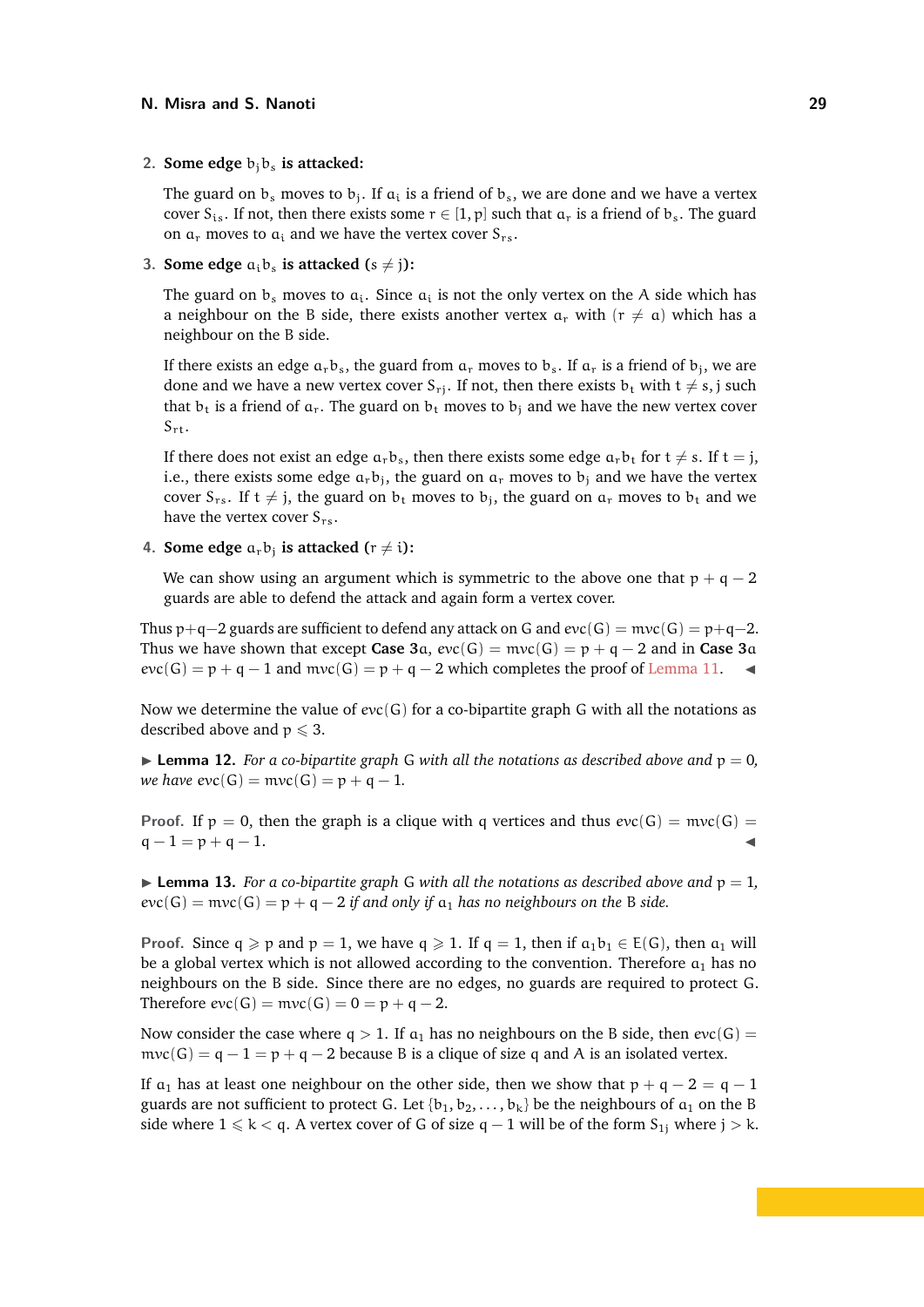<span id="page-29-0"></span>

**(a)** This figure demonstrates the case when there are at least two edges between A and B, no global vertices on the B side, only one edge on the A side is connected to the B side and an edge between the A side and the B side (say  $a_1b_1$ ) is attacked.



(b) This figure demonstrates the defense for the attack in [Figure 13a.](#page-29-0) The guard on  $a_1$  moves to  $b_1$ , the guard on  $b_4$  moves to  $a_1$  and the guard on  $a_3$  moves to  $a_4$ .



**(c)** This figure demonstrates the position of guards after executing the defense in [Figure 13b.](#page-29-0)

**Figure 13** This figure demonstrates Case 3cIII from [Lemma 11.](#page-18-0)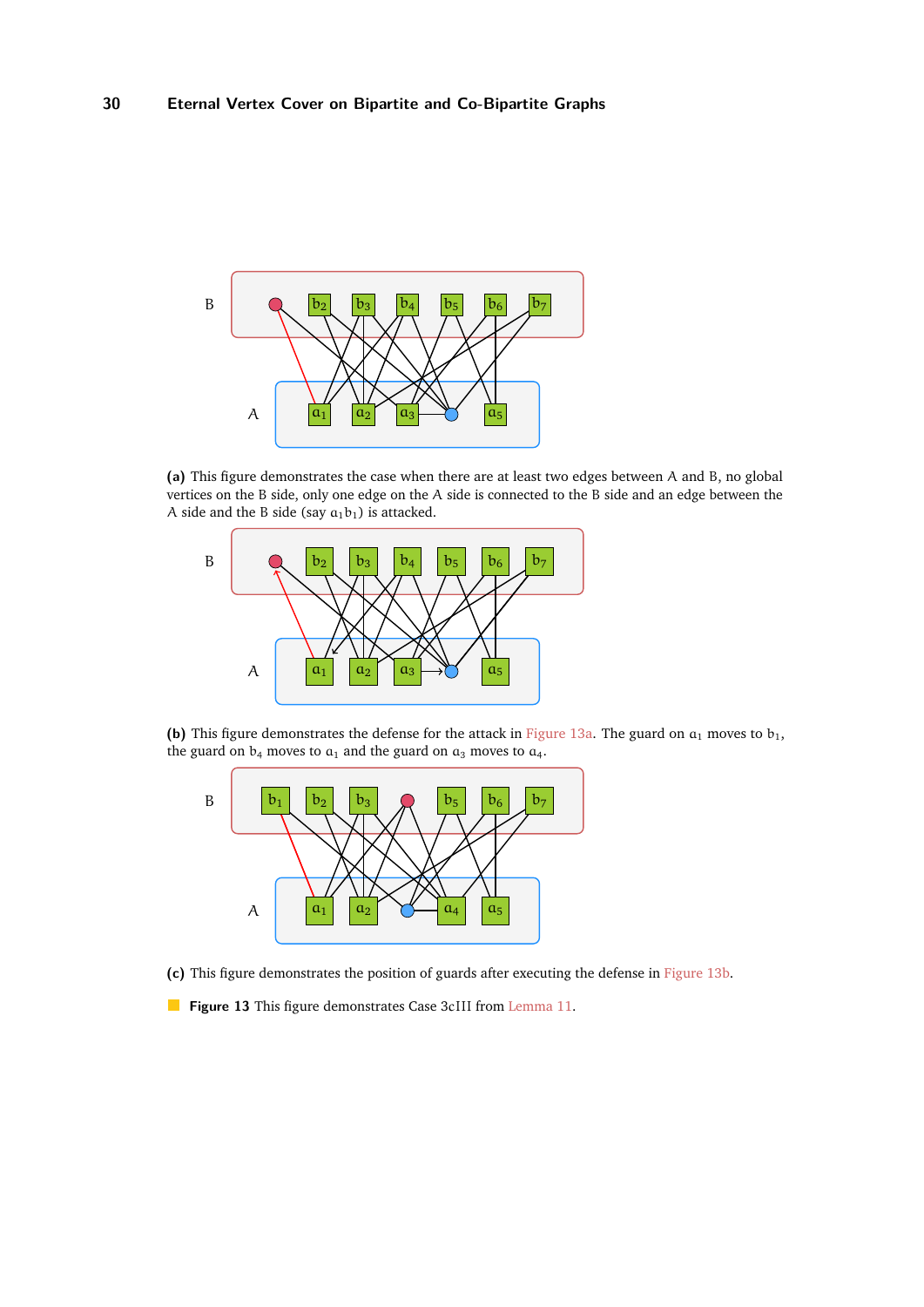Now attack  $a_1b_1$ . To defend this attack, the guard on  $b_1$  is forced to move to  $a_1$ . So there are only  $q - 2$  guards on B to protect a clique of size q. Therefore some edge must be left vulnerable. Thus we have  $evc(G) = p + q - 1 = q$  and  $evc(G) \neq mvc(G)$ .

<span id="page-30-0"></span>► **Lemma 14.** *For a co-bipartite graph* G *with all the notations as described above and*  $p = q = 2$ , we have  $\text{evc}(G) = \text{mvc}(G) = p + q - 2 = 2$  *if and only if*  $a_1$  *and*  $a_2$  *each have one neighbour on the other side which is unique or*  $a_1$  *and*  $a_2$  *have no neighbour on the other side.* 

**Proof.** Since  $p = q = 2$  and no vertex on the A side is global according to the convention, we have the following possibilities:

- 1.  $a_1$  and  $a_2$  have no neighbour on the B side.
- **2.**  $a_1$  and  $a_2$  have one neighbour each on the B side which is unique.
- **3.**  $a_1$  and  $a_2$  have one common neighbour on the B side.
- **4.** Exactly one of  $a_1$  and  $a_2$  has a neighbour on the B side.

#### Case  $1: a_1$  and  $a_2$  have no neighbour on the B side.

Since we have two disconnected edges, i.e., two disjoint cliques of size 1, so we have  $evc(G) = mvc(G) = 2 = p + q - 2.$ 

#### **Case** 2:  $a_1$  and  $a_2$  have one neighbour each on the B side which is unique.

Let  $b_1$  be the neighbour of  $a_1$  and  $b_2$  be the neighbour of  $a_2$ . The two vertex covers of size  $p + q - 2$  are S<sub>12</sub> and S<sub>21</sub>. Without loss of generality we start with the vertex cover S<sub>12</sub> and show that any attack can be defended.

If any edge with guards on both of its endpoints is attacked, the guards exchange positions and we again have the same vertex cover.

The following types of edges can be attacked which are incident to  $a_i$  or  $b_i$ .

### **1.** The edge  $a_1a_2$  is attacked:

The guard on  $a_2$  moves to  $a_1$  along the attacked edge and the guard on  $b_1$  moves to  $b_2$ and thus the resultant vertex cover is  $S_{21}$ .

## **2. The edge** b1b<sup>2</sup> **is attacked:**

The guard on  $b_1$  moves to  $b_2$  and the guard on  $a_2$  moves to  $a_1$  and the resultant vertex cover is  $S_{21}$ .

## **3.** The edge  $a_1b_1$  is attacked:

The guard on  $b_1$  moves to  $a_1$  and the guard on  $a_2$  moves to  $b_2$ . The resultant vertex cover is  $S_{21}$ .

## 4. The edge  $a_2b_2$  is attacked:

The guard on  $a_2$  moves to  $b_2$  and the guard on  $b_1$  moves to  $a_1$ . The resultant vertex cover is  $S_{21}$ .

Thus we have  $evc(G) = mvc(G) = 2$  (c.f. [Figure 14\)](#page-31-0).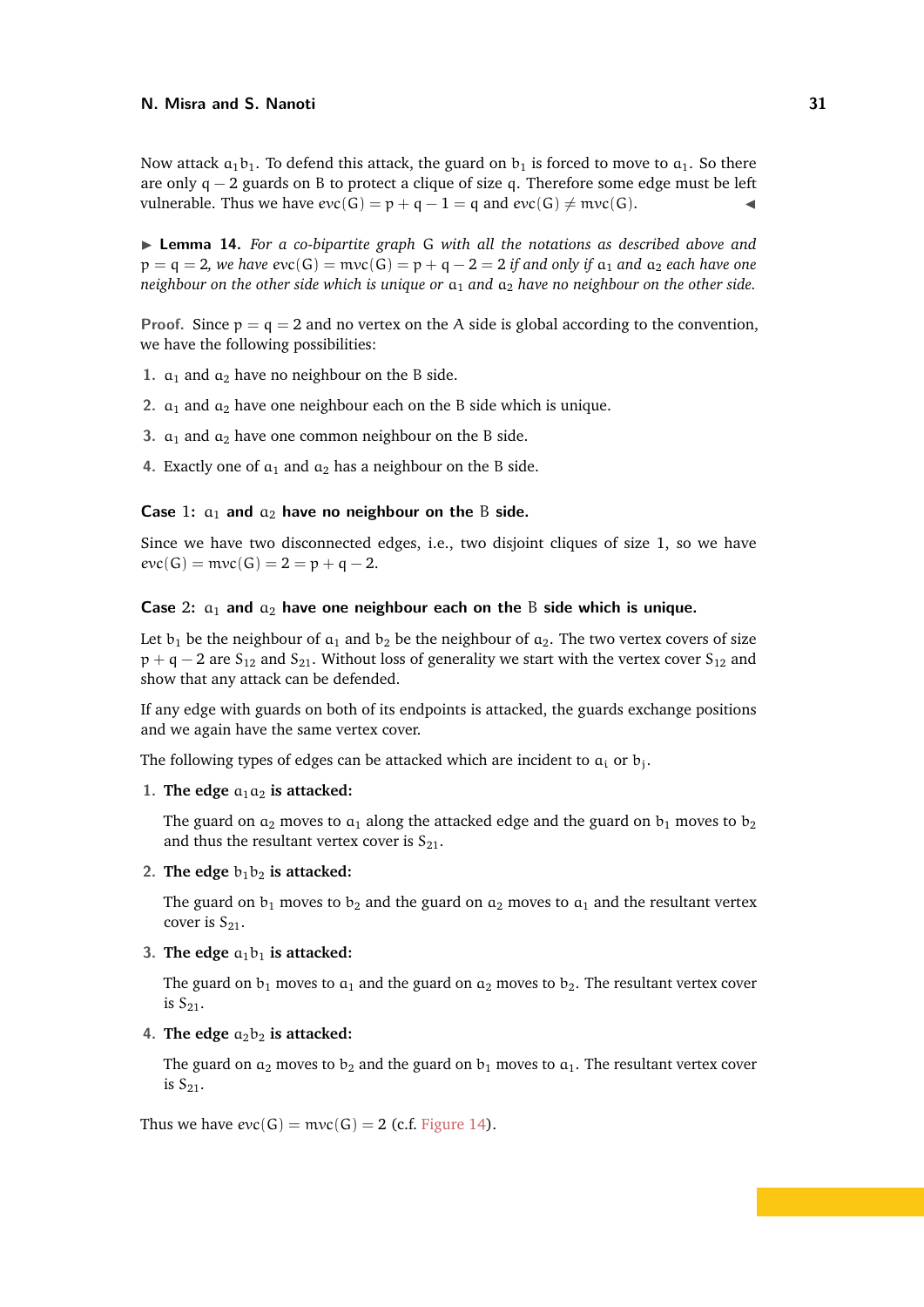<span id="page-31-0"></span>

(a) This figure demonstrates Case 2, Lemma  $14$  when the edge  $a_1b_1$  is attacked.



(b) This figure shows the defense for the attack in [Figure 14a.](#page-31-0) Here, the guard on  $b_1$  moves to  $a_1$  and the guard on  $a_2$  moves to  $b_2$ .



**(c)** This figure shows the state of the graph after the defense in figure [14b](#page-31-0) has been executed.

**Figure 14** A figure corresponding to Case 2 from [Lemma 14.](#page-30-0)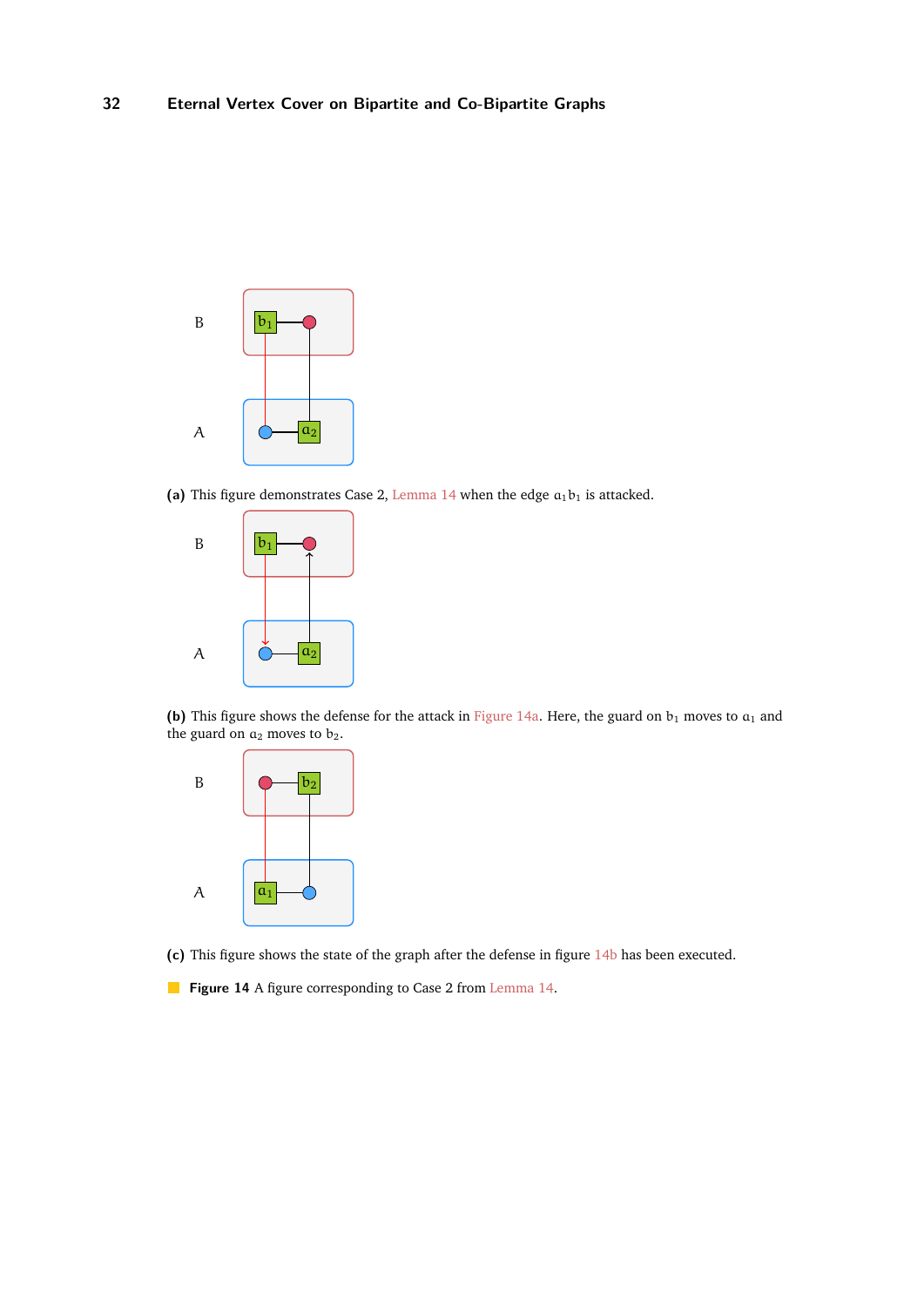#### **Case** 3:  $a_1$  and  $a_2$  have one common neighbour on the B side.

Let  $b_1$  be the common neighbour of  $a_1$  and  $a_2$ . Since both  $a_1$  and  $a_2$  are non-global, we know that  $a_1$  and  $a_2$  are not adjacent with  $b_2$ . Any vertex cover of size  $p + q - 2$  will be of the form  $S_{i2}$  where  $i \in \{1, 2\}$ . Now attack  $b_1b_2$ , the guard on  $b_1$  is forced to move to  $b_2$ . If the guard on  $a_{3-i}$  moves to  $b_1$ ,  $a_1a_2$  will be unprotected, otherwise one of  $a_1b_1$  and  $a_2b_1$ will be unprotected.

Therefore,  $p + q - 2$  guards are not sufficient and  $evc(G) \neq mvc(G)$ .

#### Case 4: Exactly one of  $a_1$  and  $a_2$  has a neighbour on the B side.

Let  $a_1$  be the vertex which has a neighbour (say  $b_1$ ) on the B side. The vertex covers of size 2 will be  $S_{12}$ ,  $S_{21}$  and  $S_{22}$ . If we have  $S_{12}$  as the initial vertex cover, attack  $a_1b_1$ . The guard on  $b_1$  is forced to move to  $a_1$ . The guard on  $a_2$  cannot move anywhere and thus  $b_1b_2$  is left unprotected. Similarly, if we have  $S_{21}$  as the initial vertex cover, attack  $a_1b_1$ . The guard on  $a_1$  is forced to move to  $b_1$ . The guard on  $b_2$  cannot move anywhere and thus  $a_1a_2$  is left unprotected. If we have  $S_{22}$  as the initial vertex cover, attack  $a_1a_2$ . The guard on  $a_1$  is forced to move to  $a_2$  and to maintain a vertex cover, the guard on  $b_1$  is forced to remain in his position. So we have the vertex cover  $S_{12}$ . We have already shown that it is possible for the attacker to win from the vertex cover  $S_{12}$ .

Thus p + q − 2 guards are not sufficient to protect the graph and  $evc(G) \neq mvc(G)$ .

<span id="page-32-0"></span>I **Lemma 15.** *For a co-bipartite graph* G *with all the notations as described above and*  $p = 2, q > 2$ , we have  $evc(G) \neq mvc(G)$  *if and only if exactly one vertex from* A *is adjacent to at least one vertex from the* B *side, or there is exactly one non-global vertex on the* B *side.*

**Proof.** Since  $p = 2$ , by [Claim 10](#page-17-2) we have  $mvc(G) = p + q - 2 = 2 + q - 2 = q$ .

#### **Case** 1**: There is no edge between** A **and** B**.**

Since G consists of two disjoint cliques of size 2 and q, we have  $evc(G) = mvc(G)$  $2-1+q-1=q=p+q-2.$ 

## **Case** 2**: Exactly one vertex from** A **is adjacent to at least one vertex from the** B **side.**

Let  $a_1$  be the vertex from the A side which is adjacent to at least one vertex from the B side. Let  $\{b_1, b_2, \ldots, b_k\}$  be the vertices on the B side which are adjacent to  $a_1$  where  $1 \leq k < q$ . Any vertex cover of size q will be of the form  $S_{1i}$  where  $j > k$  or  $S_{2i}$  where  $i \in [1, q]$ . Suppose we have an initial vertex cover  $S_{2i}$ , now attack  $b_1b_2$ . The guard on  $b_1$  is forced to move to  $b_2$ . So now we have a vertex cover which contains  $b_2$ , i.e., the guards will rearrange to get a vertex cover of the form  $S_{1i}$  where  $j > k$ . Therefore, we can assume without loss of generality that the initial vertex cover is of the form  $S_{1i}$  where  $j > k$ . Now attack  $a_1b_1$ . The guard on  $b_1$  is forced to move to  $a_1$ . The guard on  $a_2$  cannot move to the B side. So there are  $q - 2$ guards on B side to protect a clique of size q, thus some edge is unprotected. Thus q guards are not sufficient to protect G and  $evc(G) \neq mvc(G)$ .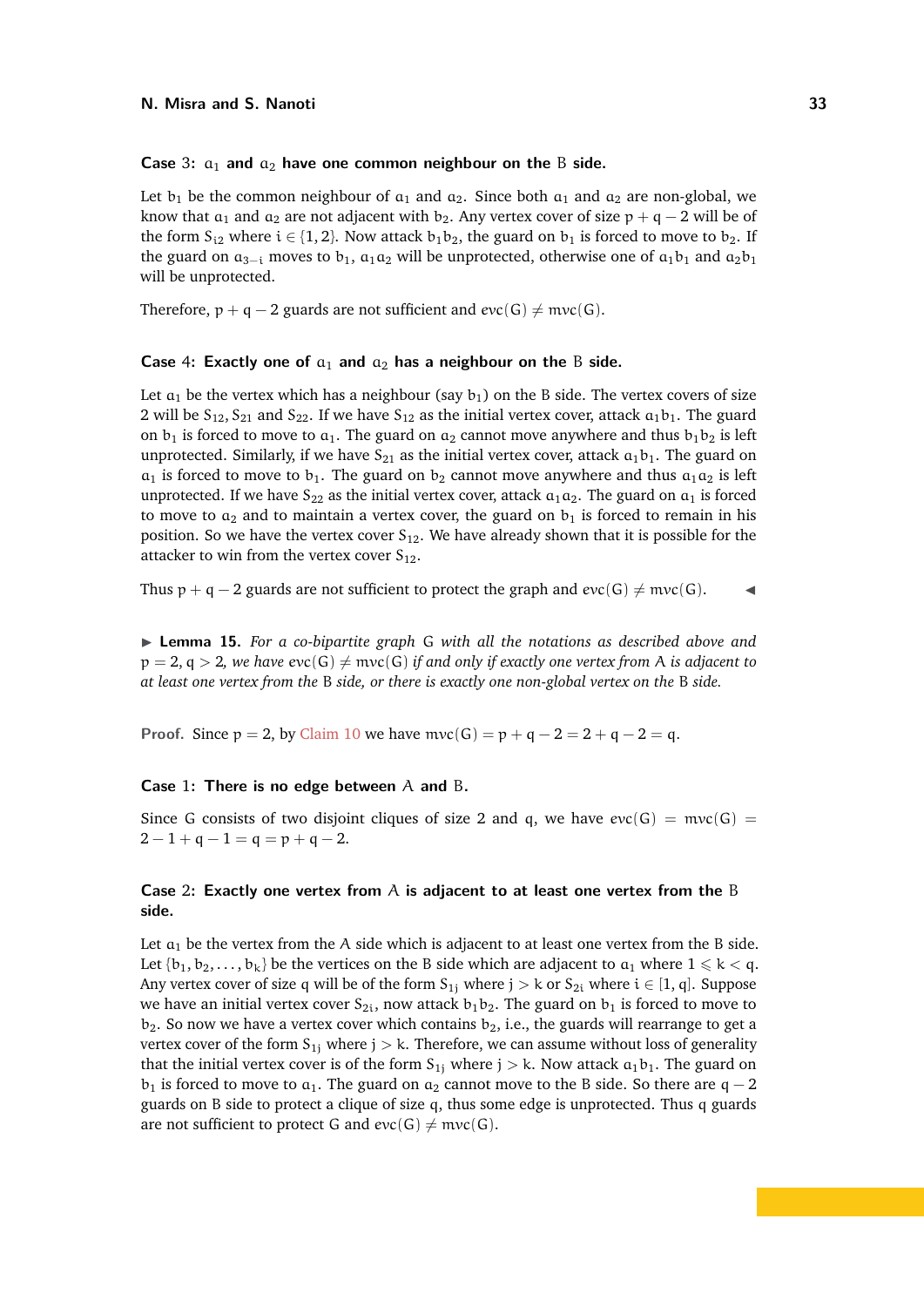#### **Case** 3: Both  $a_1$  and  $a_2$  have at least one neighbour from the B side

Let B =  $B_1 \cup B_2 \cup B_3 \cup B_4$  where  $B_1$  is the set of vertices which are adjacent to  $a_1$  but not adjacent to  $a_2$ ,  $B_2$  is the set of vertices which are adjacent to  $a_2$  but not adjacent to  $a_1$ ,  $B_3$  is the set of vertices which are adjacent to both  $a_1$  and  $a_2$ ; and  $B_4$  is the set of vertices which are neither adjacent to  $a_1$  nor adjacent to  $a_2$ .

Since both  $a_1$  and  $a_2$  have at least one neighbour from the B side, we have  $|B_1 \cup B_3| \geq 1$  and  $|B_2 \cup B_3| \ge 1$ . Since both  $a_1$  and  $a_2$  are non-global, they both have at least one friend,i.e.,  $|B_2 \cup B_4| \geq 1$  and  $|B_1 \cup B_4| \geq 1$ . Therefore,  $|B_3| < q$ .

Any vertex cover of size  $p + q - 2$  is given by  $S_{i,j}$  where  $b_j \in B_{3-i} \cup B_4$ .

## **Case** a:  $B_3 = \phi$

Since  $B_3 = \phi$ , we have  $|B_1| \geq 1$  and  $|B_2| \geq 1$ . Without loss of generality we start with a vertex cover S<sub>1j</sub> where  $b_i \in B_2 \cup B_4$ . We show that each type of attack on this vertex cover can be defended and we will again get a vertex cover of size  $p + q - 2$ .

If any edge whose both endpoints have guards on them is attacked, then the guards exchange positions and we again have the same vertex cover.

The following types of edges can be attacked which are incident to  $a_1$  or  $b_i$ .

**1.** The edge  $a_1a_2$  is attacked:

The guard on  $a_2$  moves to  $a_1$  along the attacked edge. If  $b_i \in B_4$ , we are done and we have the new vertex cover  $S_{2j}$ . If not, then  $b_j \in B_2$  and there exists  $b_k \in B_1$  (because  $|B_1| \ge 1$ ). Now the guard on  $b_k$  moves to  $b_j$  and we have the new vertex cover  $S_{2k}$ .

**2. The edge**  $b_k b_j$  **is attacked for**  $b_k \in B_2 \cup B_4$ :

The guard on  $b_k$  moves to  $b_i$  along the attacked edge. The resultant vertex cover will be  $S_{1k}$ .

**3. The edge**  $b_k b_i$  **is attacked for**  $b_k \in B_1$ :

The guard on  $b_k$  moves to  $b_i$  along the attacked edge and the guard on  $a_2$  moves to  $a_1$ . The resultant vertex cover will be  $S_{2k}$ .

**4. The edge**  $a_1b_k$  **is attacked for**  $b_k \in B_1$ :

The guard on  $b_k$  moves to  $a_1$  along the attacked edge. If  $b_j \in B_2$ , the guard on  $a_2$  moves to b<sub>i</sub> and we have the vertex cover  $S_{2k}$ . If  $b_i \in B_4$ , since  $|B_2| \geq 1$ , there exists  $b_r \in B_2$ . The guard on  $b_r$  moves to  $b_k$  and the guard on  $a_2$  moves to  $b_r$ . The new vertex cover will be  $S_{2i}$ .

**5. The edge**  $a_2b_1$  **is attacked for**  $b_1 \in B_2$ :

The guard on  $a_2$  moves to  $b_i$  along the attacked edge. There exists  $b_k \in B_1$  because  $|B_1| \geq 1$ . The guard on  $b_k$  moves to  $a_1$  and we have the new vertex cover  $S_{2k}$ .

Thus we have shown that each type of attack can be defended on a vertex cover of the form S<sub>1j</sub> where  $b_1 \in B_2 \cup B_4$ . So,  $evc(G) = mvc(G) = p + q - 2 = q$ .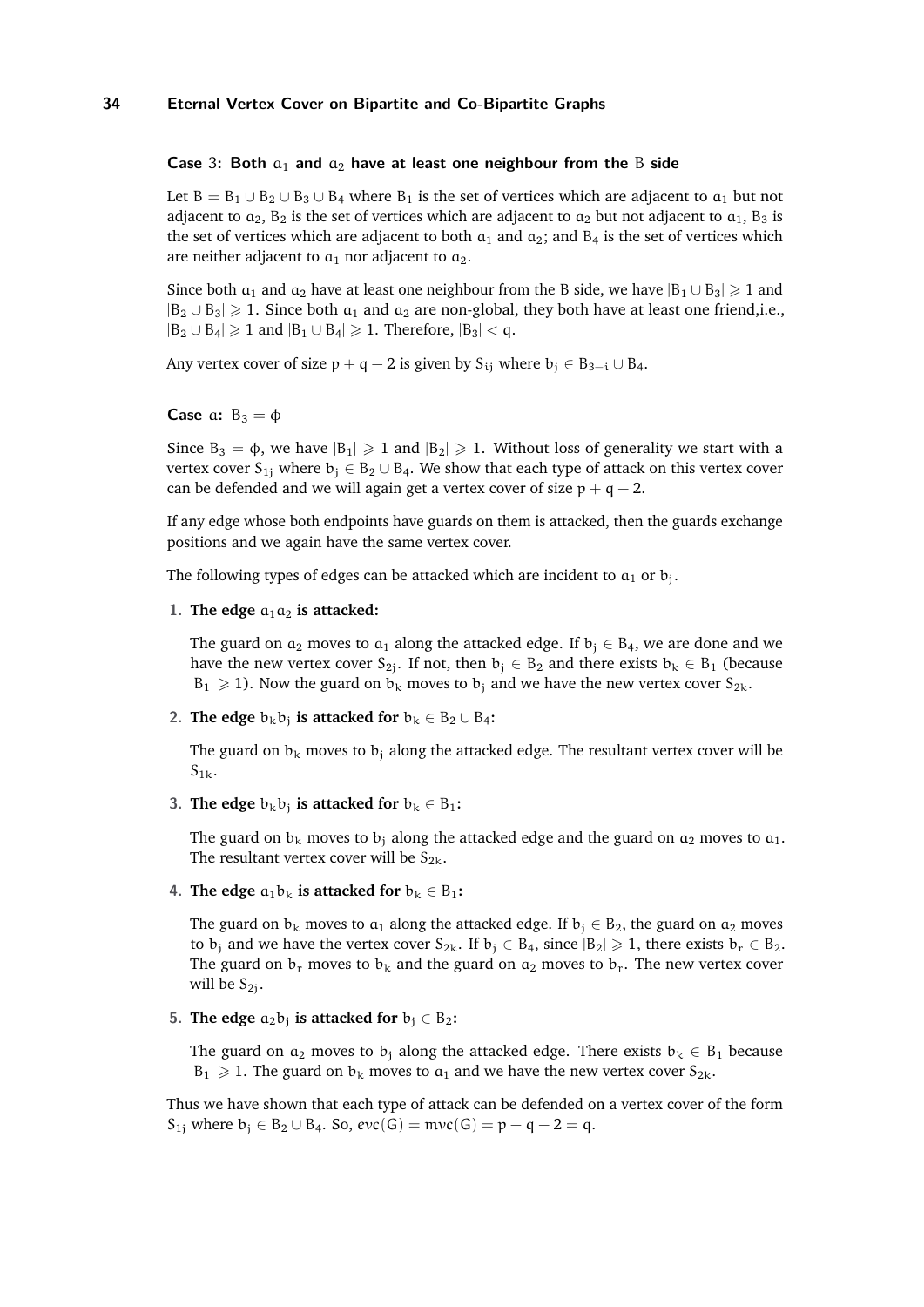**Case** b:  $1 \leq |B_3| \leq q-2$ 

Without loss of generality we start with a vertex cover  $S_{1i}$  where  $b_i \in B_2 \cup B_4$ . We show that each type of attack on this vertex cover can be defended and we will again get a vertex cover of size  $p + q - 2$ .

If any edge whose both endpoints have guards on them is attacked, the guards exchange positions along the attacked edge and we again have the same vertex cover.

The following types of edges can be attacked which are incident to  $a_1$  or  $b_i$ .

**1.** The edge  $a_1a_2$  is attacked:

The guard on  $a_2$  moves to  $a_1$  along the attacked edge. If  $b_i \in B_4$ , we are done and we have the new vertex cover  $S_{2i}$ . If not, then  $b_i \in B_2$  and there exists  $b_k \in B_1 \cup B_4$  (because  $|B_1 \cup B_4| \ge 1$ ). Now the guard on  $b_k$  moves to  $b_i$  and we have the new vertex cover  $S_{2k}$ .

**2. The edge**  $b_k b_j$  **is attacked for**  $b_k \in B_2 \cup B_4$ :

The guard on  $b_k$  moves to  $b_i$ . The resultant vertex cover will be  $S_{1k}$ .

**3. The edge**  $b_k b_i$  **is attacked for**  $b_k \in B_1$ :

The guard on  $b_k$  moves to  $b_i$  along the attacked edge and the guard on  $a_2$  moves to  $a_1$ . The resultant vertex cover will be  $S_{2k}$ . If  $b_k b_j$  is attacked for  $b_k \in B_3$ , guard on  $b_k$  moves to b<sub>i</sub>, there exists b<sub>r</sub> ∈ B<sub>1</sub> ∪ B<sub>2</sub> ∪ B<sub>4</sub> where  $r \neq j$  because  $|B_3| \leq q-2$ . Suppose there exists  $b_r \in B_2 \cup B_4$  with  $r \neq j$ , then guard on  $b_r$  moves to  $b_k$  and we have the vertex cover  $S_{1r}$ . If not, then there exists  $b_r \in B_1$ . Then the guard on  $b_r$  moves to  $b_k$  and the guard on  $a_2$  moves to  $a_1$ . The resultant vertex cover will be  $S_{2r}$ .

**4. The edge**  $a_1b_k$  **is attacked for**  $b_k \in B_1$ :

The guard on  $b_k$  moves to  $a_1$  along the attacked edge. If  $b_i \in B_2$ , the guard on  $a_2$  moves to b<sub>i</sub> and we have the vertex cover  $S_{2k}$ . If  $b_i \in B_4$ , since  $|B_2 \cup B_3| \geq 1$ , there exists  $b_r \in B_2 \cup B_3$ . The guard on  $b_r$  moves to  $b_k$  and the guard on  $a_2$  moves to  $b_r$ . The new vertex cover will be  $S_{2i}$ .

**5. The edge**  $a_1b_k$  **is attacked for**  $b_k \in B_3$ :

The guard on  $b_k$  moves to  $a_1$  along the attacked edge. If  $b_i \in B_4$ , the guard on  $a_2$  moves to  $b_k$  and we have the vertex cover S<sub>2j</sub>. Otherwise,  $b_j \in B_2$  and since  $|B_1 \cup B_4| \geq 1$ , there exists  $b_r \in B_1 \cup B_4$ . Now the guard on  $b_r$  moves to  $b_k$  and the guard on  $a_2$  moves to  $b_j$ , thus we have the vertex cover  $S_{2r}$ .

**6. The edge**  $a_2b_j$  **is attacked for**  $b_j \in B_2$ :

The guard on  $a_2$  moves to  $b_j$  along the attacked edge. There exists  $b_k \in B_1 \cup B_4$  because  $|B_1 \cup B_4| \geq 1$ . If there exists  $b_k \in B_1$ , the guard on  $b_k$  moves to  $a_1$  and we have the new vertex cover  $S_{2k}$ . Otherwise,  $b_k \in B_4$ . Consider some  $b_r \in B_3$ . The guard on  $b_r$  moves to  $a_2$  and the guard on  $b_k$  moves to  $b_r$ . The new vertex cover will be  $S_{1k}$ .

Thus we have shown that each type of attack can be defended on a vertex cover of the form S<sub>1j</sub> where  $b_1$  ∈ B<sub>2</sub> ∪ B<sub>4</sub>. So, evc(G) = mvc(G) = p + q − 2 = q (c.f. [Figure 15\)](#page-35-0).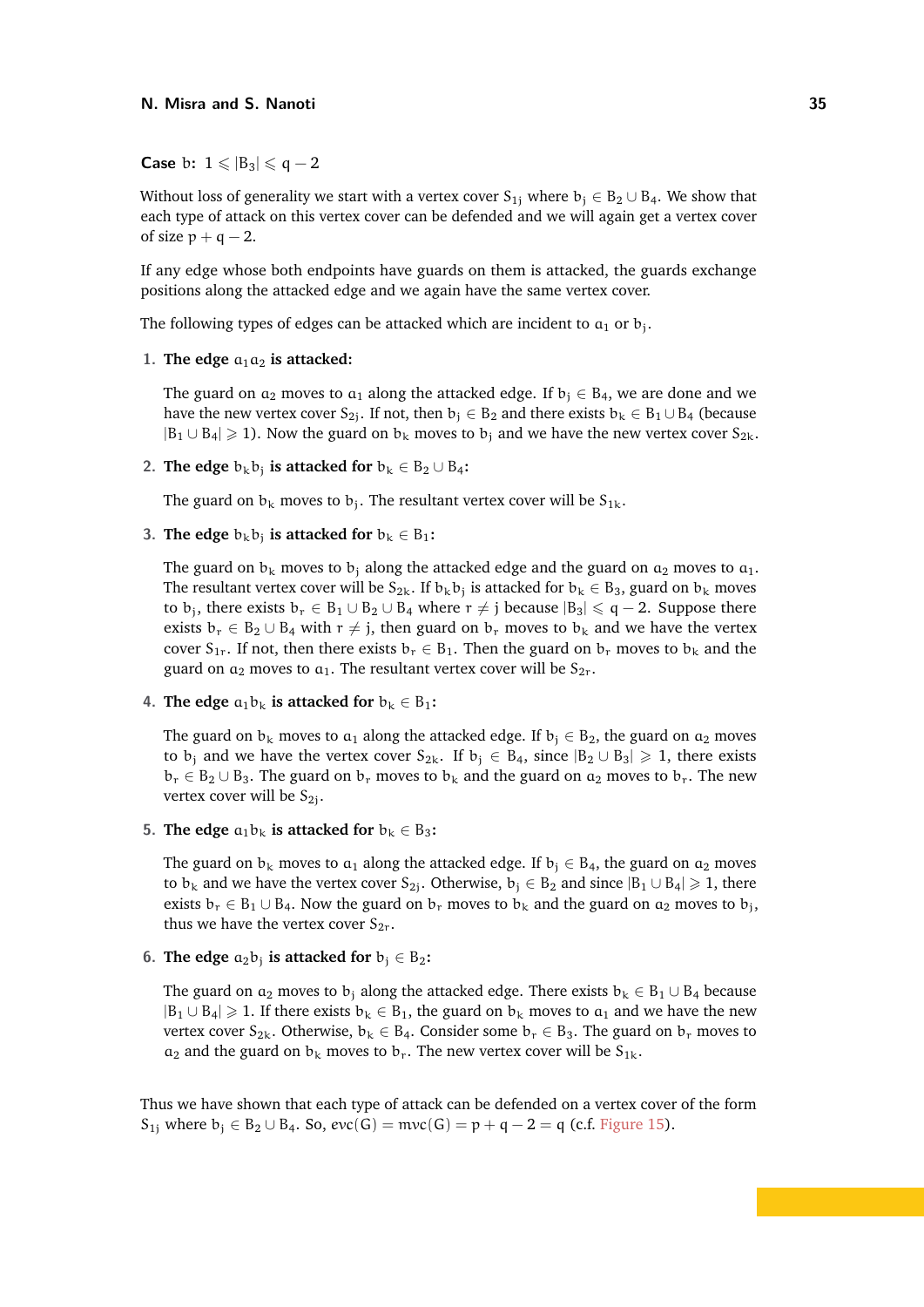<span id="page-35-0"></span>

(a) This figure demonstrates the case when  $p = 2$ ,  $q > 2$ , between 1 and  $q - 2$  global vertices on the B side and an edge on the B side (say  $b_1b_2$ ) is attacked.



(b) This figure demonstrates the defense for the attack in [Figure 15a.](#page-35-0) The guard on  $b_1$  moves to  $b_2$ , the guard on  $b_5$  moves to  $a_1$  and the guard on  $a_2$  moves to  $b_5$ .



**(c)** This figure demonstrates the position of guards after executing the defense in [Figure 15b.](#page-35-0)

**Figure 15** This figure demonstrates Case 3b from [Lemma 15.](#page-32-0)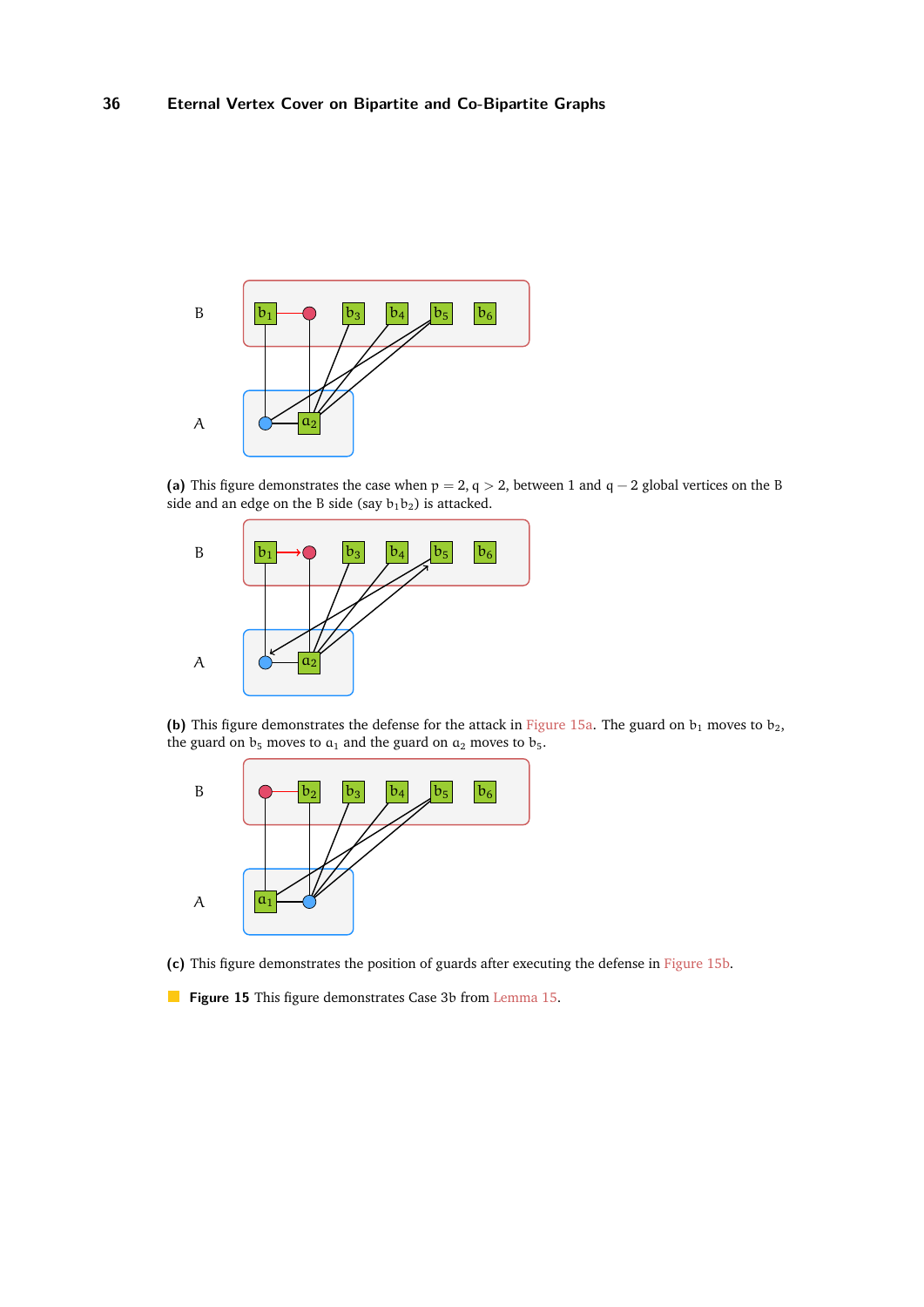**Case** c:  $|B_3| = q - 1$ 

Let  $b_1 \notin B_3$ . Therefore,  $b_1$  has at least one friend, say  $a_1$  (without loss of generality). So,  $b_1 \in B_2 \cup B_4$ . Suppose  $b_1 \in B_2$ . Then  $a_2$  will be a global vertex which is not possible according to the convention. So  $b_1 \in B_4$ . Thus any vertex cover of size  $p + q - 2$  will be of the form  $S_{i1}$  where  $i \in \{1, 2\}$ . Now attack  $b_1b_2$ . The guard on  $b_2$  will be forced to move to  $b_1$ . If some guard from the A side comes to the B side,  $a_1a_2$  will be unprotected. If not, then there are q − 1 guards on the B side out of which one is on  $b_1$ . Therefore some  $b_i \in B_3$  is left empty and since some  $a_r$  from the A side will be empty (r may be equal to i), the edge  $a_r b_i$ will be vulnerable.

Thus p + q − 2 guards are not sufficient to protect G and thus  $ev(G) \neq mvc(G)$ .

It follows from [Lemmas 11](#page-18-0) to [15](#page-32-0) that given a co-bipartite graph, its eternal vertex cover number can be calculated based on the number of vertices and degree of each vertex. Thus we have a polynomial time algorithm for ETERNAL VERTEX COVER on co-bipartite graphs. This concludes the proof of Theorem 2.

## <span id="page-36-0"></span>**5 Concluding Remarks**

We established the hardness of ETERNAL VERTEX COVER on bipartite graphs of constant diameter and also split graphs. We also showed that, under standard complexity-theoretic assumptions, the problem does not admit a polynomial compression on these graph classes when parameterized by the number of guards. Because of the relationship between  $\text{mvc}(G)$ and  $evc(G)$ , this also implies hardness when paramterized by the vertex cover number. In the light of these developments, it will be interesting to pursue improved FPT and approximation algorithms for these classes of graphs. It is also unclear if ETERNAL VERTEX COVER is in NP even on these classes of graphs.